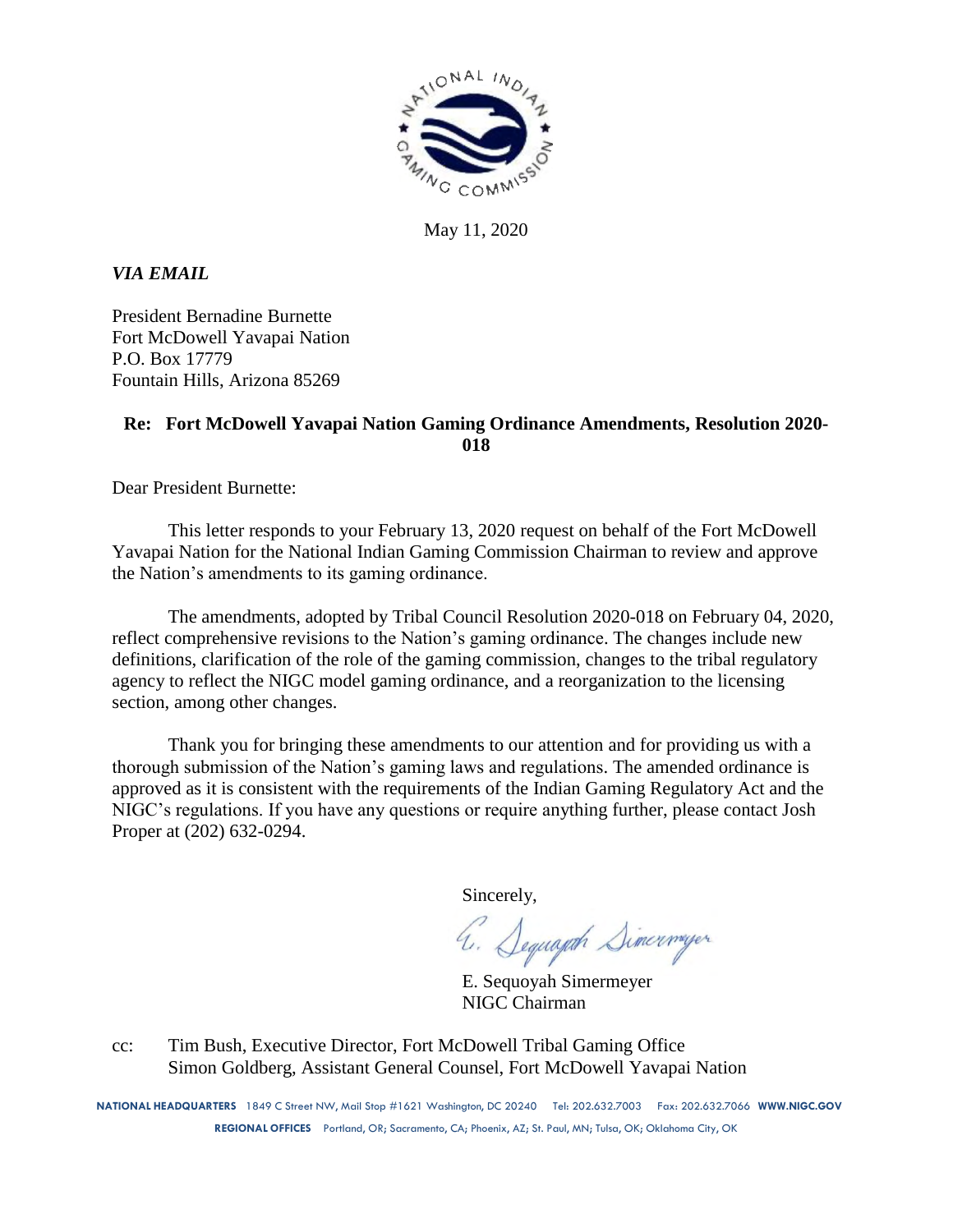

# **RESOLUTION AUTHORIZING THE PRESIDENT TO APPROVE REVISIONS TO THE FORT MCDOWELL YAVAPAI NATION'S TRIBAL GAMING ORDINANCE IN CHAPTER 21 OF THE LAW AND ORDER CODE**

**Resolution No. Ft. McD. 2020-** *o,i* 

- **WHEREAS,** the Fort McDowell Yavapai Nation ("Nation") is a federally recognized Indian tribe and a sovereign nation governed by its Constitution and laws; and,
- **WHEREAS,** the Fort McDowell Yavapai Nation Tribal Council ("Tribal Council") is the governing body of the Nation; and,
- **WHEREAS,** the Tribal Council has appointed the Law and Order Committee ("Committee") to review and recommend revisions to the Nation's Law and Order Code ("Code"); and,
- **WHEREAS,** the Tribal Council is authorized to enact and enforce ordinances regulating gaming activities; and,
- **WHEREAS,** the Committee recommends a number of changes to Chapter 21 of the Code based on a series of meetings between the Fort McDowell Casino, the Tribal Regulatory Agency, and the Office of General Counsel to discuss revisions to the Tribal Gaming Ordinance; and,
- WHEREAS, the proposed changes were publicly posted for over sixty (60) days; and,
- WHEREAS, the Tribal Council has reviewed the revisions, attached hereto as "Exhibit A"; and,
- **WHEREAS,** the Tribal Council, based on the recommendation of the Committee, finds it to be in the best interest of the Nation to approve the revisions to Chapter 21 of the Code to be made effective on this date.

**NOW, THEREFORE, BE IT RESOLVED** that the Tribal Council authorizes the President, or her designee, to sign and approve the revisions to the Tribal Gaming Ordinance or Chapter 21 of the Nation's Law and Order Code, *as* well as any other necessary documentation.

**BE IT FURTHER RESOLVED,** that the revisions shall be effective upon written approval by the National Indian Gaming Commission, and notice of the amendment shall be given to the Arizona Department of Gaming and the National Indian Gaming Commission as required.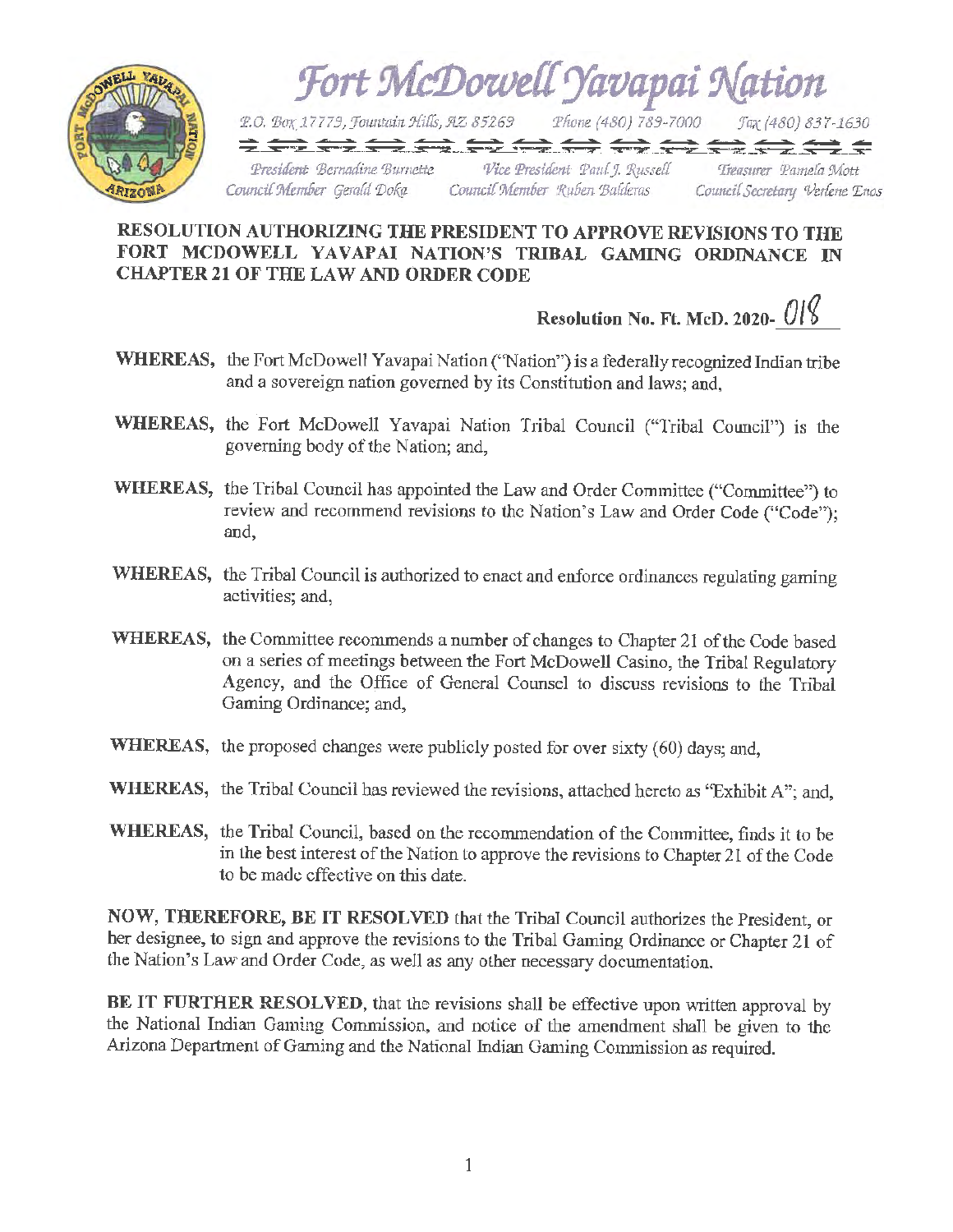Resolution No. Ft. McD. 2020- $\frac{018}{00}$  Cont. Tribal Gaming Ordinance Revisions

# **CERTIFICATION**

Pursuant to the authority contained in Article V, Section 13(A)(l), (3), (6), (24), and 13(B)(l) and (2) of the Constitution of the Fort McDoweU Yavapai Nation ratified by the Tribe on October 19, (2) of the Constitution of the Fort McDowell Yavapai Nation ratified by the Tribe on October 19,<br>1999 and approved by the Secretary of the Interior on November 12, 1999, the foregoing Resolution No. 2020- $\frac{1}{8}$  was adopted this  $\frac{1}{10}$  day of  $\frac{1}{10}$  May 2020 at a Special Tribal Council Meeting held at Fort McDowell at which a quorum of  $\frac{3}{\sqrt{2}}$  members were present,  $\frac{1}{\sqrt{2}}$  absent, by a vote of  $\frac{1}{\sqrt{2}}$  for and  $\frac{1}{\sqrt{2}}$  opposed and  $\frac{0}{\sqrt{2}}$  abstained.

# **Vote of the Tribal Council:**

Per the Nation's Constitution, Article V, the President only votes in a tie vote or under Article IX.

| $\lambda$ or the Franch S Constitution, Article $\lambda$ , the Fresident only votes in a tie vote of things Article IA.                                    |                                                                 |                                                                                                                           |                                                               |  |
|-------------------------------------------------------------------------------------------------------------------------------------------------------------|-----------------------------------------------------------------|---------------------------------------------------------------------------------------------------------------------------|---------------------------------------------------------------|--|
| Bernadine Burnette, President<br>Paul J. Russell, Vice President<br>Pamela Mott, Treasurer<br>Gerald Doka, Council Member<br>Ruben Balderas, Council Member | Absent<br>Absent<br>$\chi$ Absent<br>Absent<br>$\lambda$ Absent | fог<br>opposed<br>X for<br>opposed<br>for<br>opposed<br>$\blacktriangledown$<br>for<br><b>A</b> opposed<br>for<br>opposed | abstained<br>abstained<br>abstained<br>abstained<br>abstained |  |
| Attested to:                                                                                                                                                |                                                                 | Bernadine Burnette<br>President, Tribal Council                                                                           |                                                               |  |

Verlene Enos Tribal Secretary

President, Tribal Council

February 04,2020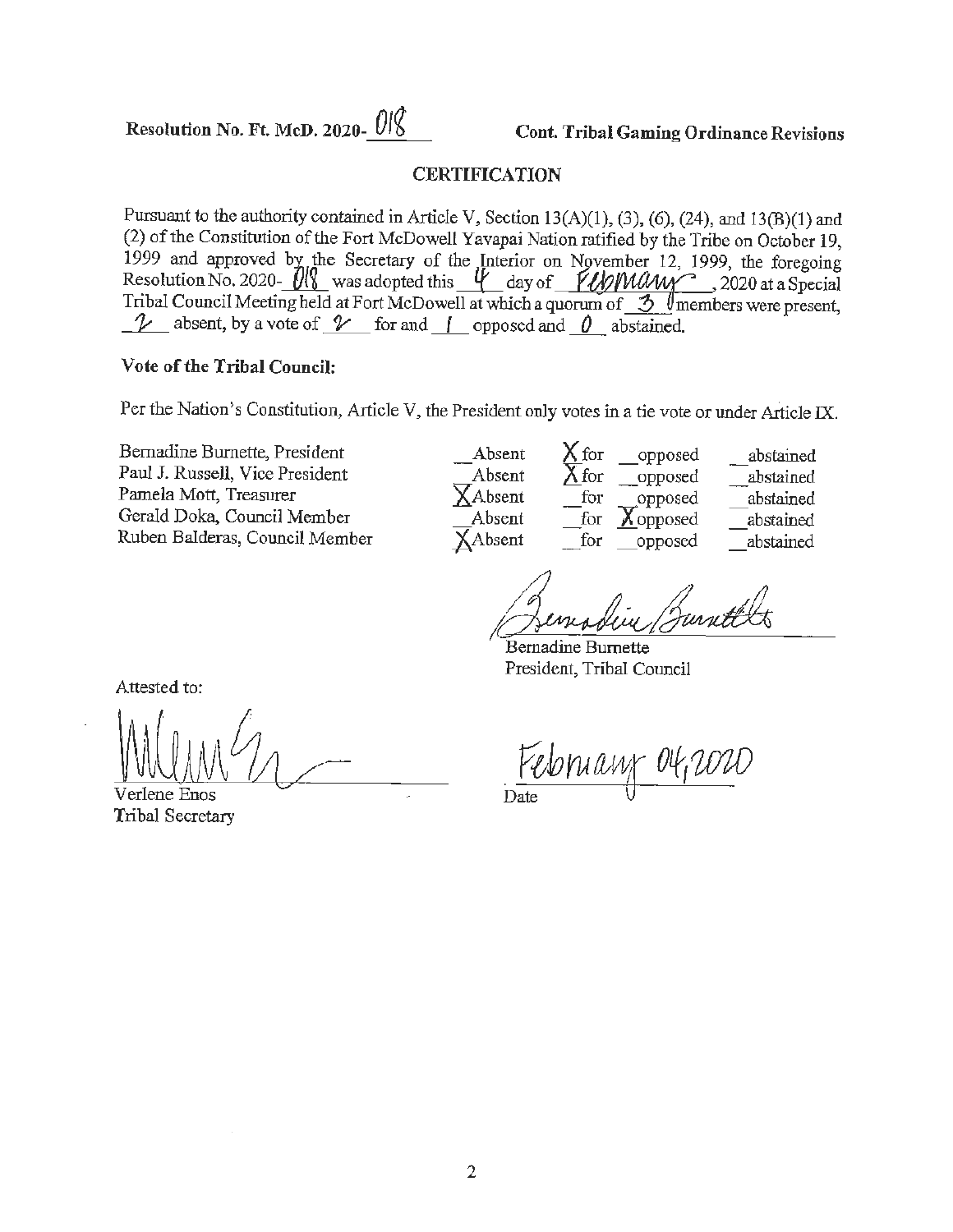# **Exhibit A**

REVISED TRIBAL GAMlNG ORDINANCE LAW AND ORDER CODE, CHAPTER 21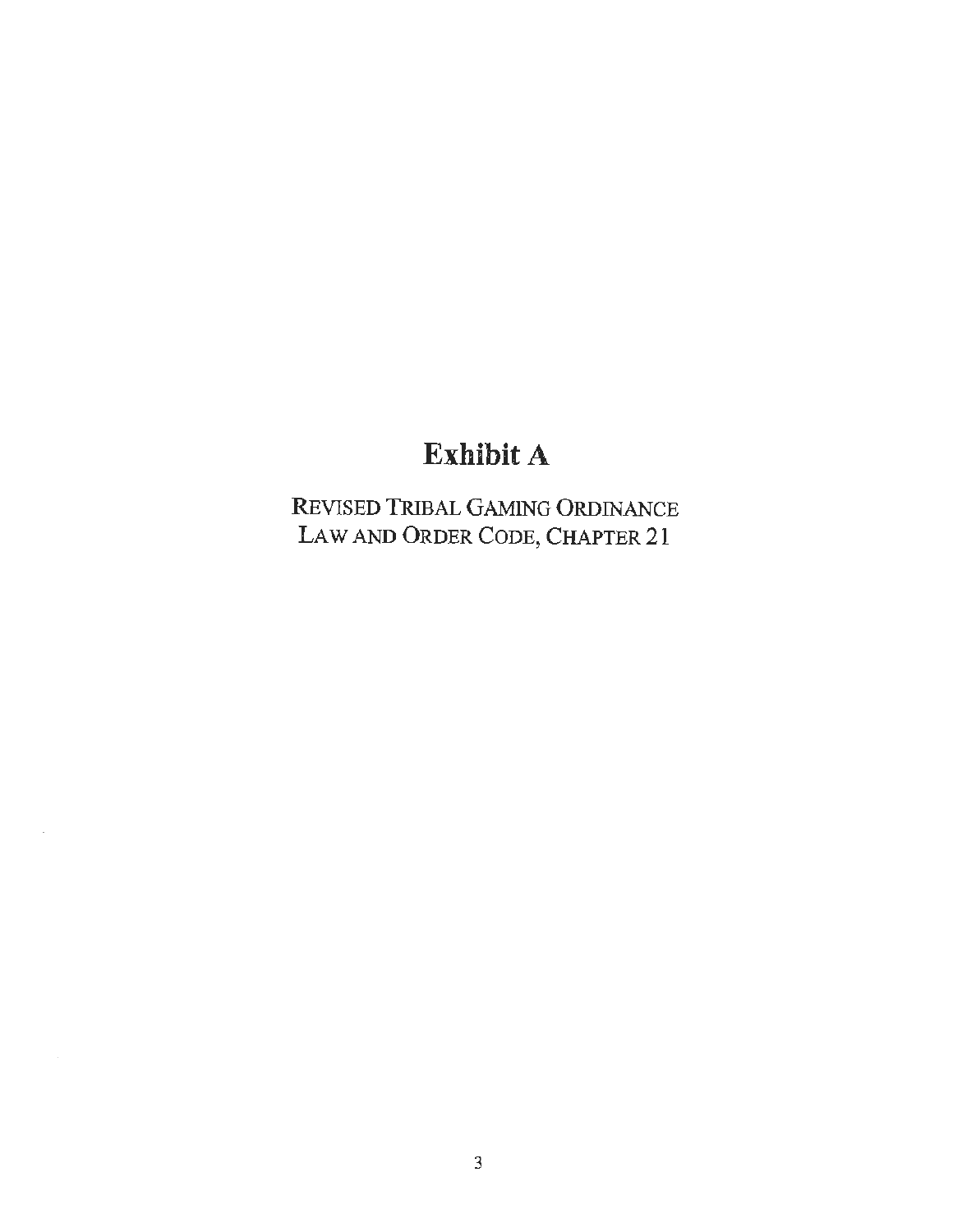TRIBAL GAMING ORDINANCE

OF THE FORT MCDOWELL YAVAPAI NATION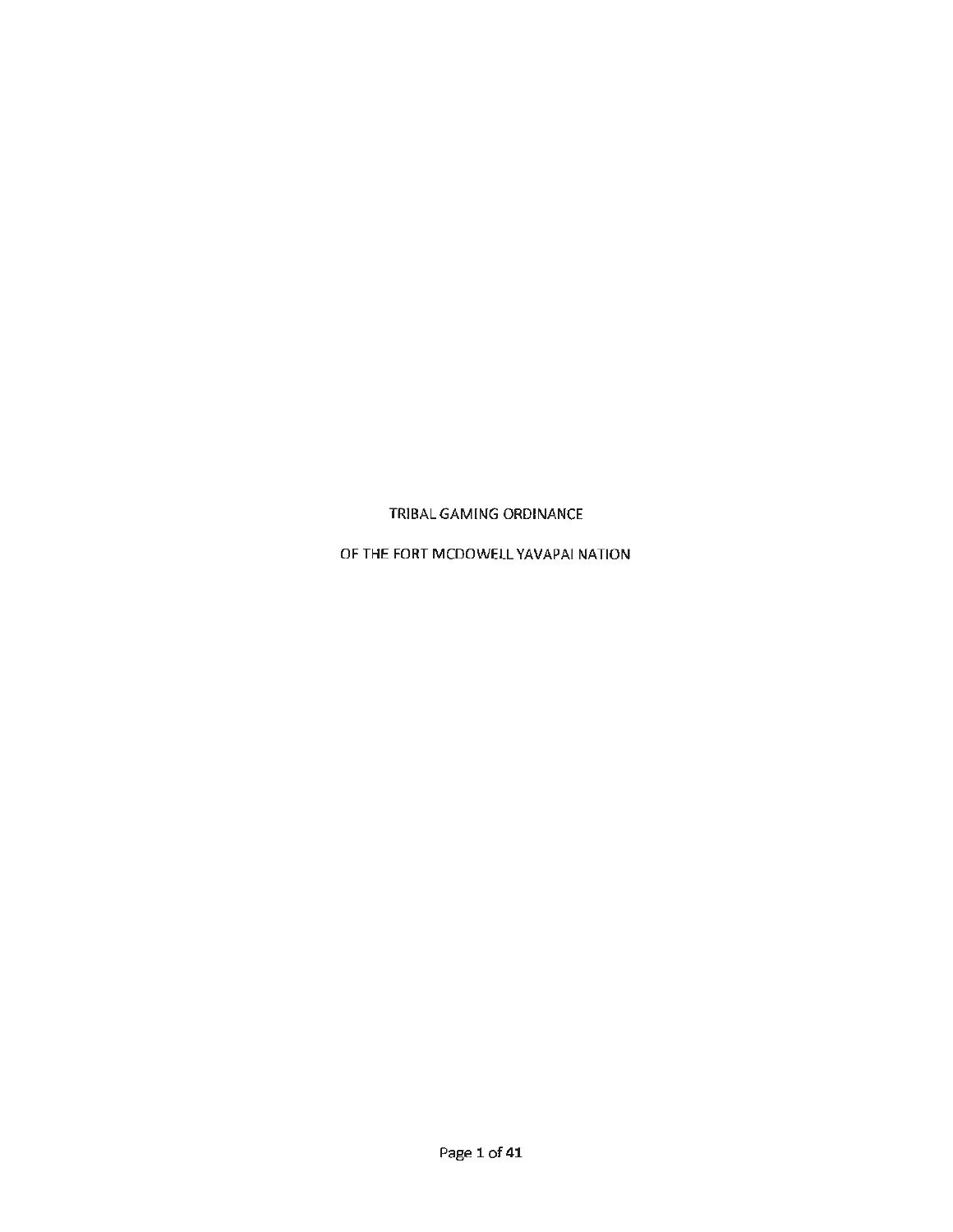# TRIBAL GAMING ORDINANCE OF THE FORT MCDOWELL YAVAPAI NATION

| Chapter 1. | <b>Findings and Purposes</b>                                                                                     |    |  |
|------------|------------------------------------------------------------------------------------------------------------------|----|--|
|            | Section 101 Legislative Findings                                                                                 | 5  |  |
|            | Section 102 Purposes                                                                                             | 5  |  |
| Chapter 2. | <b>Definitions</b>                                                                                               | 5  |  |
| Chapter 3. | Tribal Ownership, Authorization for Gaming Activities, and Use of Net Revenues                                   |    |  |
|            | Section 301 Tribal Ownership of Gaming Activities                                                                | 10 |  |
|            | Section 302 Authorization for Gaming Activities                                                                  | 10 |  |
|            | Section 303 Use of Net Revenues                                                                                  | 10 |  |
|            | Section 304 Per Capita Payments                                                                                  | 11 |  |
| Chapter 4. | Fort McDowell Yavapai Nation Commission                                                                          |    |  |
|            | Section 401 Membership                                                                                           | 11 |  |
|            | Section 402 Resignation of Commissioners                                                                         | 11 |  |
|            | Section 403 Removal of Commissioners                                                                             | 12 |  |
|            | Section 404 Legal Advice                                                                                         | 12 |  |
| Chapter 5. | Fort McDowell Yavapai National Tribal Regulatory Agency                                                          |    |  |
|            | Section 501 Establishment of the Tribal Regulatory Agency                                                        | 12 |  |
|            | Section SO2 Tribal Regulatory Agency Staff                                                                       | 13 |  |
|            | Section 503 Ineligible Persons                                                                                   | 13 |  |
|            | Section 504 Appointment and Authority of Executive Director                                                      | 13 |  |
|            | Section 505 Powers and Duties of the Tribal Regulatory Agency                                                    | 14 |  |
|            | Section 506 Issuance of Regulations                                                                              | 17 |  |
|            | Section 507 Investigations                                                                                       | 17 |  |
|            | Section 508 Investigative Reports                                                                                | 17 |  |
|            | <b>Section 509 Eligibility Determinations</b>                                                                    | 18 |  |
|            | Section 510 Notice of Results of Background Investigations for Key Employees<br>and Primary Management Officials | 18 |  |
|            | Section 511 License Renewal                                                                                      | 19 |  |
|            | Section 512 Records Retention                                                                                    | 19 |  |
|            | Section 513 Records Confidentiality                                                                              | 19 |  |
|            | Section 514 Legal Advice                                                                                         | 19 |  |
| Chapter 6. | <b>Annual Independent Audit</b>                                                                                  | 19 |  |
| Chapter 7. | <b>Environment and Public Health and Safety</b>                                                                  | 21 |  |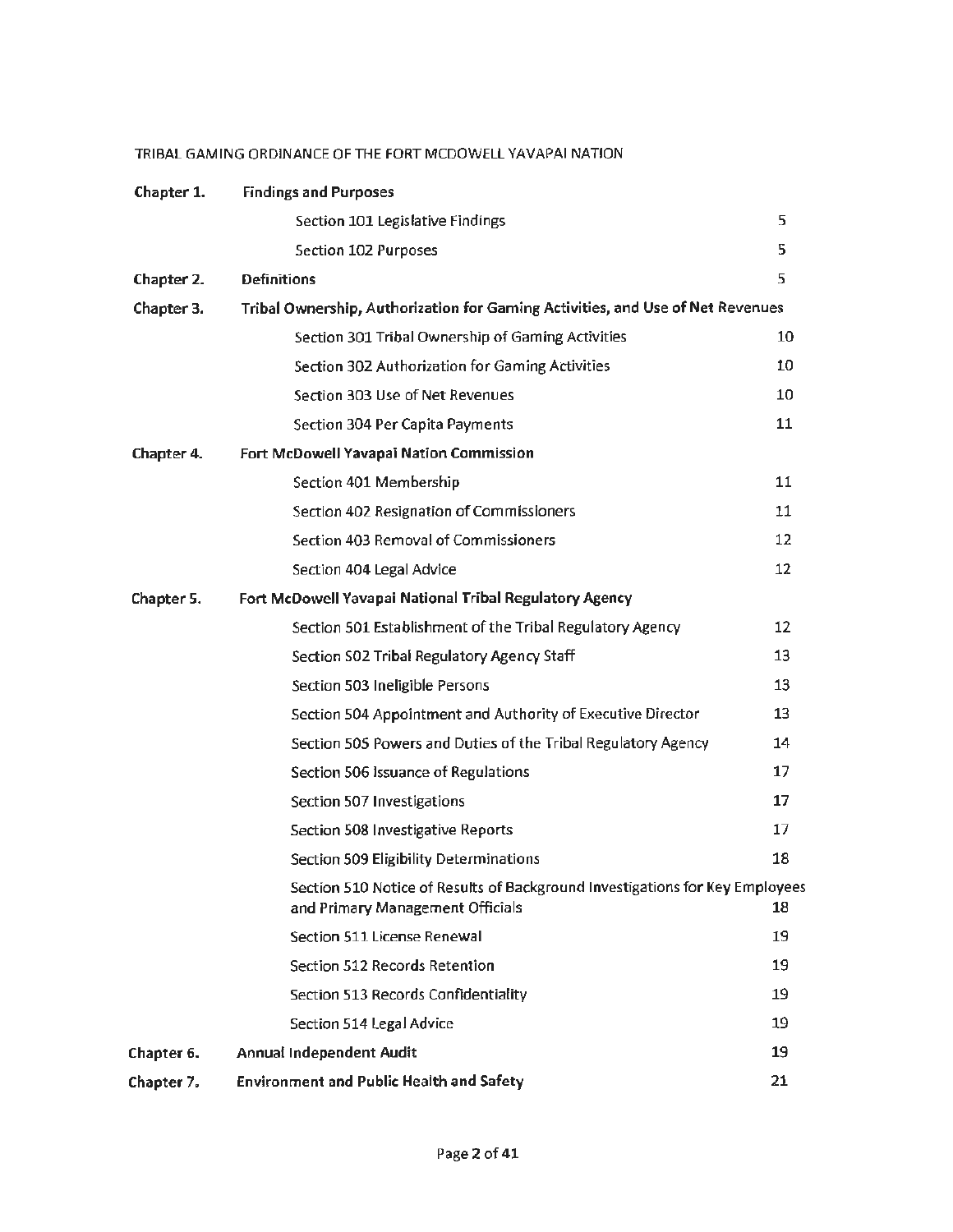| Chapter 8.  | ÷.<br><b>Patron Dispute Resolution</b>                                                                                                                          | 21  |  |
|-------------|-----------------------------------------------------------------------------------------------------------------------------------------------------------------|-----|--|
| Chapter 9.  | <b>Tribal Internal Control Standards</b>                                                                                                                        |     |  |
|             | Section 901 Adoption and Implementation                                                                                                                         | 22  |  |
|             | Section 902 Notification                                                                                                                                        | 23  |  |
| Chapter 10. | Licensing                                                                                                                                                       |     |  |
|             | Division 1 - General Licensure                                                                                                                                  |     |  |
|             | Section 1001 Standards of Suitability                                                                                                                           | 24  |  |
|             | Section 1002 License Application Forms                                                                                                                          | 24  |  |
|             | Section 1003 License Fees                                                                                                                                       | 25  |  |
|             | Section 1004 State Certification                                                                                                                                | 25  |  |
|             | Division 2 - Gaming Facility Licensure                                                                                                                          |     |  |
|             | Section 1005 Gaming Facility Licenses                                                                                                                           | 25  |  |
|             | Section 1006 Standards for Issuance of a Gaming Facility License                                                                                                | 25  |  |
|             | Division 3 - Gaming Employee Licensure                                                                                                                          |     |  |
|             | Section 1007 License Terms; Renewal; Temporary License                                                                                                          | 26  |  |
|             | Section 1008 Gaming Employee Licenses                                                                                                                           | 26  |  |
|             | Section 1009 Fingerprints                                                                                                                                       | 27  |  |
|             | Section 1010 Background Investigations                                                                                                                          | 27  |  |
|             | Section 1011 Procedures for Conducting a Background Check on Applicants 28                                                                                      |     |  |
|             | Section 1012 Eligibility Determination                                                                                                                          | 28  |  |
|             | Section 1013 Procedures for forwarding Applications and Reports for Key<br>Employees and Primary Management Officials to the Nation Indian Gaming<br>Commission | 29  |  |
|             | Section 1014 Report to the National Indian Gaming Commission on Key<br><b>Employees and Primary Management Officials</b>                                        | 29. |  |
|             | Section 1015 Gaming Employee License Suspension and Revocation                                                                                                  | 29  |  |
|             | <b>Section 1016 Identification Cards</b>                                                                                                                        | 30  |  |
|             | Division 4 - Vendor Licensure                                                                                                                                   |     |  |
|             | Section 1017 Vendor Licenses                                                                                                                                    | 31  |  |
|             | Section 1018 Waiver                                                                                                                                             | 31  |  |
|             | Section 1019 Submission of a Class A Vendor License Application                                                                                                 | 31  |  |
|             | Section 1020 Contents of the Vendor License Application                                                                                                         | 32  |  |
|             | Section 1021 Vendor Background Investigation                                                                                                                    | 33  |  |
|             | Section 1022 Vendor Background Investigation Report                                                                                                             | 33  |  |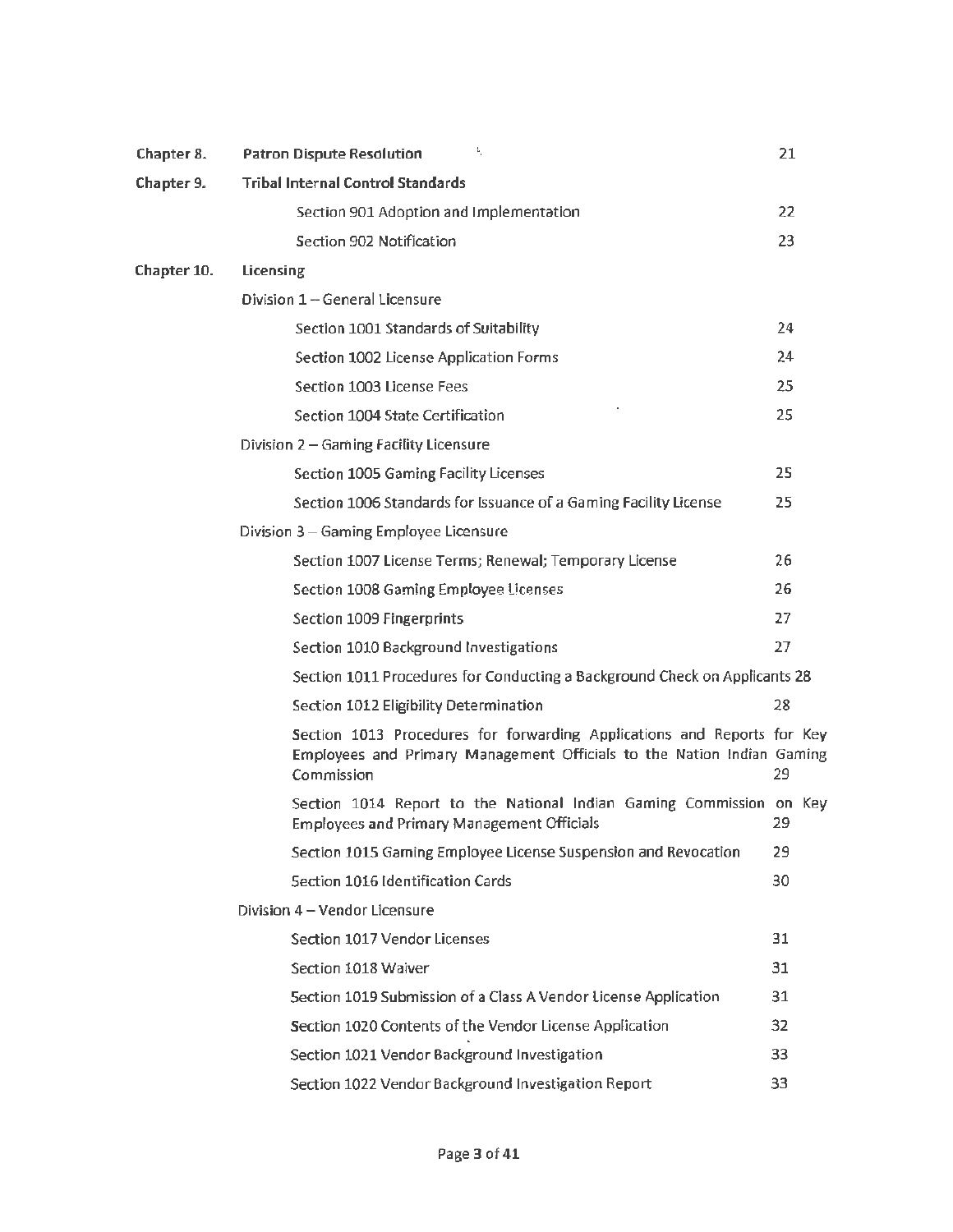|             | Section 1023 Vendors Licensed by Recognized Regulatory Authorities     | 33  |
|-------------|------------------------------------------------------------------------|-----|
|             | Section 1024 Licenses for Class B Vendors                              | 33. |
|             | Division S - Management Contractor Licensure                           |     |
|             | Section 1025 Management Contractor License                             | 33. |
|             | Division 6 - Finance Licensure                                         |     |
|             | Section 1026 License for Person Providing Financing                    | 34  |
| Chapter 11. | <b>Gaming Operation</b>                                                |     |
|             | Section 1101 Scope of Permissible Gaming                               | 34  |
|             | Section 1102 Employee and Player Age Limit                             | 34  |
|             | Section 1103 Management; Security; Self-Excluded and Banned Patrons 35 |     |
|             | Section 1104 Play by Employees                                         | 35  |
|             | Section 1105 Financial Services at Gaming Facilities                   | 36  |
|             | Section 1106 Advertising Guidelines                                    | 36  |
| Chapter 12. | <b>Prohibited Acts: Violations and Remedies</b>                        |     |
|             | Section 1201 Violations                                                | 36  |
|             | Section 1202 Notice of Violation                                       | 37. |
|             | Section 1203 Gaming Commission Review for Licensees                    | 38  |
|             | Section 1204 Civil Penalties                                           | 39  |
|             | Section 1205 Civil Remedies                                            | 39. |
| Chapter 13. | <b>Transition Provisions</b>                                           |     |
|             | Section 1301 Existing Games Lawful                                     | 39  |
|             | Section 1302 Adoption of Compact                                       | 40  |
| Chapter 14. | <b>Agent of Service Process</b>                                        | 40  |
| Chapter 15. | <b>Compliance with Federal Law</b>                                     | 40  |
| Chapter 16. | <b>Repeal</b>                                                          | 40  |
| Chapter 17. | Sovereign Immunity                                                     | 41  |
| Chapter 18. | <b>Amendments</b>                                                      | 41  |
| Chapter 19. | <b>Effective Date</b>                                                  | 41  |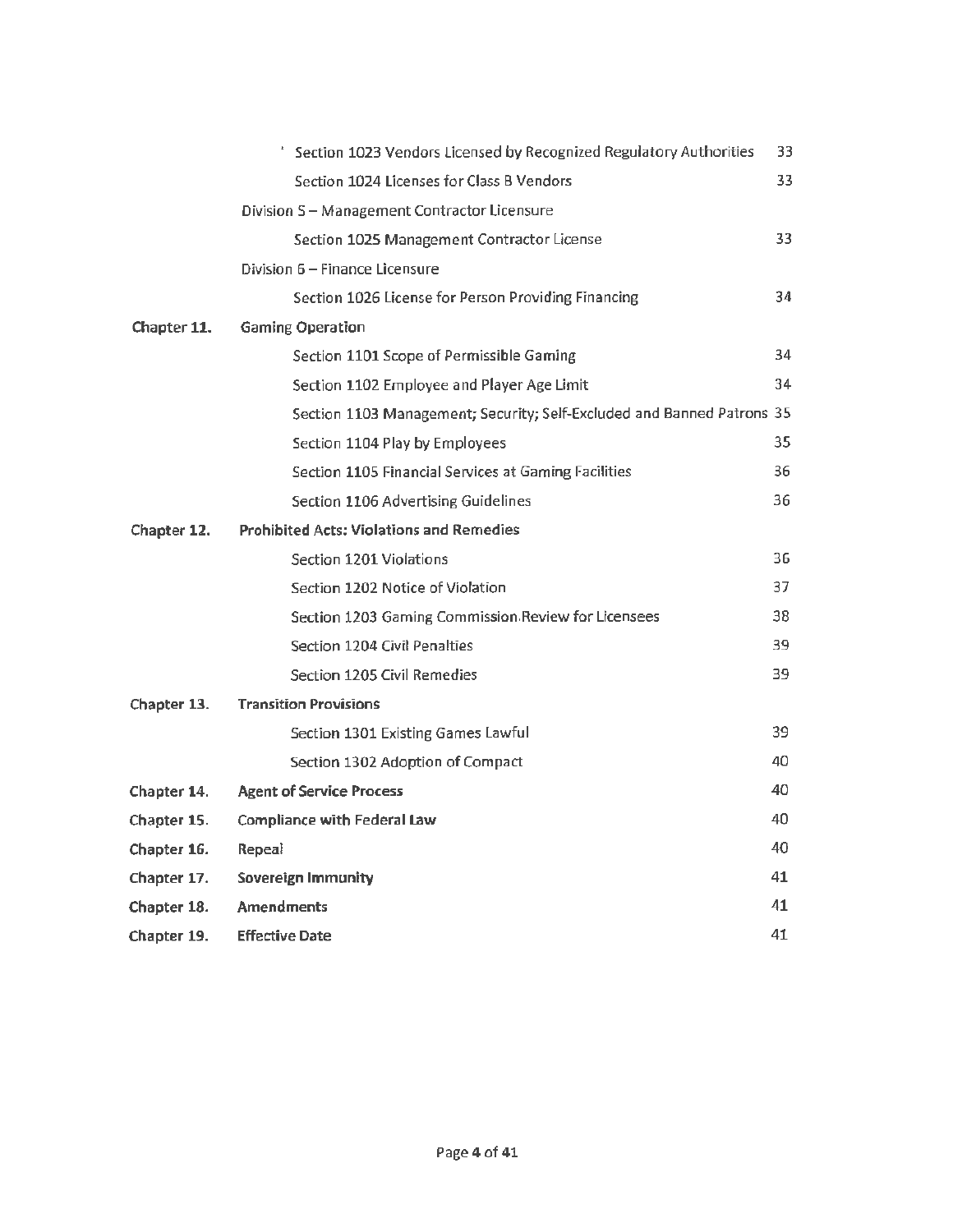# **Chapter 21-TRIBAL GAMING ORDINANCE OF THE FORT MCDOWELL YAVAPAI NATION**

# **CHAPTER 1. FINDINGS ANO PURPOSES**

Sec. 101. - Legislative Findings.

The Tribal Council of the Fort McDowell Yavapai Nation hereby finds:

- (a) That the orderly and honest conduct of gaming activities within the Fort McDowell Yavapai Nation ("Nation") has been and will continue to be of vital importance to the economy of the Nation, and to the general welfare of the Nation's members;
- (b) That the continued growth and success of gaming within the Nation are dependent upon public confidence and trust that such activities are conducted honestly and that they are free from criminal and corrupt elements, and that the facilities in which such activities are conducted are designed and maintained to assure the safety and comfort of patrons of the gaming activities;
- (c) That such public confidence and trust can only be maintained by the comprehensive regulation of all people, practices, and activities related to the operation of the Nation's gaming facilities; and
- (d) All of the Nation's establishments where gaming is approved, and all people holding positions of responsibility with respect to any such activity, must therefore be licensed, and their activities monitored, to assure that the public health, safety, and general welfare of the inhabitants of the Nation and the patrons of its gaming facilities are fully protected, and so as to assure the economic success of gaming activities within the Nation.

(Ft. McD. Res. No. 2006-41, adopted 4-25-2006, eff. 4-25-2006; Ft. McD. Res. No. 2006-97, § 101, adopted 12-12-2006, eff. 12-12-2006)

Sec. 102. - Purposes.

ln order to accomplish;

- (a) The maintenance of the highest standards of honesty and integrity in the operation of any and all gaming activities within the Nation;
- (b) The maintenance of public confidence and trust in the honesty and integrity of such gaming activities, and in the people engaged in such activities;
- (c) The maximum reasonable economic return to the Nation as the owner of gaming facilities within the Nation consistent with the fair and reasonable expectations of patrons of such activities and the assurance of their safety and comfort in participating in gaming activities; and
- (d) Compliance with all applicable laws of the Nation and the United States of America pertaining to gaming, including but not limited to the Indian Gaming Regulatory Act of 1988, and the Gaming Compact with the State of Arizona.

The Tribal Council, empowered by the Nation's Constitution to enact ordinances, hereby enacts this ordinance in order to govern Class II and Class Ill gaming operations on the Nation's Indian lands.

(FL McD. Res. No. 2006-41, adopted 4-25-2006, eff. 4-25-2006; Ft. McD. Res. No. 2006-97, § 102, adopted 12-12-2006, eff. 12-12-2006)

## **CHAPTER 2. DEFINITIONS**

Unless a different meaning is clearly indicated in this Ordinance, the terms used herein shall have the same meaning as defined in the Indian Gaming Regulatory Act (IGRA), 25 U.S.C. § 2701 et seq., and its regulations, 25 C.F.R. § 500 et seq. and the Fort McDowell Yavapai Nation-State of Arizona Gaming Compact. Specifically, for purposes of this Ordinance:

(a) "Act" means the Indian Gaming Regulatory Act, Public law 100-497, 25 U.S.C. §§ 2701-721 and 18 U.S.C. §§ 1166-1168, and all regulations promulgated pursuant thereto.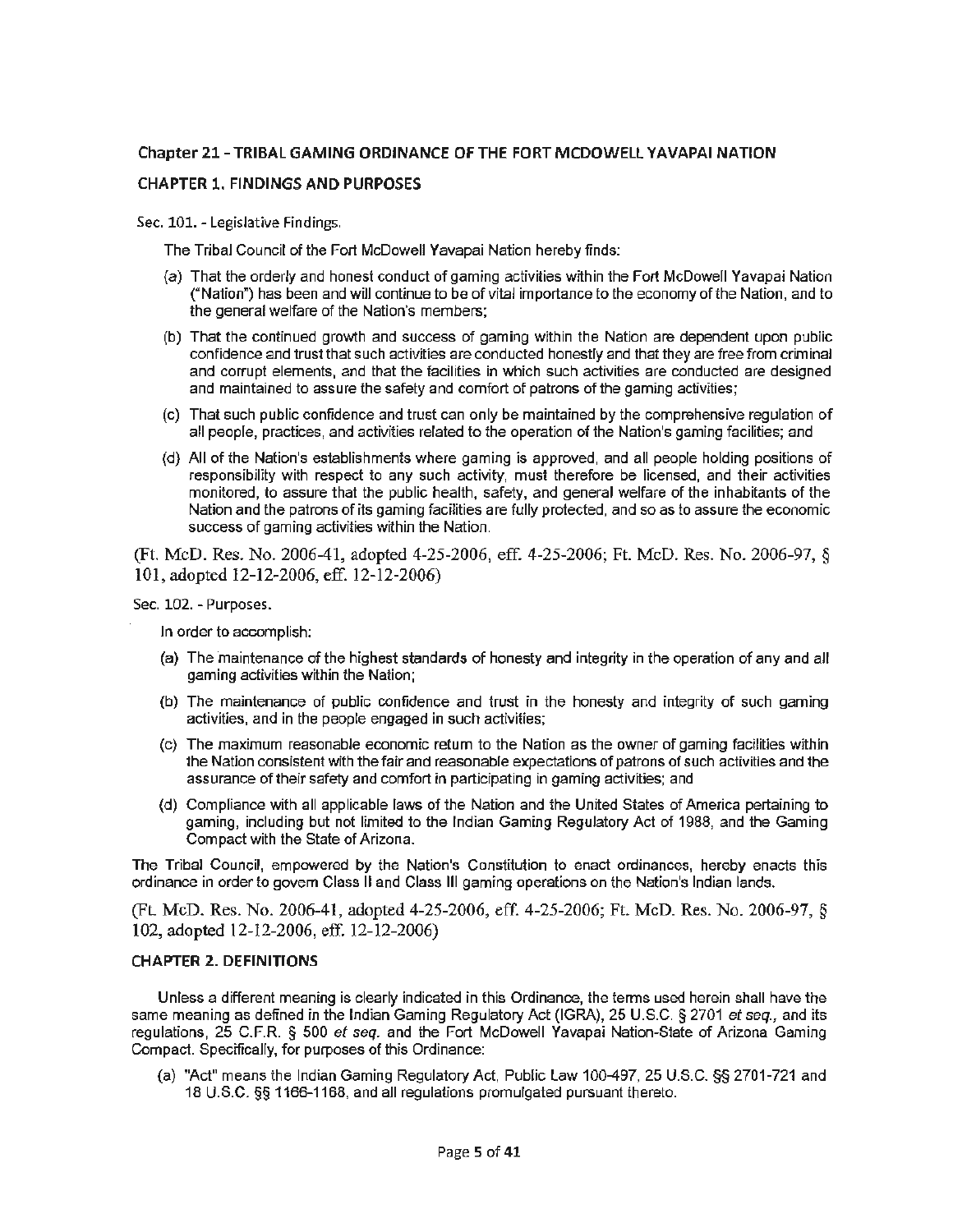(b) "Class I Gaming" means social games solely for prizes of minimal value or traditional forms of Indian gaming engaged in by individuals as a part of, or in connection with, tribal ceremonies or celebrations.

# *[25 US.C.* § *2703(6); 25 C.F.R. § 502.2}*

- (c) "Class II Gaming" means:
	- (1) The game of chance commonly known as bingo (whether or not electronic, computer, or other technologic aids are used in connection therewith):
		- (A) Which is played for prizes, including monetary prizes, with cards bearing numbers or other designations;
		- (8) In which the holder of the card covers such numbers or designations when objects, similarly numbered or designated, are drawn or electronically determined; and
		- (C) In which the game is won by the first person covering a previously designated arrangement of numbers or designations on such cards, including (if played in the same location) pulltabs, lotto, punch boards, tip jars, instant bingo, and other games similar to bingo; and
	- (2) Card games that:
		- (A) Are explicitly authorized by the laws of the State; or
		- (B) Are not explicitly prohibited by the laws of the State and are played at any location in the State, but only if such cerd games are played in conformity with those laws and regulations (if any) of the State regarding hours or periods of operation of such card games or limitations on wagers or pot sizes in such card games.
	- (3) The term "Class I! gaming" does not include any banking card games, including baccarat, chemin de fer, or blackjack (21).

*{25 US.C. § 2703(7); 25 C:F.R. § 502.3)* 

(d) "Class III Gaming" means all forms of gaming that are not Class I gaming or Class II gaming.

*[25 US.C.* § *2703(8); 25 C.F.R. § 502.4)* 

- (e) "Commissioner(s)" means the member(s) of the Nation's Gaming Commission.
- (f) 'Tribal~State Compact" ("Compact") means the then existing agreement between the Nation and the State of Arizona pursuant to, 25 U.S.C. § 2710(d), including any amendments thereto.
- (g) "Constitution" means the Constitution of the Nation amended by the Nation and approved by the Secretary of Interior on November 12, 1999.
- (h) "Distributor' means a Person who distributes Gaming Devices and/or component parts of Gaming Devices.
- (i) "Executive Director" means the Executive Director of the Tribal Regulatory Agency.
- (j) "Facility License" means a separate license issued by the Tribe to each place, facility or location on Indian lands where the Tribe elects to allow class II or 111 gaming.

*[25 C.F.R.* § *502.23]* 

- (k) "Gaming Activities" means any forms of Class II and Class Ill Gaming conducted within the territorial jurisdiction of the Nation.
- (I) "Gaming Commission" ("Commission") means the governmental entity of the Nation that reviews the Tribal Regulatory Agency's decisions and performance of regulatory oversight, wholly independent from the Nation's Gaming Operation and Tribal Regulatory Agency subject only to the Tribal Council.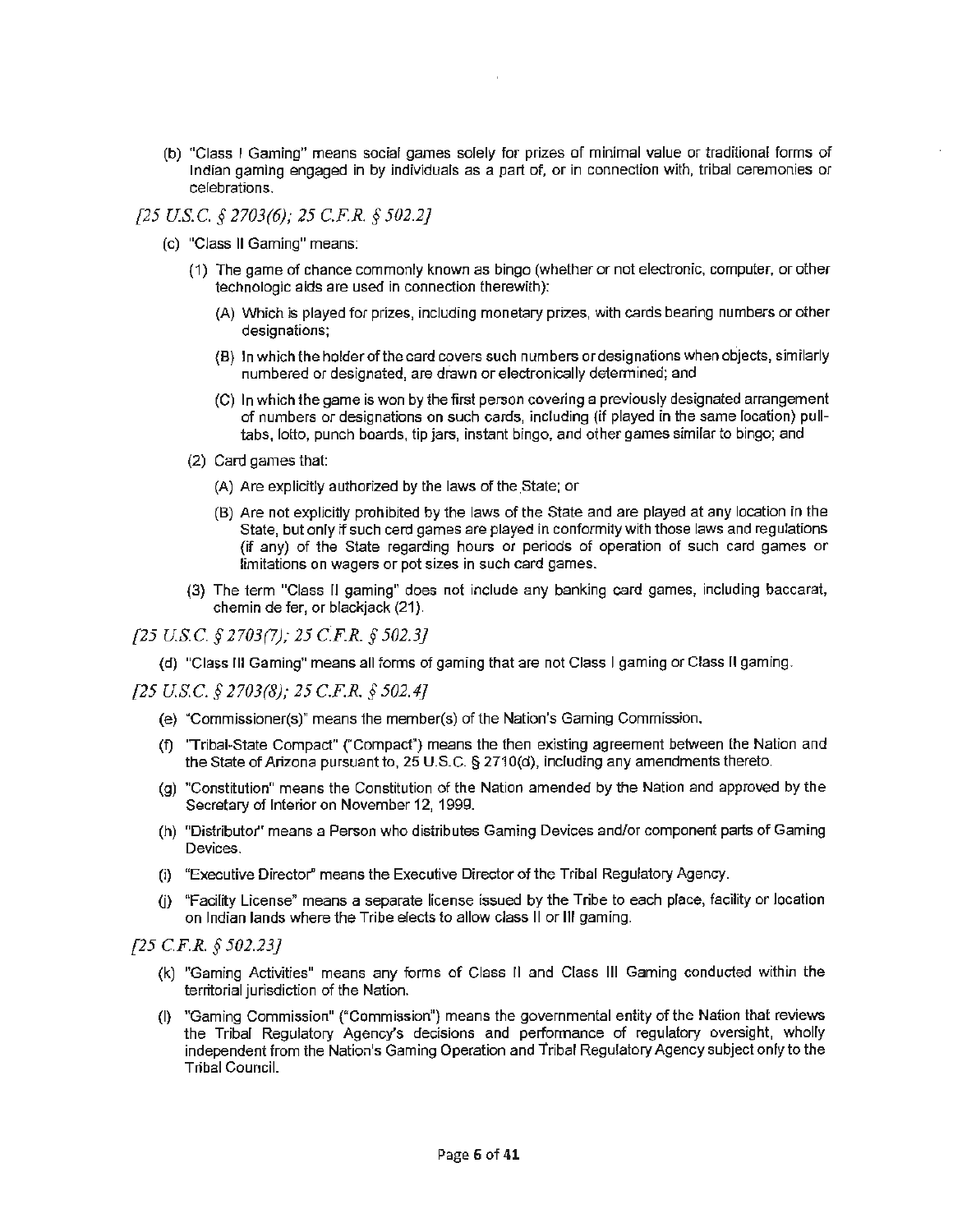- (m) "Gaming Device" or "Electronic Game of Chance" means a mechanical device, an electromechanical device or a device controlled by an electronic microprocessor or another manner, whether that device constitutes Class II Gaming or Class III Gaming, that allows a player or players to play games of chance, whether or not the outcome also is affected in some part by skill, and whether the device accepts coins, tokens, bills, coupons, ticket vouchers, pull tabs, smart cards, electronic in-house accounting system credits or other similar forms of consideration and, through the application of chance, allows a player to become entitled to a prize, which may be collected through the dispensing of coins, tokens, bills, coupons, ticket vouchers, smart cards, electronic inhouse accounting system credits or other similar forms of value; or as modified by subsequent approved compact. Gaming Device does not include any of the following:
	- **(1)** Those technological aids for bingo games that function only as electronic substitutes for bingo cards.
	- (2) Devices that issue and validate paper lottery products and that are directly operated only by Arizona State lottery licensed retailers and their employees.
	- (3) Devices that are operated directly by a lottery player and that dispense paper lottery tickets, if the devices do not identify winning or losing lottery tickets, display lottery winnings or disburse lottery winnings.
	- (4) Devices that are operated directly by a lottery player and that validate paper lottery tickets for a game that does not have a predetermined number of winning tickets, if:
		- (A) The devices do not allow interactive gaming;
		- (B) The devices do not allow a lottery player to play the lottery for immediate payment or reward;
		- (C) The devices do not disburse lottery winnings; and
		- (D) The devices are not Video Lottery Terminals, as defined in the Compact.
	- (5) Player Activated Lottery Terminals, as defined in the Compact.
- (n) "Gaming Employee" means any individual employed as a Primary Management Official or Key Employee of a Gaming Operation of the Nation and any individual employed in the operation or management of a Gaming Operation, including, but not limited to, any individual whose employment duties require or authorize access to restricted areas of a Gaming Facility not otherwise open to the public; or as modified by subsequent approved compact.
- (o) "Gaming Employee License" means a license issued pursuant to the Compact and this Ordinance by the Tribal Regulatory Agency to an employee of the Gaming Facility.
- (p) "Gaming Facility" means the buildings or structures in which Gaming Activities are conducted.
- (q) "Gaming Facility Operator" means the Nation, an enterprise owned by the Nation, or such other entity of the Nation having full authority and responsibility for the operation and management of Class II and Class Ill Gaming Activities.
- (r) "Gaming Operation" means any Gaming Activity conducted within any Gaming Facility.
- (s) "Gaming Services" means the providing of any goods or services, except for legal services, to the Gaming Facility Operator in connection with the operation of Class II or Class Ill gaming in a Gaming Facility, including, but not limited to, equipment, transportation, food, linens, janitorial supplies, maintenance, or security services for the Gaming Facility, in an amount in excess of ten thousand dollars (\$10,000.00) in any single month; or as modified by subsequent approved compact.
- (t) "General Counsel" means the Office of General Counsel of the Nation.
- (u) "Indian lands" means:
	- (1) All lands within the limits of the Nation's reservation;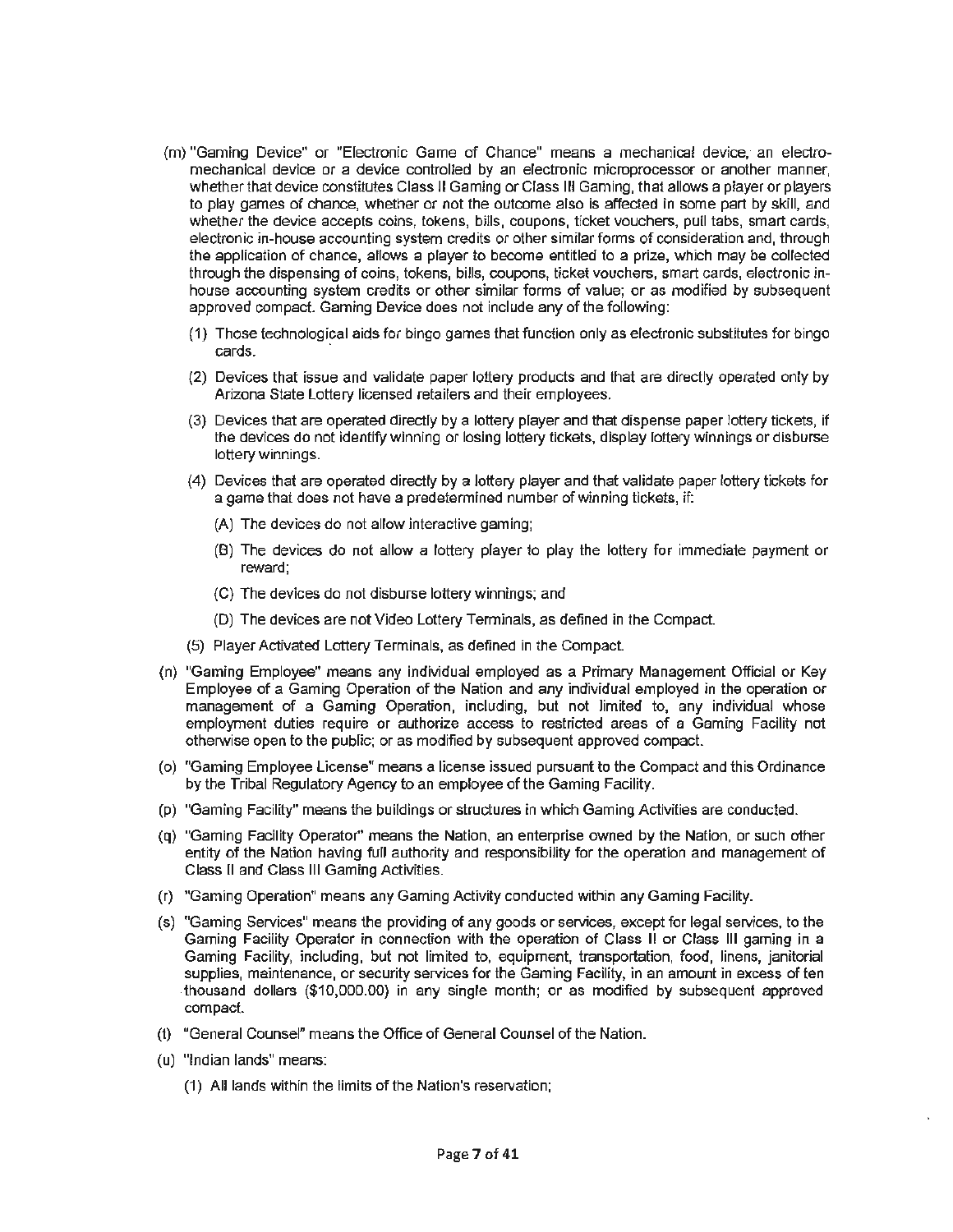- (2) Any lands title to which is either held in trust by the L'nited States for the benefit of the Nation or individual or held by the Nation or individual subject to restriction by the United States against alienation and over which the Nation exercises governmental power; and
- (3) For all lands acquired into trust for the benefit of an Indian Nation after October 17, 1988, the lands meet the requirements set forth in 25 U.S.C. § 2719.

*[25 US.C.§ 2703(4); 25 USC.§ 2719; 25 C.F.R.§ 502.12}* 

- (v) "Indian Nation" means any Indian tribe, band, nation, or other organized group or community of Indians that the Secretary recognizes as:
	- {1) Eligible for the special programs and services provided by the United States *to* Indians because of their status as Indians; and
	- (2) Having powers of self-government.

## *[25 C.F.R.§ 502.12]*

- (w) "Key Employee" means:
	- (1) Any Gaming Employee of the Gaming Facility Operator who performs one (1} or more of the following functions: (i) Bingo caller; (ii) Counting room supervisor; (iii) Chief of security; (iv) Custodian of gaming supplies or cash; (v) Floor manager; (vi) Pit boss; (vii) Dealer; (viii) Croupier; (ix) Approver of credit; (x) Custodian of Gaming Devices including any individual with access to cash and accounting records within Gaming Devices;
	- (2) Any Gaming Employee of the Gaming Facility Operator whose total cash compensation from his or her employment by the Gaming Facility Operator exceeds fifty thousand dollars (\$50,000.00) per year;
	- (3) The four (4) most highly compensated employees of the Gaming Facility Operator; or
	- (4) Any other person designated by the TRA as a Key Employee, if Tribal Council approves of the addition, and the Gaming Facility Operator is notified.
- *[25 C.F.R.* § *502.14}* 
	- (x) "License• means any license issued by the Tribal Regulatory Agency, including a temporary license.
	- (y) "Licensee" means any Person licensed by the Tribal Regulatory Agency.
	- (z) "Management Contract" means a Management Contract within the meaning of 25 U.S.C. §§ 271 0(d)(9) and 2711.
	- (aa)"Management Contractor" means a Person who has entered into a Management Contract with the Gaming Facility Operator which has been approved pursuant to 25 U.S.C. §§ 2710(d)(9) and 2711.
	- (bb)"Manufacturer" means a Person that manufactures Gaming Devices and/or component parts of Gaming Devices.
	- (cc)"Nation" means the Fort McDowell Yavapai Nation.
	- (dd}"National Indian Gaming Commission" or "NIGG" means the National Indian Gaming Commission established pursuant to 25 U.S.C. § 2704.
	- (ee)"Net Revenues" means the gross revenues of the Nation's Gaming Operations less amounts paid out as, or paid for, prizes, less total operating expenses including all expenses of the Gaming Operation commonly known as operating and non-operating expenses consistent with professional accounting pronouncements, excluding management fees, less principal payments on any loan, Jess reserves in amounts sufficient to comply with the financial covenants and contractual obligations set forth in the loan or any other of the Nation's obligations.

*[25 U.S.C. § 2703(9); 25 C.F.R. § 502.16}*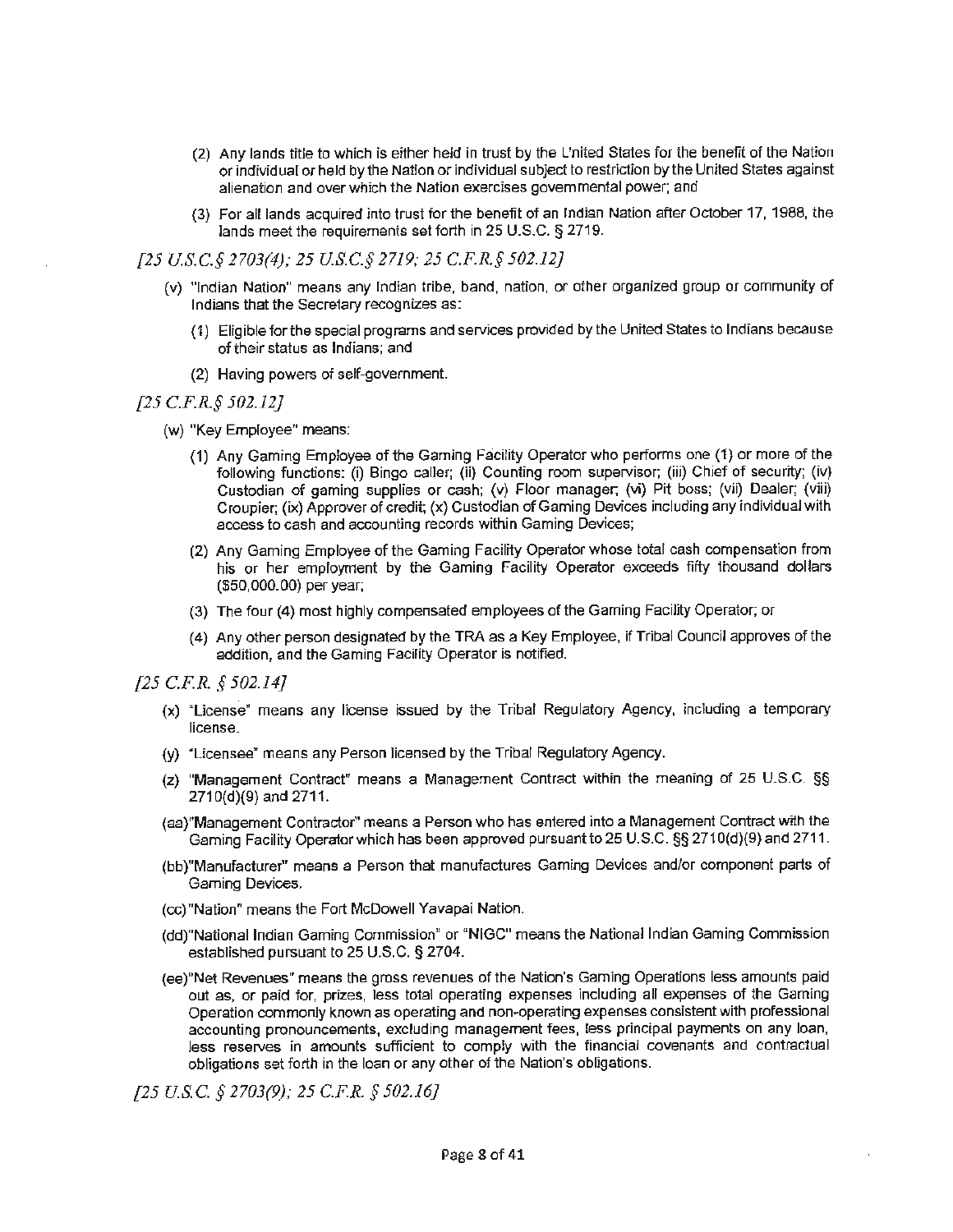- (ff) "Ordinance" means this Ordi.1ance for the regulation of Gaming Activities within the Nation which governs the conduct of Gaming Activities within the Nation, all amendments thereto, and all regulations promulgated thereunder.
- (gg)"Person" includes natural persons, as well as corporations, limited liability companies, partnerships, and other unincorporated associations, societies, firms, or any other entity.
- (hh)"Primary Management Official" means:
	- (1) The individual having management responsibility for a Management Contract;
	- **(2) Any** individual who has authority to hire and fire Gaming Employees or to set up working policy for the Gaming Operation;
	- (3) The chief financial officer or other individual who has financial management responsibility for a Gaming Operation; or
	- (4) Any other person designated by the TRA as a Primary Management Official, if Tribal Council approves of the addition, and the Gaming Facility Operator is notified.

*[25 C.FR. § 502.19]* 

- (ii) "President" means the President of the Tribal Council.
- (ii) "Principal" means with respect to any entity:
	- (1) Each of its officers and directors:
	- (2) Each of its principal management employees, including its chief executive officer, its chief financial officer, its chief operating officer, and its general manager;
	- (3) Each of its owners or partners, if an unincorporated business:
	- **(4)** Each of its shareholders who own more than ten (10) percent of the shares of the corporation, if a corporation;
	- (5) Each Person other than a banking institution who has provided financing for the entity constituting more than ten ( 10) percent of the total financing of the entity; and
	- (6) Each of the beneficiaries, or trustees of a trust.
- (kk)"Privacy Act" means the Privacy Act of 1974, as amended (P.L. 93~579, as amended; 5 U.S.C. § 552(a), and the obligations and responsibilities placed on the United States government under the Privacy Act as applied to the Commission pursuant to the Act.
- (!I) "State" means the State of Arizona, and its authorized officials, agents. and representatives.
- (mm) "State Gaming Agency" ("SGA•) means the agency of the State which the Governor may from time to time designate by written notice to the Tribe as the single State agency which shall act on behalf of the State under this Compact.
- (nn)"Temporary License" means an approval, evidenced in writing or by a name tag, issued by the TRA, or the Executive Director or his/her delegate, to a Gaming Employee on a temporary basis pursuant to Section 1007 of this Ordinance.
- (oo)''Transfer Agreement" means a written agreement authorizing the transfer of Gaming Device Operating Rights between the Nation and another Indian Nation, in accordance with the provisions of the Compact.
- (pp)"Tribal Council'' means the Tribal Council of the Nation as established and empowered under Articles IV and V of the Constitution of the Nation.
- (qq)'Tribal Regulatory Agency" ("TRA") means the Nation's regulatory department which shall have overall civil regulatory authority over Gaming Activities within the Nation and is independent from the Gaming Operation. The TRA is the designated Tribal Gaming Office under the Compact.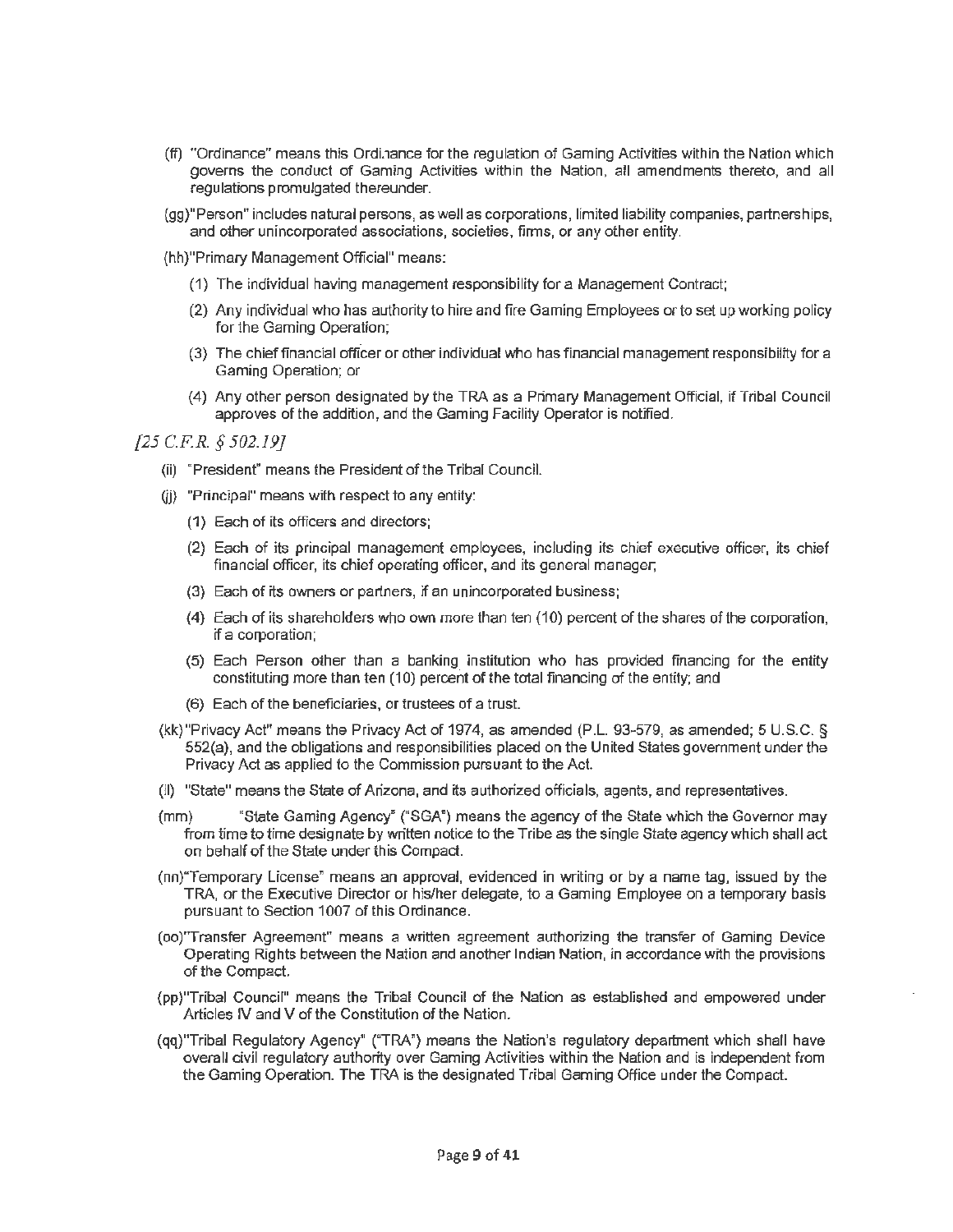- (rrj "Vendor' means a Person who provides gaming-related goods or services in any amount to the Gaming Facility, including Distributors and Manufacturers.
	- (1) "Class A Vendor" means a Manufacturer, Distributor, or Person who provides ten thousand dollars (\$10,000.00) or more of gaming-related goods or services in a single month.
	- (2) "Class B Vendor" means a Person who provides less than ten thousand dollars (\$10,000.00) of gaming-related goods or services in a single month.
- (ss) "Vendor License" means a License that any Vendor must apply for from the Tribal Regulatory Agency.
	- (1) "Class A Vendor License~ means a License granted to a Manufacturer, Distributor, or Person who provides ten thousand dollars (\$10,000.00) or more of gaming-related goods or services in a single month.
	- (2) "Class B Vendor License" means a License granted to a Person who provides less than ten thousand dollars (\$10,000.00) of gaming-related goods or services in a single month.

(Law & Order Code 2006, § 21-2; Ft. McD. Res. No. 2006-41, adopted 4-25-2006, eff. 4-25-2006; Ft. McD. Res. No. 2006-97, ch. 2, adopted 12-12-2006, eff. 12-12-2006)

# **CHAPTER 3. TRIBAL OWNERSHIP, AUTHORIZATION FOR GAMING ACTIVITIES, AND USE OF NET REVENUES.**

Sec. 301. - Tribal Ownership of Gaming Activities.

All Gaming Activities within the Nation shall be owned entirely by the Nation and conducted and operated by the Gaming Facility Operator. In compliance with 25 U.S.C. § 271 0(b)(2)(A), the Nation shall have the sole proprietary interest in and responsibility for the conduct of any Gaming Activity on its Indian Lands.

# *[25 US.C. § 2710(b)(2)(A}; 25 C.F.R. § 522.4(b)(l)]*

(Law & Order Code 2006, § 21-6; Ft. McD. Res. No. 2006-41, adopted4-25-2006, eff. 4-25-2006; Ft. McD. Res. No. 2006-97, § 301, adopted 12-12-2006, eff. 12-12-2006)

Sec. 302. -Authorization for Gaming Activities.

- (a) Forms of Class Ill Gaming Authorized. The Nation may conduct or operate all forms of Class Ill Gaming authorized under the Compact; or as modified by subsequent approved compact.
- (b) Authority for Class I and Class II Gaming. The Nation may conduct or operate all forms of Class I and Class II Gaming.

### *[25 C.F.R. § 522.6(b)-(c)]*

(Law & Order Code 2006, § 21-4; Ft. McD. Res. No. 2006-41, adopted 4-25-2006, eff. 4-25-2006; Ft. McD. Res. No. 2006-97, § 302, adopted 12-12-2006, eff. 12-12-2006)

Sec. 303. - Use of Net Revenues.

The Net Revenues from all Gaming Activities shall be used only for the following purposes:

- (a) To fund the Nation's government operations and programs;
- (b) To provide for the general welfare of the Nation and its members;
- (c) To promote the Nation's economic development;
- (d) To donate to charitable organizations; or
- {e) To help fund operations of local government agencies.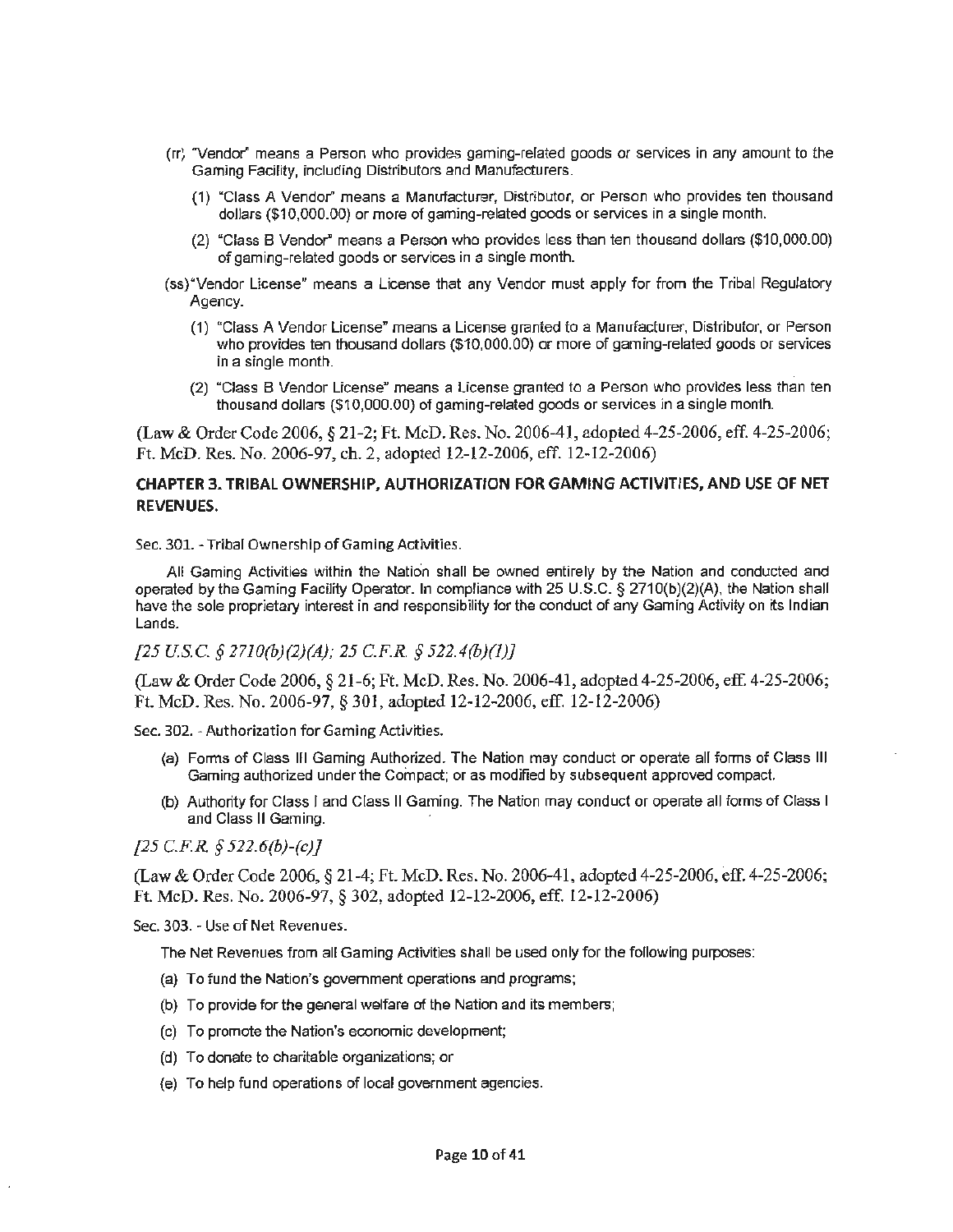# *[25 US.C.* § *2710(b)(2)(B); 25 C.F.R.* §§ *522.4(b)(2), 522.6(b)]*

#### Sec. 304. - Per Capita Payments.

If the Nation elects to make per capita payments to the Nation's members, the Nation shall authorize such payments in accordance with a revenue allocation plan submitted to and approved by the Secretary of the Interior in accordance with 25 U.S.C. § 2710(b)(3).

# *[25 US.C. § 27JO(b)(3); 25 C.F.R. §§ 522.4(b)(2)(ii), 522.6(b)]*

(Law & Order Code 2006, § 21-7; Ft. McD. Res. No. 2006-41, adopted 4-25-2006, eff. 4-25-2006; Ft. McD. Res. No. 2006-97, § 303, adopted 12-12-2006, eff. 12-12-2006)

#### **CHAPTER 4. FORT MCDOWELL YAVAPAI NATION COMMISSION**

The Nation hereby establishes the Fort McDowell Yavapai Nation Commission to oversee the regulating of the Nation's Gaming Operation and to provide review of actions of the Tribal Regulatory Agency (TRA). The Commission is a subordinate advisory commission of the Tribal Council. As an unincorporated governmental entity of the Nation. the Commission bears the responsibility of presenting recommendations to the Tribal Council and keeping the Tribal Council informed of any related Gaming Activities, regarding a threat, or potential threat, in any fonn to the Nation, and the Gaming Facility and surrounding areas.

#### Sec 401. - Membership.

The Commission shall consist of five (5) voting Commissioners who shall be appointed by the Tribal Council. This includes one (1) Chairman and four (4) other Commissioners.

- (a) Prior to appointing a Commissioner, the Nation shall conduct or cause to be conducted a background investigation of the person in accordance with the provision of Section 1010 of this Ordinance. All Commissioners shall consent to an annual background check.
- (b) All five {5} of the Commissioners, including the Chairman, shall be enrolled members of the Nation.
- (c) A majority of the Commission shall constitute a quorum. The concurrence of a majority of the Commissioners shall be required for any final determination by the Commission. The Commission may act in its official capacity, even if there are vacancies on the Commission. None of the Commissioners shall be employees of the Gaming Operation or Gaming Facility Operator or elected officials of the Nation.
- (d) Each Commissioner shall serve for a term of three (3) years commencing on the date of his or her appointment. The appointment will remain in effect until the Commissioner is reappointed or the successor is appointed.
- (e) The compensation of Commissioners of the Nation's Gaming Commission shall be determined by the Tribal Council.
- (f) No Commissioner shall participate as a player in any Class II or Class Ill Gaming Activity conducted on the Nation.

#### Sec 402. - Resignation of Commissioners.

Any Commissioner may resign at any time by giving written notice which specifies the intended effective date of such resignation to the Tribal Council and, by copy, notice to the Executive Director of the Tribal Regulatory Agency and other members of the Commission. **A** Commissioner who resigns shall remain on the Commission until a replacement Commissioner is appointed, unless their license is no longer current.

#### Sec. 403. - Removal of Commissioners.

Commissioner(s) may be removed from office by the Tribal Council prior to the expiration of their respective terms for cause, and only for neglect of duty, misconduct, malfeasance, failure to comply with drug testing requirements, cause for removal as detailed in Article V, Section 3 of the Commission's Bylaws, or other acts that would render the Commissioner(s) unqualified for his/her position.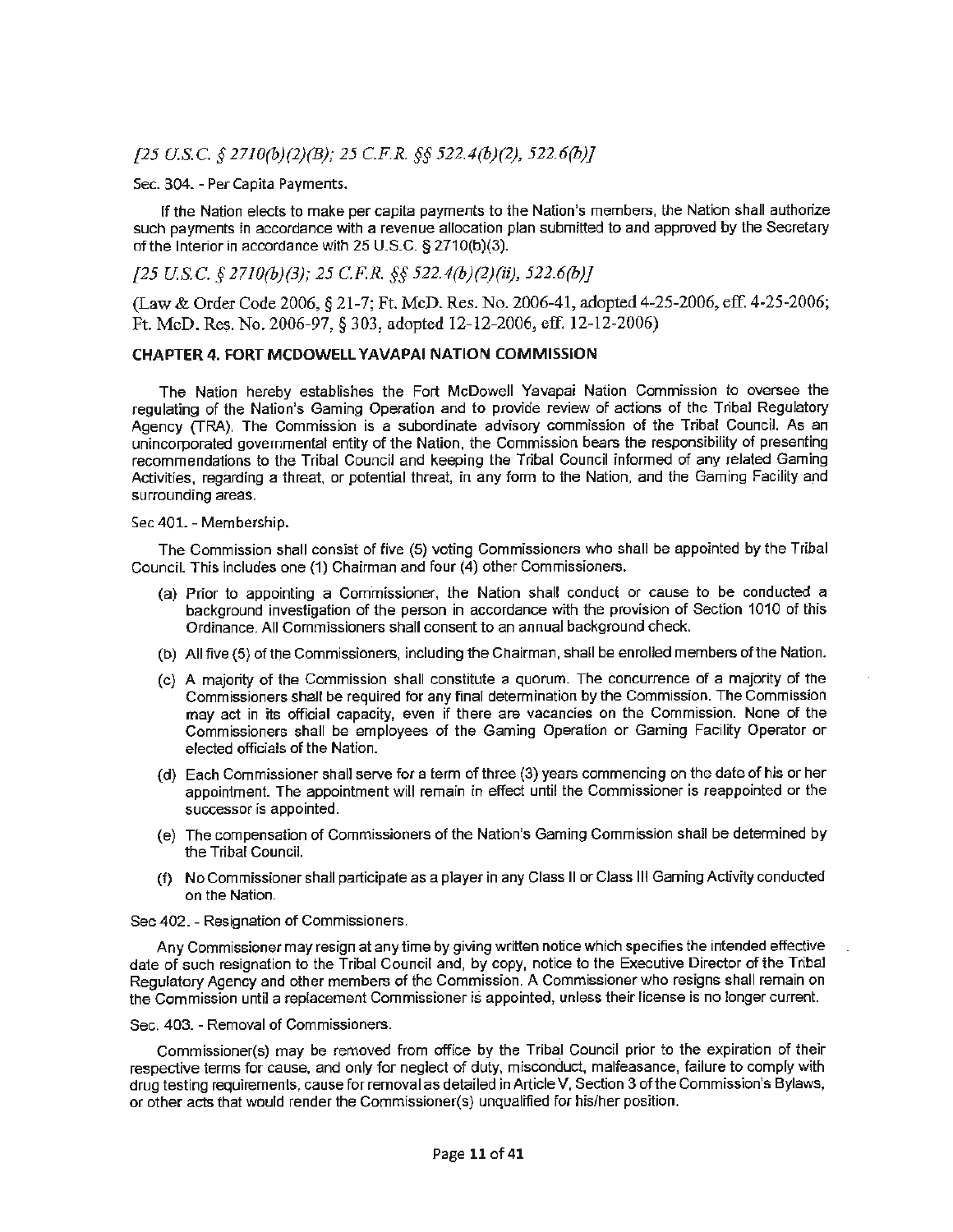- (a) When the Tribal Council believes that a removal is appropriate, it shall so notify the Commissioner(s) and hold a hearing on the matter. The Tribal Council may opt to preliminarily remove the Commissioner(s) pending the hearing.
- (b) At the hearing the Commissioner(s) may provide evidence rebutting the grounds for his/her removal. A vote of the Tribal Council on the validity of the preliminary removal shall be final and not subject to further appeal.

(Ft. McD. Res. No. 2006-41, adopted 4-25-2006, eff. 4-25-2006; Ft. McD. Res. No. 2006-97, ch. 4, adopted 12-12-2006, eff. 12-12-2006)

Sec. 404. - Legal Advice.

The Commission may seek the advice of General Counsel.

#### **CHAPTER 5. FORT MCDOWELL YAVAPAI NATION TRIBAL REGULATORY AGENCY**

Sec. 501. - Establishment of the Tribal Regulatory Agency.

The Nation hereby establishes a TRA to regulate the Nation's Gaming Operations. The purpose of the TRA is to protect the public interest in the integrity of Gaming Activities and the integrity of the Gaming Facility Operator; to ensure that the Gaming Facility Operator is accountable for and able to protect its assets; to prevent improper or unlawful conduct in the course of Gaming Activities, financial accounting or money handling of the Gaming Facility Operator.

The TRA will conduct oversight to ensure compliance with Tribal, applicable Federal and State laws.

- (a) The TRA will serve as the licensing authority for Gaming Employees, Gaming Facilities, Vendors, Management Contractors, and Finance licenses and will administer background investigations as part of the licensing process.
- (b) The TRA will also have a role in monitoring compliance with the internal controls for the Gaming Operation and in tracking revenues.
	- (1) In order to carry out its regulatory duties, the TRA shall have unrestricted access to all areas of the Gaming Operation and to all records.
	- (2) The TRA shall have authority to take enforcement actions, including suspension or revocation of a License when appropriate.
	- (3) The TRA shall be regarded as a law enforcement agency for the purposes of accessing criminal history information and performing other duties as required by this Ordinance.
- (c) The Nation recognizes the importance of an independent TRA in maintaining a well-regulated gaming operation. The TRA shall be and act independently and autonomously from the Tribal Council in all matters within its purview. No prior or subsequent review by the Tribal Council of any actions of the TRA shall be required or permitted except as otherwise explicitly provided in this Ordinance. To avoid potential conflicts of interest between the operation and regulation of the Gaming Facility, the Nation hereby finds that, at a minimum:
	- (1) No member of the Tribal Council or Commission may serve on the TRA;
	- (2) If it is determined that TRA staff have a conflict of interest, the Tribal Government Human Resources Department will act to determine the existence of a conflict of interest and take appropriate measures to resolve the conflict of interest;
	- (3) Employees of the TRA are prohibited from gambling in the Gaming Facility;
	- (4) Employees of the TRA are prohibited from using his/her position to secure privileges or preferential treatment for themselves or others from the Gaming Operation. TRA employees are prohibited from accepting money, gratuity, or complimentary items from the Gaming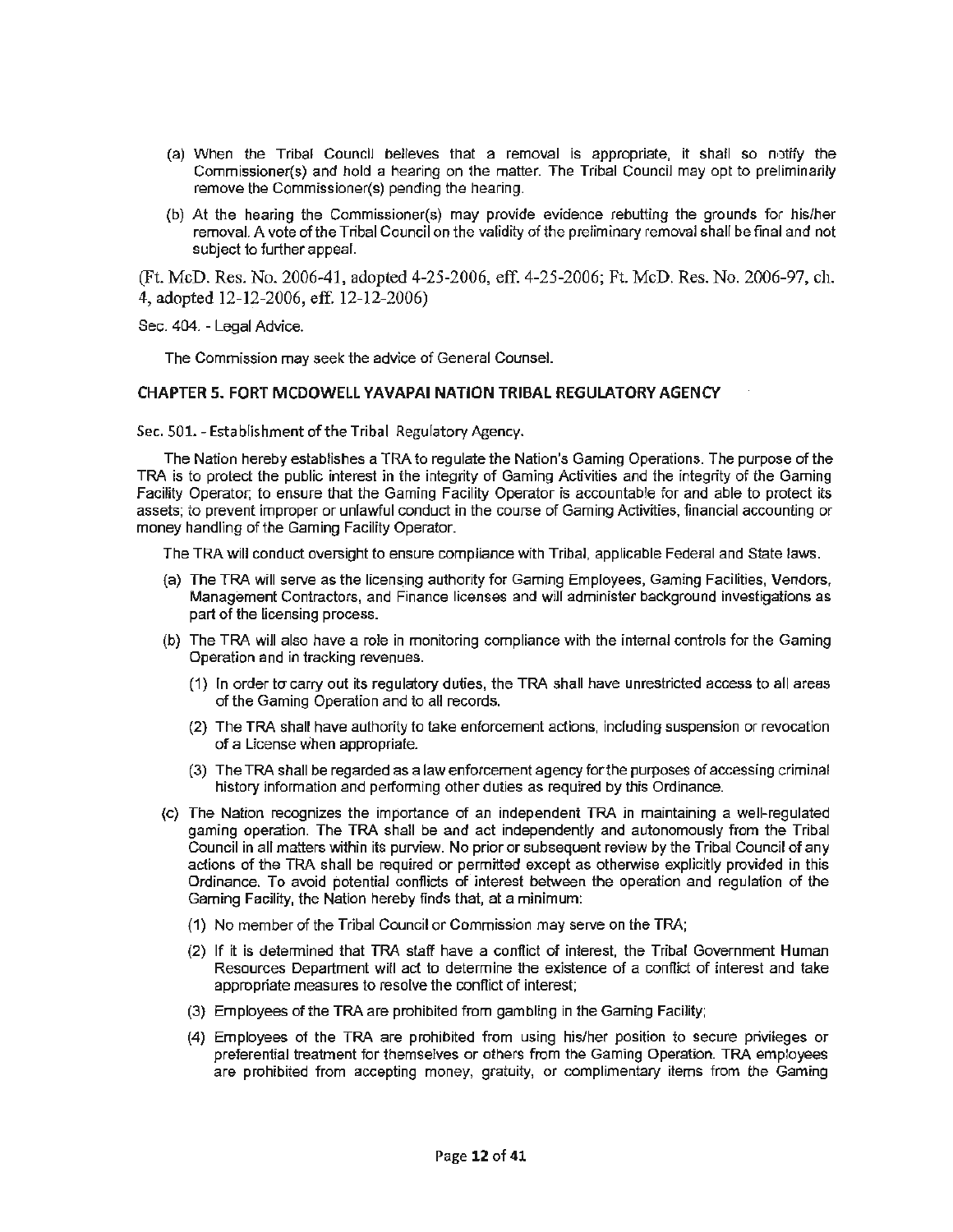Operator and its patrons. Employees of the TRA may acc9pt gratuities and discounts that have been approved by the Tribal Council.

(Law & Order Code 2006, § 21-10; Ft. McD. Res. No. 2006-41, adopted 4-25-2006, eff. 4-25- 2006; Ft. McD. Res. No. 2006-97, § 501, adopted 12-12-2006, eff. 12-12-2006)

#### Sec. 502. - Tribal Regulatory Agency Staff.

The day-to-day function of the TRA shall be executed by staff or employees of the TRA. Alf employees of the TRA must qualify for and obtain a valid Tribal Gaming License in order to commence or continue to be employed in the TRA. TRA staff shall be supervised by an Executive Director who shall have overall responsibility for the administrative functions of the TRA and other responsibilities specified under this Ordinance. The TRA shall consist of an Executive Director, Investigators, Inspectors, Surveillance and other staff as may be necessary to fulfill the TRA's regulatory duties under this Ordinance and the Compact, as determined by the Executive Director, subject to funding provided by the Tribal Council. All positions within the TRA, including the Executive Director, must satisfy the suitability standards set forth in Section 1001 of this Ordinance. Background investigations shall be performed by the SGA. The Executive Director shall have the authority to direct expanded background investigations on personnel hired for positions within the TRA, which may be in addition to any background investigation conducted by the SGA.

#### Sec. 503. - Ineligible Persons.

The following Persons are not eligible to serve as TRA employees: Tribal Council members, while serving as such; employees of the Gaming Operation, while serving as such; gaming contractors (including any principal of a management or other contracting company); Persons ineligible to be Key Employees or Primary Management Officials. Persons previously convicted of a felony, of embezzlement, of theft, or of any other money-related crime or honesty-related crime (such as fraud) cannot serve as TRA employees. The TRA shall require a criminal history check, shall review this criminal history report, and shall make an appropriate suitability determination before appointing an individual to a position in the TRA.

- (a) All employees of the TRA shall act under the authority and supervision of the Executive Director.
- (b) No employee of the TRA shall be employed by the Gaming Facility Operator.
- (c) No employee of the TRA shall be employed by or hold, directly or indirectly, a financial interest in an organization or entity which:
	- ( 1) has entered into a Management Contract with the Gaming Facility Operator;
	- (2) is a Manufacturer or Distributor;
	- (3) provides Gaming Services; or
	- (4) provides financing to the Nation or the Gaming Facility Operator for purposes of conducting Gaming Operations within the Nation.

Sec. 504. - Appointment and Authority of Executive Director.

- (a) The Executive Director of the TRA shall be appointed by the Tribal Council of the Nation and shall serve at its pleasure. The Executive Director shall report to Tribal Council. The job performance of the Executive Director may be reviewed periodically by the Nation's President who shall submit a written report of each such evaluation to the Tribal Council for review and determination of performance:
- (b) The Executive Director shall be an individual (i) of the utmost honesty and integrity, {ii) who has not been convicted of any felony or of a misdemeanor involving theft or embezzlement or a crime involving moral turpitude, {iii) whose prior activities, reputation, habits, and associations do not pose a threat to the public interest or to the effective regulation of Gaming Activities, and (iv) who is qualified for and obtain a valid gaming license.
- (c) The Executive Director shall have the overall responsibility for the administrative functions of the TRA and other responsibilities as specified under this Ordinance.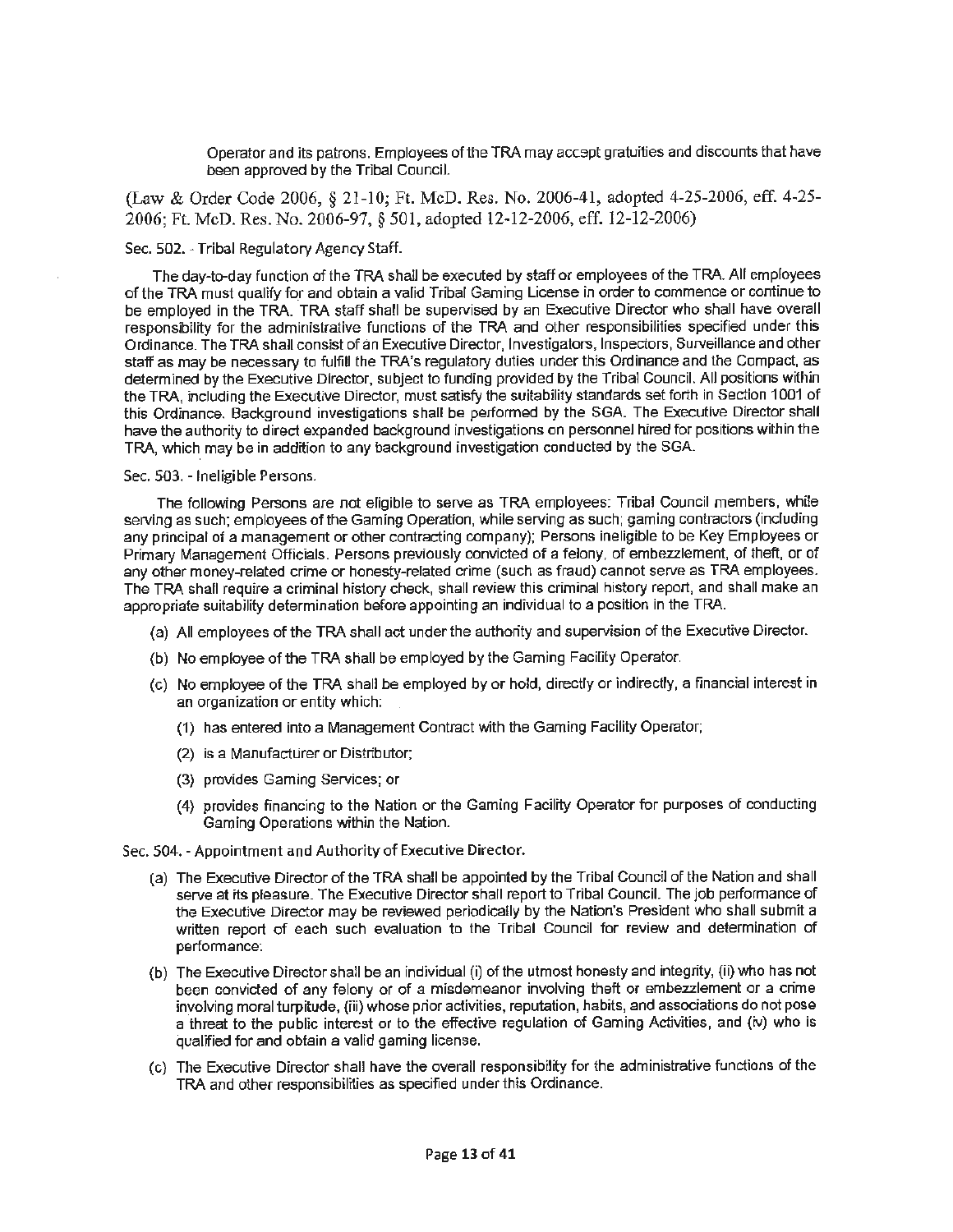- (d) The Executive Director shall ')e the Nation's designated agent for service of any official determination, order or notice of the State, NIGG, and/or the Commission, as specified in Chapter 14 of this Ordinance.
- (e) The Executive Director shall oversee Inspectors, Investigators, and Surveillance Officers hired by the TRA as well as such other TRA staff.
- (f) The Executive Director shall be responsible for coordination of TRA functions with the SGA and other federal, state and local agencies and shall serve as the formal liaison to the person holding a similarly titled position with the SGA.
- (g) The Executive Director may direct TRA staff to conduct an investigation on matters relating to Gaming Activities, licensing of Vendors, Gaming Employees, and applicants, violations of the Compact, violations of NIGG regulations, violations of Gaming Facility Internal Controls, and violations of this Ordinance, the imposition of any penalty, the investigation of any complaint, or any other action within the jurisdiction of the TRA.
- (h) The Executive Director may conduct an investigation or inquiry, compel the production of any information or documents, and otherwise exercise the investigative powers of the TRA, which the TRA may exercise under this Ordinance.

(Law & Order Code 2006, § 21-10; Ft McD. Res. No. 2006-41, adopted 4-25-2006, eff. 4-25- 2006; Ft. McD. Res. No. 2006-97, § 502, adopted 12-12-2006, eff. 12-12-2006)

Sec. 505. - Powers and Duties of the Tribal Regulatory Agency.

The TRA shall:

- (1) Have and exercise full responsibility for the regulation of Gaming Activities within the Nation, as provided in this Ordinance, the Act, and the provisions of the Compact;
- (2) Conduct or cause background investigations to be conducted on Gaming Employees;
- (3) Perform background investigations on every applicant for a Gaming Employee License or Vendor License under this Ordinance;
- (4) Review and approve all investigative work conducted in connection with the background investigations of Licensees;
- (5) Create and maintain investigative reports based on the background investigations of Licensees;
- (6) Obtain and process fingerprints and conduct a criminal history check that shall include a check of criminal history records information maintained by the Federal Bureau of Investigation;
- (7) Make licensing suitabili1y determinations, which shall be signed by the Executive Director of the TRA or a designated representative;
- (8) Submit a notice of the results to the NIGG of the background investigations done for each Primary Management Official and Key Employee applicant;
- (9) Issue Licenses to Gaming Employees, Primary Management Officials, Key Employees, and Vendors if warranted by the eligibility determination;
- (1 0)lssue badges to the licensed Gaming Employee. The badges shall include a photograph, the employee's first and last name, a unique identification number, the Nation's seal, and an expiration date;
- {11)Approve or deny applications for Licenses or 1o limit, condition, restrict, revoke, or suspend any License which it has granted;
- (12) Establish standards for licensing Gaming Operations and Gaming Facilities;
- (13}1ssue Licenses to Gaming Operations and Gaming Facilities;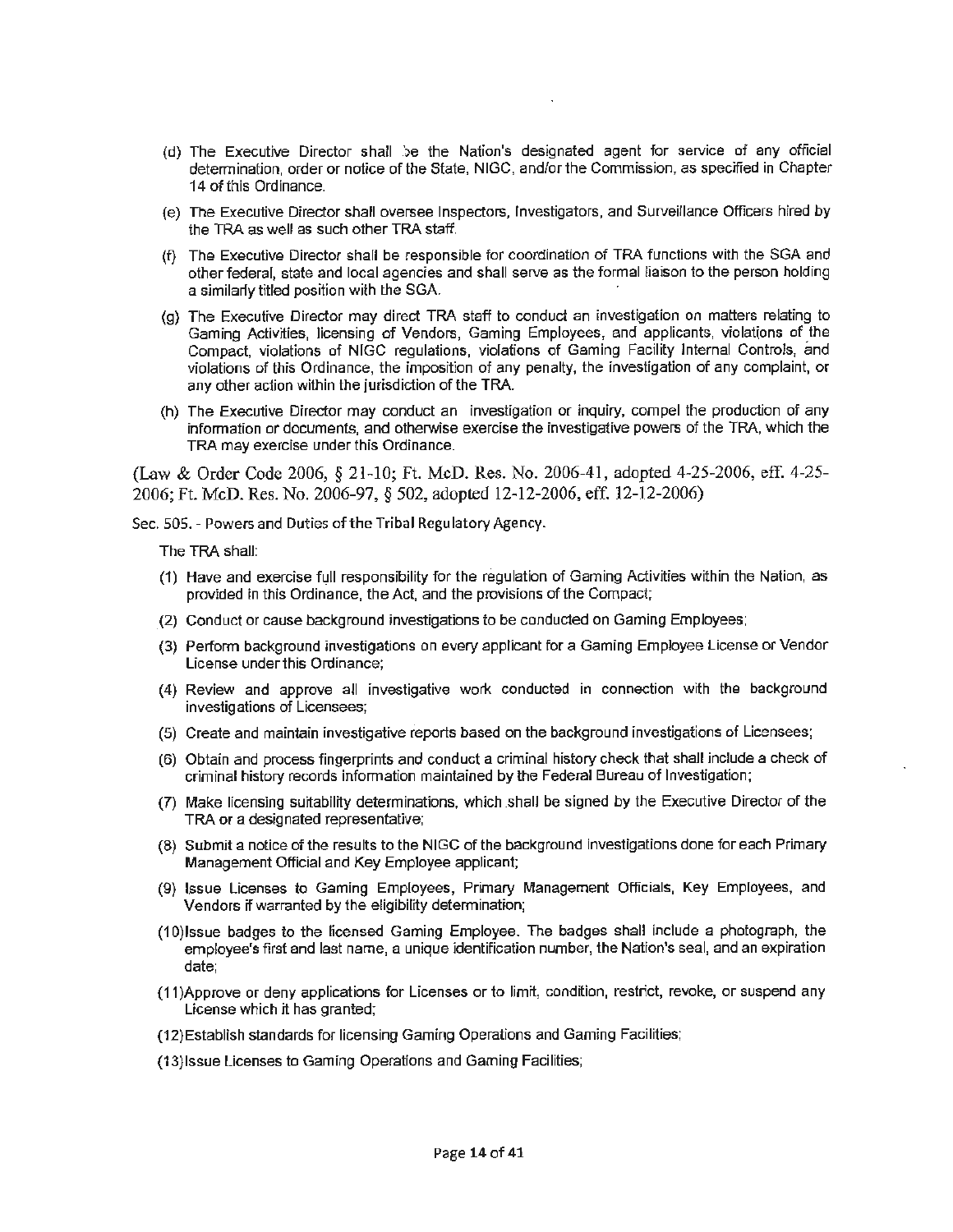- (14) Inspect, examine and monitor all Gaming Activities, and have immediate access to review, inspect, examine, photocopy and audit all records, excluding personnel files, of the Gaming Facilities and operations. The TRA shall be granted specific information from a Gaming Employee's personnel file if the Executive Director makes a written request that is (i) limited, {ii) related to an employment inquiry or concern, and (iii) not contrary to applicable law. Furthermore, the Gaming Employee shall be given advanced written notice of the TRA's inquiry;
- (15)Have authority to inspect the Gaming Facility at any time and have immediate and unrestricted access to any and all areas of a Gaming Facility and personnel employed within the Gaming Facility, which it may exercise directly or through such agents or employees as determined by the Executive Director; to enter the Gaming Facility at any time to inspect (1) the Gaming Facility, (2) its Gaming Employees and Gaming Operations, (3) its equipment and supplies, and (4) its business records, books of account, and any and all other financial records or documents pertaining to the business operations of the Gaming Operation (regardless of where those records or documents may be located) and to make summaries or copies of any and all such records or documents to ensure compliance with the provisions of this Ordinance, the Compact or the Act; to have an Inspector present in each Gaming Facility during all hours of Gaming Operation;
- (16)Ensure compliance with all Tribal, and applicable State, and Federal laws, rules, and regulations regarding Indian gaming;
- (17)Review any proposed Management Contract, Transfer Agreement or proposed lease of !and for the site of a Gaming Facility to determine whether the contract, agreement or lease complies with all applicable laws and regulations and to make recommendations regarding the terms of any proposed Management Contract, Transfer Agreement or lease to the Nation's President, legal counsel and Gaming Facility Operator;
- (18)Investigate any suspicion, reported violation of wrongdoing, or report of failure, associated with any Gaming Activities or the Gaming Facility Operator,
- (19)Compel any Licensee or Person employed by or doing business with the Gaming Operation to appear before it and to provide such infonmation, documents or other materials as may be in their possession to assist in any such investigation; direct the Gaming Facility Operator to correct violations of the Compact or this Ordinance upon such terms and conditions as the TRA may deem appropriate.
- (20)Receive and investigate any complaint from an employee of the Gaming Operation or any member of the public who is or claims to be adversely affected by an act or omission of the Gaming Operation or any employee thereof which is asserted to violate this Ordinance orthe Compact and to investigate and resolve patron disputes in accordance with Section 14 of the Compact;
- (21)Require any Person whom the TRA detennines has violated any provisions of this Ordinance to correct the violation upon such terms and conditions as the TRA determines to be appropriate;
- (22)Immediately seize, remove, or impound any equipment, supplies, documents, or records of the Gaming Operation or found in the Gaming Facility so that it may examine such items;
- (23)Process written complaints by patrons, in accordance with procedures established in this Ordinance and the TRA's gaming regulations;
- (24)Comply with any and all reporting requirements under the IGRA, the NIGC's regulations and any Tribal-State compact to which the Nation is a party, and any other applicable law;
- (25)Promulgate and issue regulations necessary to comply wiih applicable internal control standards;
- (26)Approve the rules of Gaming Activities prior to implementation by the Gaming Facility Operator, and, if deemed appropriate, issue a letter of approval or disapproval:
- {27)Confiscate or shut down any game of chance or gaming supplies that fail to conform to any required standards;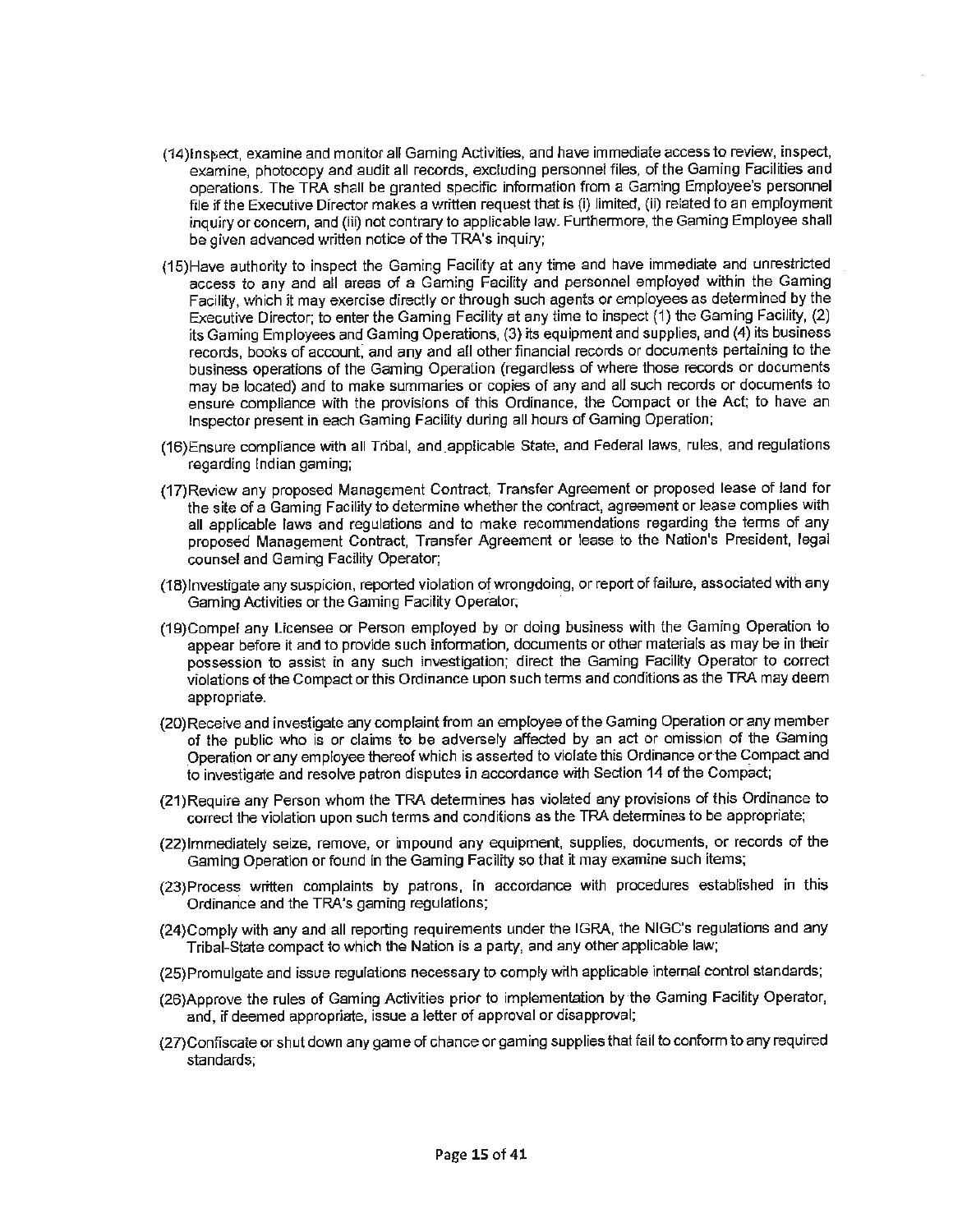- (28)Approve the required system of internal controls prior to implementation by the Gaming Facility Operator, and 10 issue regulations addressing compliance with the approved system of internal controls;
- (29)Promulgate and issue regulations on the levying of fees and/or taxes associated with License applications;
- (30)Promulgate and issue regulations on the levying of fines and/or suspension or revocation of Licenses for violations of this Ordinance, or any other Tribal, applicable Federal or State gaming regulations;
- {31 )Issue a notice of violation to any Person for violating provisions of this Ordinance, the Compact, or the Act and to impose civil penalties for such violations, in accordance with the provisions of this Ordinance;
- (32)Maintain a list of persons provided by the SGA who are not allowed to gamble in Gaming Facilities in order to maintain the integrity of the gaming;
- (33)Monitor a list of individuals who, because of their criminal history or their association with career offenders or career offender organizations, pose a threat to the integrity of Gaming Activities;
- (34)Establish a list of persons who have voluntarily agreed to be excluded from the Gaming Facility and create regulations for enforcing the exclusions;
- (35)Use best efforts to remove from any Gaming Facility and the surrounding premises controlled by the Gaming Facility .Operator, any individual barred from the Nation's Gaming Facilities, and establish a list thereof;
- (36)Provide referrals and information to the appropriate law enforcement officials when such infonnation indicates a violation of Tribal, Federal, or State statutes, ordinances, regulations, codes or resolutions:
- (37)Create a list of regulatory authorities that conduct background investigations, and license Venda~ recognized as trustworthy;
- (38)Promulgate and issue regulations exempting Vendors from the licensing and/or background investigation requirements if they have received a license from a recognized regulatory authority;
- (39)Issue and enforce regulations limiting or restricting the access of Persons who are not Gaming Employees to the non~public areas of a Gaming Facility;
- (40)Require the Gaming Facility Operator to have a plan for the protection of public safety and the physical security of patrons in the Gaming Facilities, setting forth the respective responsibilities of the TRA, the security department of the Gaming Operation, any Tribal Police Department, and if appropriate, any State or local police agency;
- (41}Prepare an annual operating budget which shall be subject to the approval of the Tribal Council;
- (42)Perfonn such other duties the TRA deems appropriate for the proper regulation of the Gaming Operation;
- (43)Promulgate such regulations and guidelines as deemed appropriate to implement the provisions of this Ordinance, so long as they are in furtherance of, and not in conflict with, any provisions of this Ordinance;
- (44)The TRA shall ensure that all records and infonnation obtained as a result of an employee background investigation, including but not limited to, the identity of each Person interviewed in the course of an investigation, shall remain confidential and shall not be disclosed to any Persons who are not directly involved in the licensing and employment processes.

Sec. 506. - Issuance of Regulations.

The TRA shall from time to time promulgate and issue regulations governing any aspect of its responsibilities under this Ordinance, so long as they are in furtherance of and not in conflict with any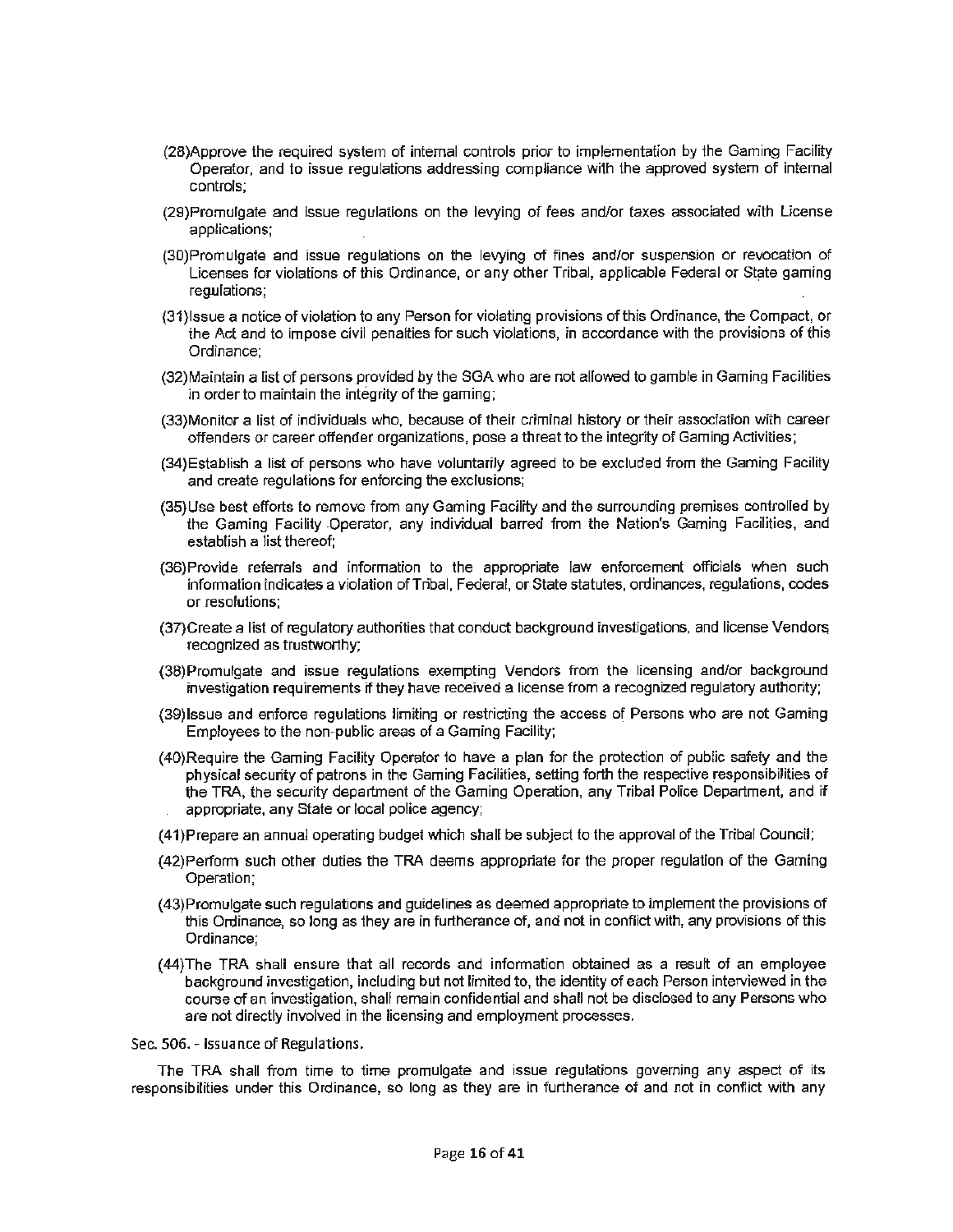provision of this Ordinance. Without limitation, the matters to be addressed by such regulations may include the following:

- (a) The time and manner for applying for a Gaming Facility Operator's License under this Ordinance, and the specific information to be provided in connection with such application, including information necessary for adequate assessment of the applicant's background, and the manner in which such applications will be processed;
- (b) The procedure by which applicants for Licenses under this Ordinance shall apply for such Licenses, including the information to be provided by the applicant necessary for adequate assessment of the applicant's background, and the manner in which such applications will be processed;
- (c) The specific types of accounting, internal controls, security, accessibility to non-public areas, record-keeping and reporting measures required by this Ordinance, the Compact or the Act to be in place and functioning at any Gaming Facility licensed under this Ordinance; and
- (d) Items listed under Section 505 of the Ordinance.

(Law & Order Code 2006, *§§* 21-10, 21-11; Ft. McD. Res. No. 2006-41, adopted 4-25-2006, eff. 4-25-2006; Ft. McD. Res. No. 2006-97, § 505, adopted 12-12-2006, eff. 12-12-2006)

Sec. 507. - Investigations.

- (a) The Gaming Facility Operator shall report unusual occurrences and aH violations or suspected violations of the Compact, its appendices, or this Ordinance by an employee or agent of the Gaming Facility Operator, or any Person in the Gaming Facility or on the surrounding premises, whether or not associated with Gaming Activities, to the TRA.
- (b) The TRA shall investigate unusual occurrences and any reported violation of this Ordinance, the Compact, its appendices, or the Act, when the TRA determines that an investigation is reasonably necessary to ensure the integrity of gaming, the protection of Persons and property, and compliance with the Compact.
- (c) The TRA shall make a written record of reported violations in accordance with the requirements of Section 6(e) of the Compact. The TRA shall make reports of its investigations available to the Arizona Department of Gaming in accordance with the requirements of Section 6(g) of the Compact.
- (d) The TRA may issue a written warning of its preliminary determination of violation to any Licensee alleged to have committed a violation and to the Gaming Facility Operator. The warning shall require the Licensee and/or the Gaming Facility Operator, as appropriate, to correct the violation upon such terms and conditions as the TRA determines are necessary and proper under the provisions of this Ordinance.
- ( e) The Licensee and/or the Gaming Facility Operator, may file with the TRA, a written response to the warning within seven (7) days of receiving the warning. Following receipt of the responses, the TRA shall complete its investigation into the alleged violation and, if appropriate, issue a notice of violation. The Executive Director may issue a notice of violation if the TRA determines that a Person other than a Licensee violated or is violating the Ordinance, the Compact, the Act, or Gaming Facility Operator's Internal Controls. After receiving a notice of violation, the Licensee or Person may appeal the notice through the Commission Hearing process outlined in Section 1203.

Sec. 508. - Investigative Reports.

- (a) Before issuing a License to a Primary Management Official or Key Employee, the TRA shall create and maintain an investigative report for each background investigation of an applicant.
- *[25 U.SC.* § *2710(b)(2)(F); 25 C.F.R.* §§ *522.4(b)(5), 556.6(b)(l)}* 
	- (b) Investigative reports shall include all of the following information: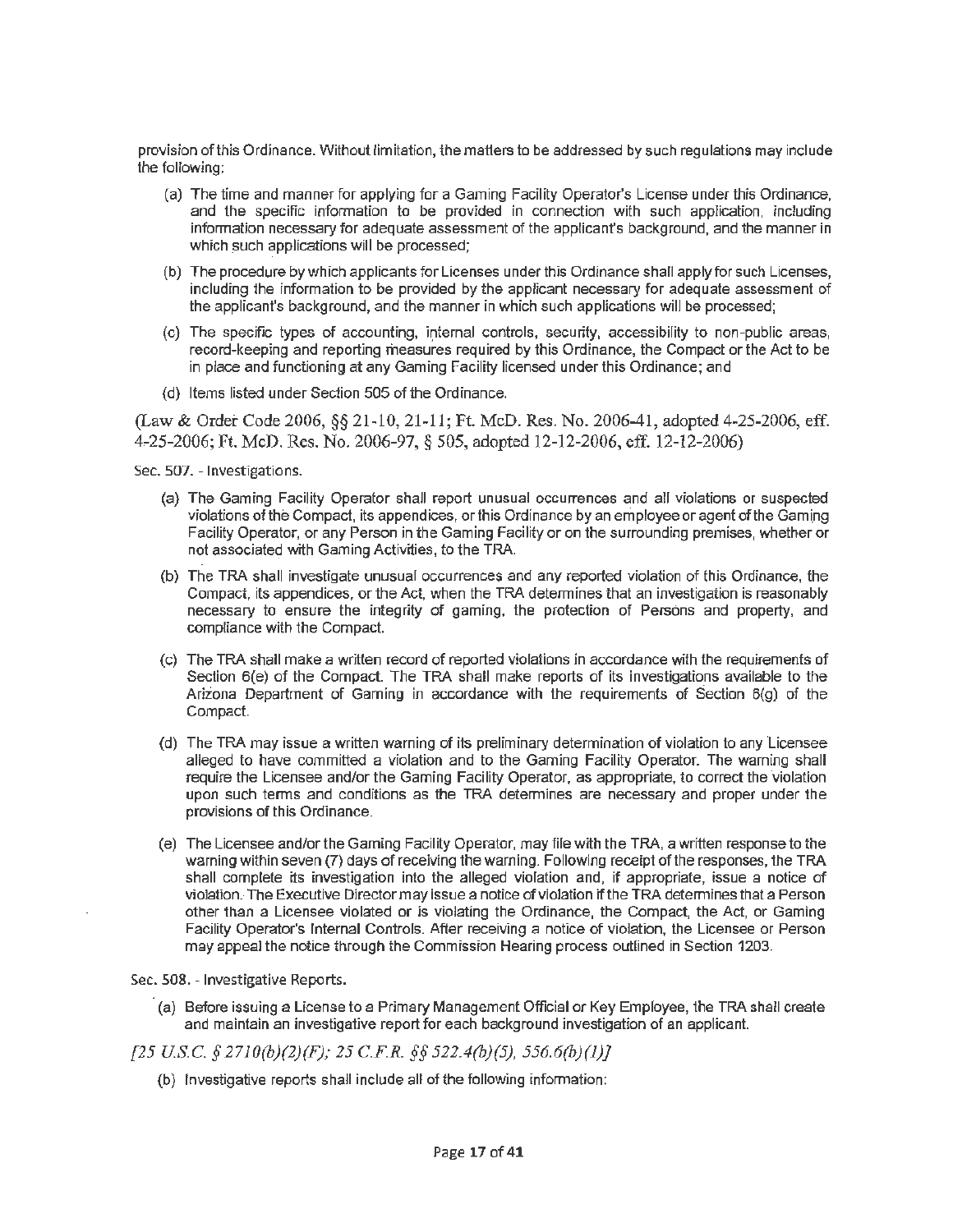- (1) Steps taken in conducting the investigation;
- (2) Results obtained;
- (3) Conclusions reached; and
- (4) The basis for those conclusions.

## *{25 U.S.C. § 2710(b)(2}(F}; 25 C.F.R.* §§ *522.4(b)(5), 556.6(b)(l)]*

Section 509. - Eligibility Determinations.

(a) Before a Gaming Employee License or Vendor License is issued, an authorized TRA Official shall make a finding concerning the eligibility of that Person for receiving a License by reviewing the applicant's prior activities, criminal record, if any, and reputation, habits and associations.

*{25 U.S.C. § 27J0(b)(2)(F); 25 C.FR.* §§ *522.4(b)(5), 556.5(a)}* 

- (b) If the authorized TRA Official, in applying the standards adopted in this orclinailce, determines that licensing the Person poses a threat to the public interest or to the effective regulation of gaming, or creates or enhances the dangers of unsuitable, unfair or illegal practices, methods and/or activities in the conduct of gaming, the License shall not be granted.
- (c) Copies of the eligibility determination shall be included with the notice of results that must be submitted to the NIGG before licensing a Primary Management Official or Key Employee.

*[25 U.S.C. § 2710(b)(2)(F); 25 C.F.R. § 556.6(b}(2)}* 

Sec. 510. - Notice of Results of Background Investigations for Key Employees and Primary Management Officials.

- (a) Before issuing a License to a Primary Management Official or Key Employee, the TRA shall prepare a notice of results of the applicant's background investigation to submit to the NIGC.
- (b) The notice of results for Primary Management Officials and Key Employees must be submitted to the NIGC no later than sixty (60) days after the applicant begins working for the Tribe.

*[25 U.S.C. § 27J0(b)(2)(F); 25 C.F.R. § 556.6(b)(2)]* 

- (c) The notice of results for Primary Management Officials and Key Employees shall include the following information:
	- (1) The applicant's name, date of birth and social security number;
	- (2) The date on which the applicant began, or will begin, working as a Primary Management Official or Key Employee;
	- (3) A summary of the information presented in the investigative report, including:
		- (A) Licenses that have previously been denied;
		- (B) Licenses that have previously been revoked, even if subsequently reinstated;
		- (C) Every known criminal charge brought against the applicant within the last ten (10) years of the date of the application; and
		- {D) Every felony offense of which the applicant has been convicted or any ongoing prosecution; and
	- (4) A copy of the eligibility determination made in accordance with Section 509.

# *[25 C.FR. § 556.6(b)(2)(i)-(iv)J*

Section 511. - License Renewal

All Licensees, including but not limited to the employees of the TRA, Vendors, Commissioners, and Gaming Employees, must apply for a License renewal from the TRA.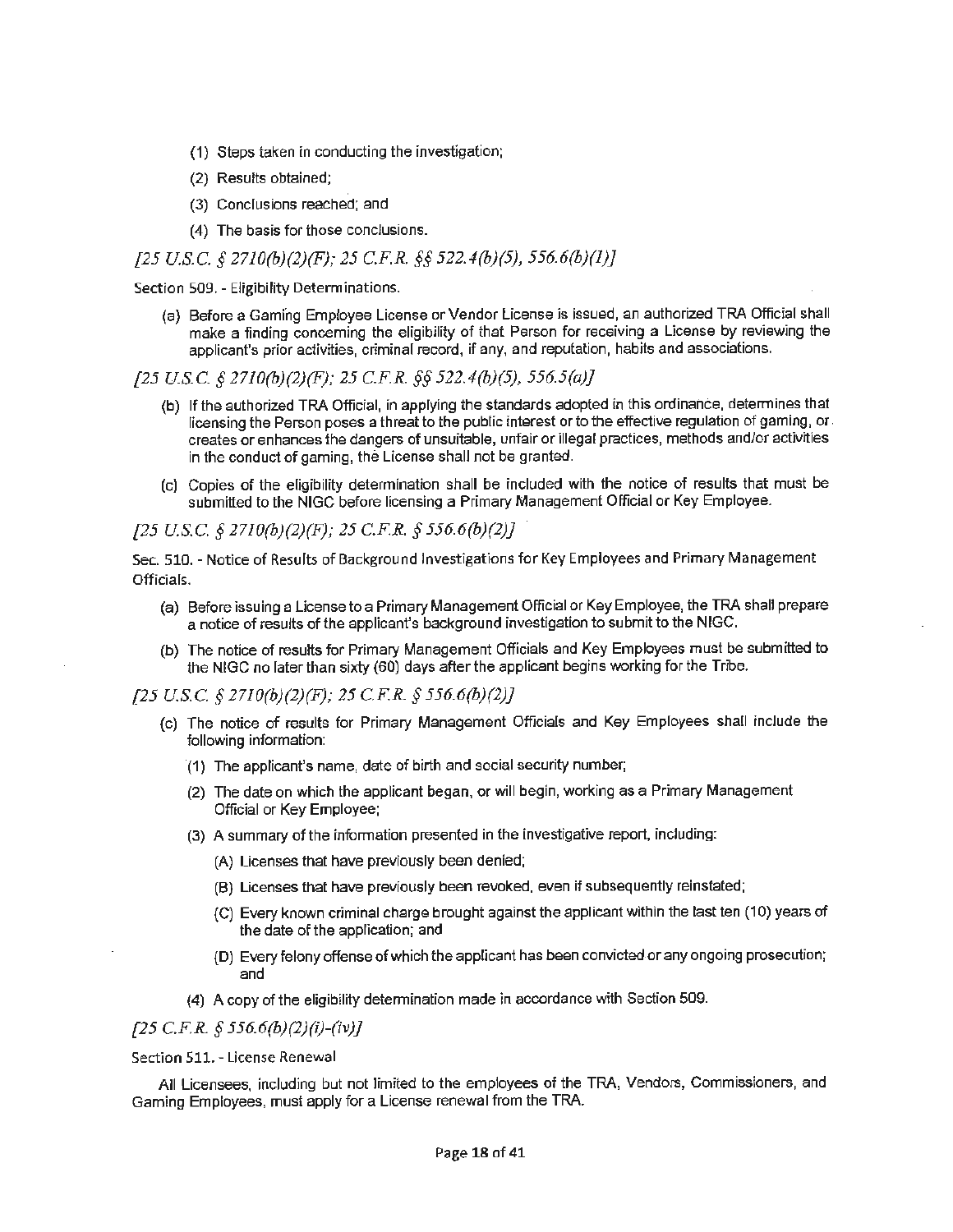#### Section 512. - Records Retention

With respect to all Gaming Employees, the TRA shalt retain, for no less than three (3) years from the date of termination of employment with the Nation, the following documentation:

- (a) Application for licensing;
- (b) Investigative Reports; and
- (c) Eligibility Determinations.

Additionally, all records of license revocation and denials shall be retained for the lifetime of the applicant or Licensee.

#### *{25 C.F.R. § 558.3(e)}*

(Law & Order Code 2006, § 21-10; Ft. McD. Res. No. 2006-41, adopted 4-25-2006, eff. 4-25-2006; Ft. McD. Res. No. 2006-97, § 504, adopted 12-12-2006, eff. 12-12-2006)

Sec. 513. - Records Confidentiality.

The TRA shall ensure that all records and information obtained as a result of an employee background investigation shall remain confidential and shall not be disclosed to persons who are not directly involved in the licensing and employment processes.

This Section does not apply to requests for such information or records from any Tribal, Federal or State law enforcement or regulatory agency having jurisdiction, or for the use of such information or records by the TRA and staff in the performance of their official duties.

# *[25 C.F.R §§ 522.4(b)(5), 556.4(c)]*

(Law & Order Code 2006, § 21-11; Ft. McD. Res. No. 2006-41, adopted 4-25-2006, eff. 4-25- 2006; Ft. McD. Res. No. 2006-97, § 506, adopted 12-12-2006, eff. 12-12-2006)

#### Section 514. - Legal Advice.

The TRA may seek the advice of.General Counsel.

#### **CHAPTER 6. ANNUAL INDEPENDENT AUDIT**

(a) The Nation shall cause to be conducted independent audits of Gaming Operations annually and shall submit the results of those audits to the NIGG.

# *[25 U.S.C. § 2710(b)(2)(C); 25 C.FR. § 522.4(b)(3)]*

(b) AU gaming related contracts that result in the purchase of supplies, services, or concessions for more than twenty-five thousand dollars (\$25,000.00) in any year (except contracts for professional legal and accounting services) shall be specifically included within the scope of the audit conducted under subsection (a) above.

## *[25 U.S.C. § 2710(b)(2)(D); 25 C.FR § 522.4(b)(4)]*

- (c) The Gaming Facility Operator shall prepare financial statements for its operations in accordance with generally accepted accounting principles on a regular basis and shall provide the TRA with copies of those financial statements.
- (d) Within one hundred twenty (120) days after the end of each fiscal year, the Gaming Facility Operator shall provide the TRA with an audit of its financial statements for the prior year, along with any reports or management letter{s) the accountant has prepared. The audit shall be conducted by an independent certified public accountant in accordance with generally accepted auditing standards. Either the finn or all independent certified public accountants engaged to do audits pursuant to this Section shall be licensed by the Arizona State Board of Accountancy. The audit shall be prepared at the Gaming Facility Operator's expense. The auditor shall prepare an audit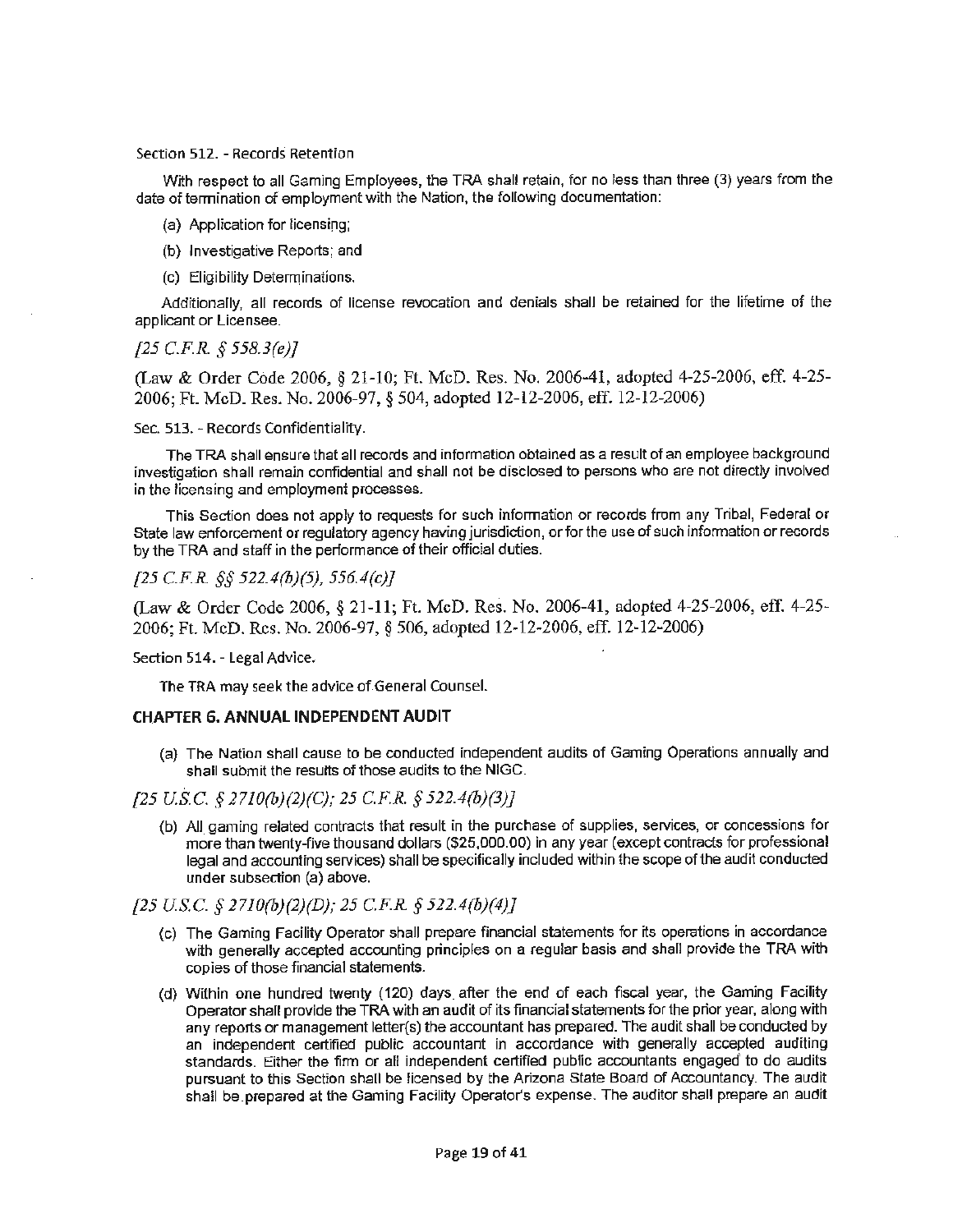report expressing an unqualified or qualified opinion on the financial statements or, if appropriate, disclaim an opinion on the financial statements taken as a whole. The examination and audit shall disclose whether the accounts, records, internal. controls, and accounting procedures of the Gaming Facility Operator are in compliance with the Act. The audit shall comply with the requirements of Section 12(9) of the Compact; it shall audit and report the Nation's Class Ill Net Win. It shall also include or be suppiemented with *an* attestafion by the auditor that Class HI Net Win is accurately reported consistent with the terms of Compact Appendix I.

- (e} To facilitate the completion of such audits, the Gaming Facility Operator shall make and maintain complete, accurate, and legible records of all transactions pertaining to any Gaming Activities and any other revenue producing activities conducted by the Gaming Facility Operator at or in conjunction with any Gaming Facility. The Gaming Facility Operator shall maintain its financial records in accordance with generally accepted accounting principles and shall keep those records in a form sui1able for audit under the standards of the American Institute of Certified Public Accountants. The Gaming Facility Operator shall maintain the records, as well as all original entry transaction records, until the later of five (5) years from the date on which they are made or the term of record retention required by the Compact. The records shall be maintained at a Gaming Facility or in other locations approved by the TRA.
- (f) The Gaming Facility Operator shall maintain:
	- (1) Accurate, complete, legible and permanent records of all transactions pertaining 1o the Gaming Operation in a manner. suitable for audit under the standards of the American Institute of Certified Public Accountants;
	- (2) General accounting records using a double entry system of accounting with 1ransactions recorded on a basis consistent with Generally Accepted Accounting Principles;
	- (3) Detailed supporting and subsidiary records:
	- (4) Detailed records identifying revenues, expenses, assets, liabilities and fund balances or equity for the Gaming Operation;
	- (5) All records required by the internal control system including, but not limited to, those relating to any Gaming Activity authorized by the Compact;
	- (6) Journal entries for the.Gaming Operation;
	- (7) Detailed records sufficient to accurately reflect gross income and expenses relating to its operations on a monthly and year-to-date basis;
	- (8) Detailed records of any reviews or audits, whether internal or otherwise, performed in addition to the annual audit required in this Section, including, but not limited to, management advisory letters, agreed upon procedure reviews, notices of non-compliance and reports on the internal control system; and
	- (9) Records of any proposed or adjusting entries made by an independent certified public accountant.
- {g) The TRA, when it deems necessary, may request additional information regarding the Gaming Facility Operator's financial statements, its audits, or both from the Gaming Facility Operator. The TRA also may require the Gaming Facility Operator to have its independent accountant provide such information to the TRA. If the Gaming Facility Operator receives any written communications from its independent accountant regarding internal control matters, the Gaming Facility Operator shall provide copies of those communications to the TRA within thirty (30) days after receiving the communications.
- (h) The TRA shall provide copies of the Gaming Facility Operator's annual reports and management letters setting forth the results of the annual audit to the Commission within one hundred twenty (120} days after the end of each fiscal year for the Gaming Facility Operator and to the State in accordance with the requirements of the Compact. The TRA shall cooperate with the Commission and the State with respect to any additional information the Commission or the State may request.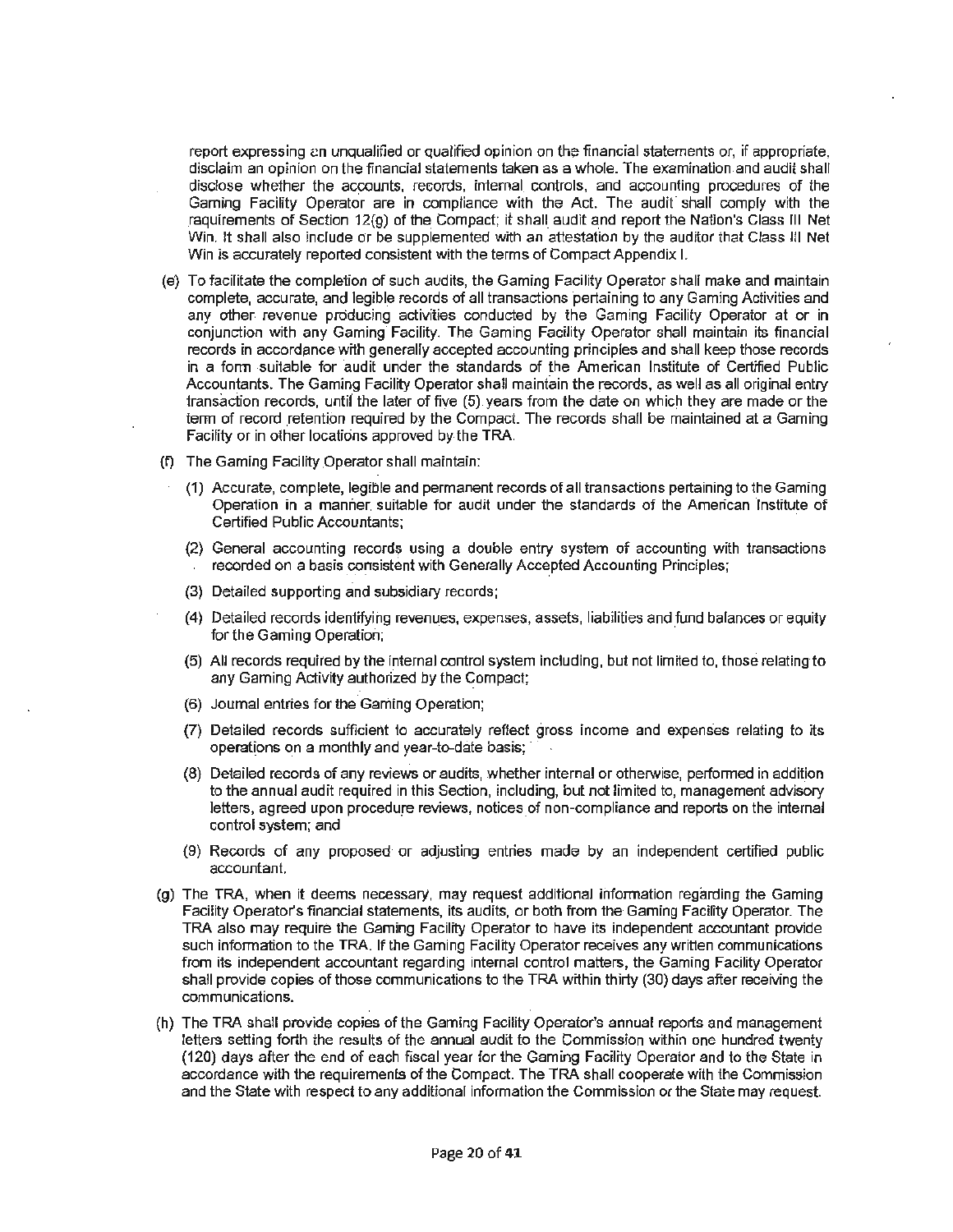(Law & Order Code 2006, § 21-8; Ft. McD. Res. No. 2006-41, adopted4-25-2006, eff. 4-25-2006; Ft. McD. Res. No. 2006-97, ch. 6, adopted 12-12-2006, eff. 12-12-2006)

## **CHAPTER 7. ENVIRONMENT AND PUBLIC HEALTH AND SAFETY**

Gaming Facilities shall be constructed, maintained and operated in a manner that adequately protects the environment and the public health and safety. The Nation shall adopt standards that assure adequate protection of the environment and the public health and safety.

*{25 US.C. § 2710(b)(2)(E); 25 C.FR. §§ 522.4(b)(7), 522.6(b), and 559.4]* 

(Law & Order Code 2006, § 21-9; Ft. McD. Res. No. 2006-41, adopted 4-25-2006, eff. 4-25-2006; Ft. McD. Res. No. 2006-97, ch. 7, adopted 12-12-2006, eff. 12-12-2006)

# **CHAPTER 8. PATRON DISPUTE RESOLUTION**

- (a) Refusal to Pay Winnings. Whenever the Gaming Facility Operator refuses payment of alleged winnings to a patron or there is otherwise a dispute with a patron regarding that patron's wins or losses from Gaming Activity, and the Gaming Facility Operator and the patron are unable to resolve. the dispute to the satisfaction of the patron:
	- (1) If the dispute involves five hundred dollars (\$500.00) or more, the Gaming Facility Operator shall immediately notify the TRA and shall inform the patron of his or her right to file a complaint with the TRA requesting that it investigate.
	- (2) If the dispute involves less than five hundred dollars (\$500.00), the Gaming Facility Operator shall inform the patron of his or her right to file a complaint with the TRA requesting that it investigate.
- (b) Complaint. If a patron files a written complaint with the TRA alleging that the Gaming Facility Operator has failed to pay winnings owed to the patron, the TRA shall promptly provide a copy of the complaint to the Gaming Facility Operator. Within fifteen (15) days after notifying the TRA of a patron dispute or within fifteen (15) days after receiving from the TRA a copy of a complaint filed by a patron, whichever is later, the Gaming Facility Operator shall file with the TRA a written report setting forth its position regarding the dispute. The TRA shall cause a full investigation to be made of the patron's allegations and the Gaming Facility Operator's response, and shall determine whether the patron's complaint is valid, whether the patron is entitled to any relief, and if so, the relief to which the patron is entitled.
- (c) Notice to Patrons. The TRA shall mail written notice by certified mail, return receipt requested, to the Gaming Facility Operator and the patron of its decision resolving the dispute within thirty (30) days after the date that the TRA is notified of a dispute by the Gaming Facility Operator or a request to conduct an investigation from the patron, whichever is later.
- (d) Effective Date of Decision. The decision of the TRA is effective on the date it is received by the aggrieved party as reflected on the return receipt, or three (3) days after the decision is sent via regular mail.
- {e) Review of Decision. Within thirty (30) days after the date of receipt of the written decision, the aggrieved party may file a petition with the TRA requesting a review of the decision. The TRA Executive Director will set a hearing on the matter before the Commission, or ask the Commission to make a decision based on the record previously developed and other documentation provided to it by the patron and the Gaming Facility Operator. The Commission shall then issue a written decision within sixty (60) days of the filing of the petition and mail it to the parties by certified and regular mail, return receipt requested. This written decision of the Commission shall be the final decision of the Commission, subject to the provision for judicial review.
- {f) Tribal Court Review. **A** patron whose dispute involves at least five hundred dollars (\$500.00), or other threshold as established by then-existing Compact, may file a complaint in Tribal Court within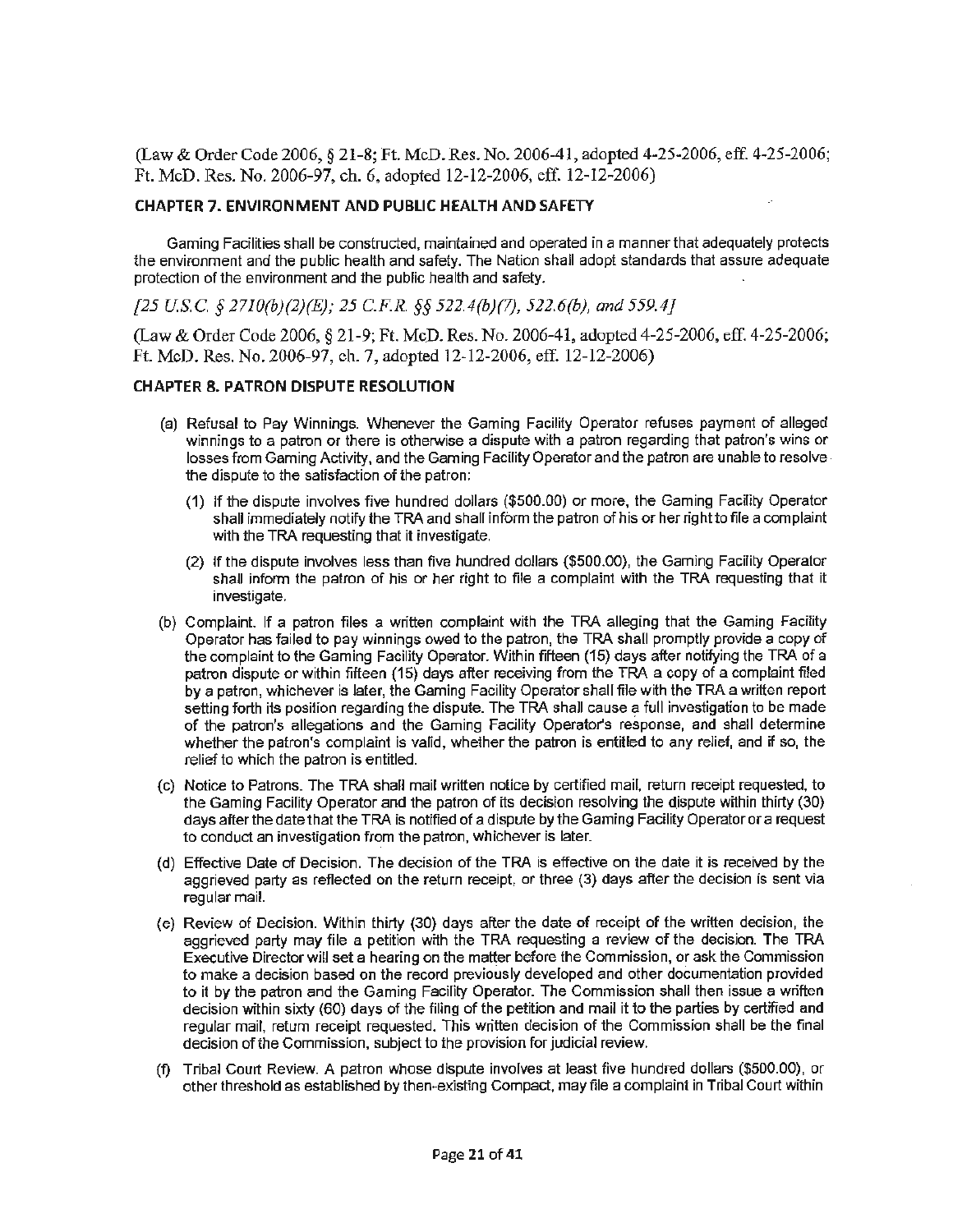sixty (60) days of receipt of the Commission's written decision. Disposition of the action in Tribal Court will be final and binding upon all parties in accordance with Tribal law.

- (1) The Tribal Court shalt decide all relevant questions of law and regulations presented, interpret constitutional and statutory provisions, and determine the basis for the action of the TRA and/or the Commission. The Tribal Court shall uphold the action of the TRA and/or the Commission unless the court determines that the action was:
	- (A) Arbitrary, capricious, an abuse of discretion;
	- (B) Without observance of procedure required by this Ordinance; or
	- {C) Unsupported by substantial evidence.
- (g) Procedures for the Disposition of Tort Claims Brought by Patrons.
	- (1) Jurisdiction. All tort claims arising from alleged injuries to patrons of the Gaming Facilities brought against the Gaming Facility, Gaming Facility Operator, the TRA, the Commission, the Nation, or any member, employee, or agent of any of the foregoing may only be brought in the Nation's Tribal Court.
	- (2) Procedures. All tort claims arising from alleged injuries to patrons of the Gaming facilities brought against the Gaming Facility, Gaming Facility Operator, the TRA, the Commission, the Nation, or any member, employee, or agent of any of the foregoing shall be governed by the Nation's Tribal Tort Claims Act, Ch. 22, Art. Ill.

(Law & Order Code 2006, § 21-17; Ft. McD. Res. No. 2006-41, adopted 4-25-2006, eff. 4-25- 2006; Ft. McD. Res. No. 2006-97, ch. 8, adopted 12-12-2006, eff. 12-12-2006)

#### **CHAPTER 9. TRIBAL INTERNAL CONTROL STANDARDS**

Sec. 901. - Adoption and Implementation.

The Gaming Facility Operator shall adopt and implement Internal Control Standards (ICS) for its Gaming Operation in accordance with applicable law.

- {a) The TRA shall by regulation approve minimum standards of internal control applicable *to* the Gaming Facility Operator and the Gaming Facilities that provide a level of control that equal or exceed the standards required by the Act and the Compact to provide reasonable assurance that the following objectives will be maintained:
	- (1) Assets are safeguarded and accountability over assets is maintained;
	- (2) Liabilities are.properly recorded and contingent liabilities are properly disclosed;
	- (3) Financial records including records relating to revenues, expenses, assets, liabilities, and equity/fund balances are accurate and reliable;
	- (4) Transactions are performed in accordance with the general or specific authorization of the Gaming Facility Operator's management;
	- (5) Access to assets is permitted only in accordance with the specific authorization of the Gaming Facility Operator's management;
	- (6) Recorded accountability for assets is compared with actual assets at frequent intervals and appropriate action is taken with respect to any discrepancies; and
	- (7) Functions, duties and responsibilities are appropriately segregated and performed in accordance with sound practices by qualified personnel.
- (b) The Gaming Facility Operator shall operate each Gaming Facility pursuant to a written internal control system in accordance with the requirements of Section 11 of the Compact. The Gaming Facility Operator shall adopt policies and procedures and a plan of organization to implement the minimum !CS approved by the TRA. The policies and procedures shall include a detailed system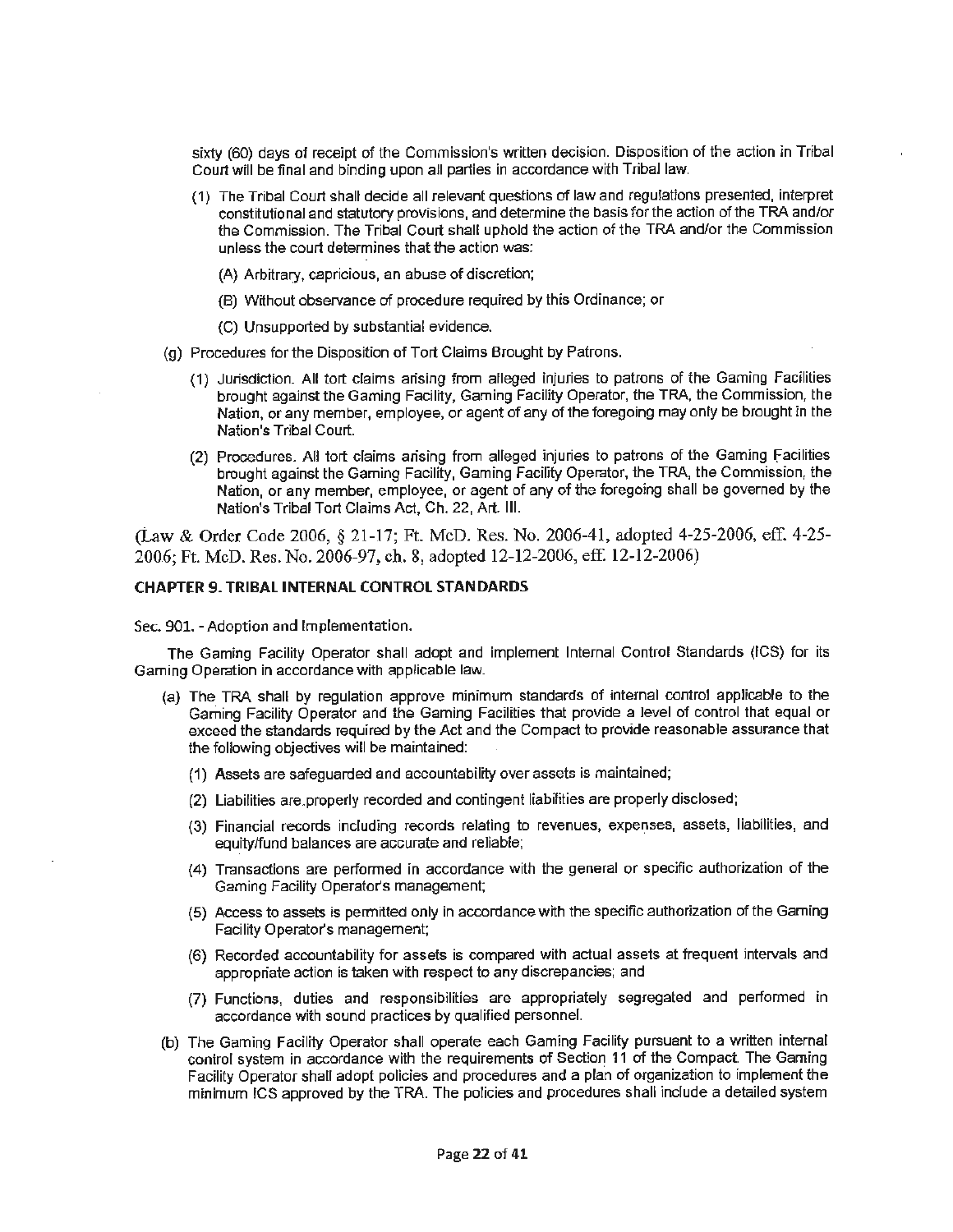for counting cash receipts at least daily, and shall be appropriate to the types of Gaming Activities carried on at the Gaming Facility. The plan of organization shall provide appropriate segregation of functional responsibilities and shall require sound practices to be followed in the performance of those duties by competent and qualified personnel. The plan of organization shall be diagrammatic and narrative describing the interrelationship of functions and the division of responsibilities upon which the system of internal control relative to gaming operations is based.

- (c) The Gaming Facility Operator shall provide the TRA with copies of its policies and procedures, plan of organization, and any proposed changes before implementation ( or any part thereof) for the TRA to determine if any items are inconsistent with the minimum ICS. If the policies and procedures and plan of organization or any proposed changes (or any part thereof) are inconsistent with minimum ICS, the TRA shall issue a letter of disapproval, which shall set forth the inconsistencies in detail.
- (d) The minimum ICS may be modified by the TRA in the manner set forth in Section 505, or in the manner set forth below.
	- (1) The TRA may propose modifications to the minimum ICS by providing written notice of the proposed changes to the Gaming Facility Operator and the date the TRA proposes to have the changes be effective. The Gaming Facility Operator shall submit any comments on the proposed changes to the minimum ICS to the TRA within thirty (30) days after receiving notice of the proposed changes from the TRA. The TRA shall not issue a final regulation modifying the minimum JCS until it has reviewed and considered the Gaming Facility Operator's comments. The TRA's decision to modify any minimum ICS shall constitute final action of the· TRA.
	- (2} The Gaming Facility Operator may propose changes to the minimum ICS by providing written notice of the proposed changes to the TRA and the date the Gaming Facility Operator proposes to have the changes be effective. The TRA shall review the proposed changes within thirty (30) days after receiving them from the Gaming Facility Operator and shall notify the Gaming Facility Operator in writing whether it approves or does not approve of the proposed changes. If the TRA approves the proposed changes, its notice of approval shall set forth the date on which the proposed changes will become effective. The TRA's decision to approve or disapprove any proposed changes shall constitute final action of the TRA.
- (e) The Gaming Facility Operator shall, upon request, provide written notice to the TRA identifying all bank accounts maintained by the Gaming Facility Operator by bank and account number and identlfying by name all individuals with authority to sign on each account. The Gaming Facility Operator shall provide written notice to the TRA of any changes to this information within seven (1) business days of any changes.

(Law & Order Code 2006, § 21-10; Ft. McD. Res. No. 2006-41, adopted 4-25-2006, eff. 4-25- 2006; Ft. McD. Res. No. 2006-97, § 901, adopted 12-12-2006, eff. 12-12-2006)

Sec. 902. - Notification.

- (a) The Gaming Facility Operator shall promptly notify the TRA of any non-compliance with the minimum ICS, the Ordinance, the Compact or the Act or any other matters adversely affecting the integrity of Gaming Activities or the integrity of the Gaming Facility Operator.
- (b) The Gaming Facility Operator shall promptly notify the TRA of any employee termination and the reason for the ICS.

(Ft. McD. Res. No. 2006-41, adopted 4-25-2006, eff. 4-25-2006; Ft. McD. Res. No. 2006-97, § 902, adopted 12-12-2006, eff. 12-12-2006)

#### **CHAPTER 10. LICENSING**

Division  $1 -$  General Licensure

Sec. 1001. - Standards of Suitability.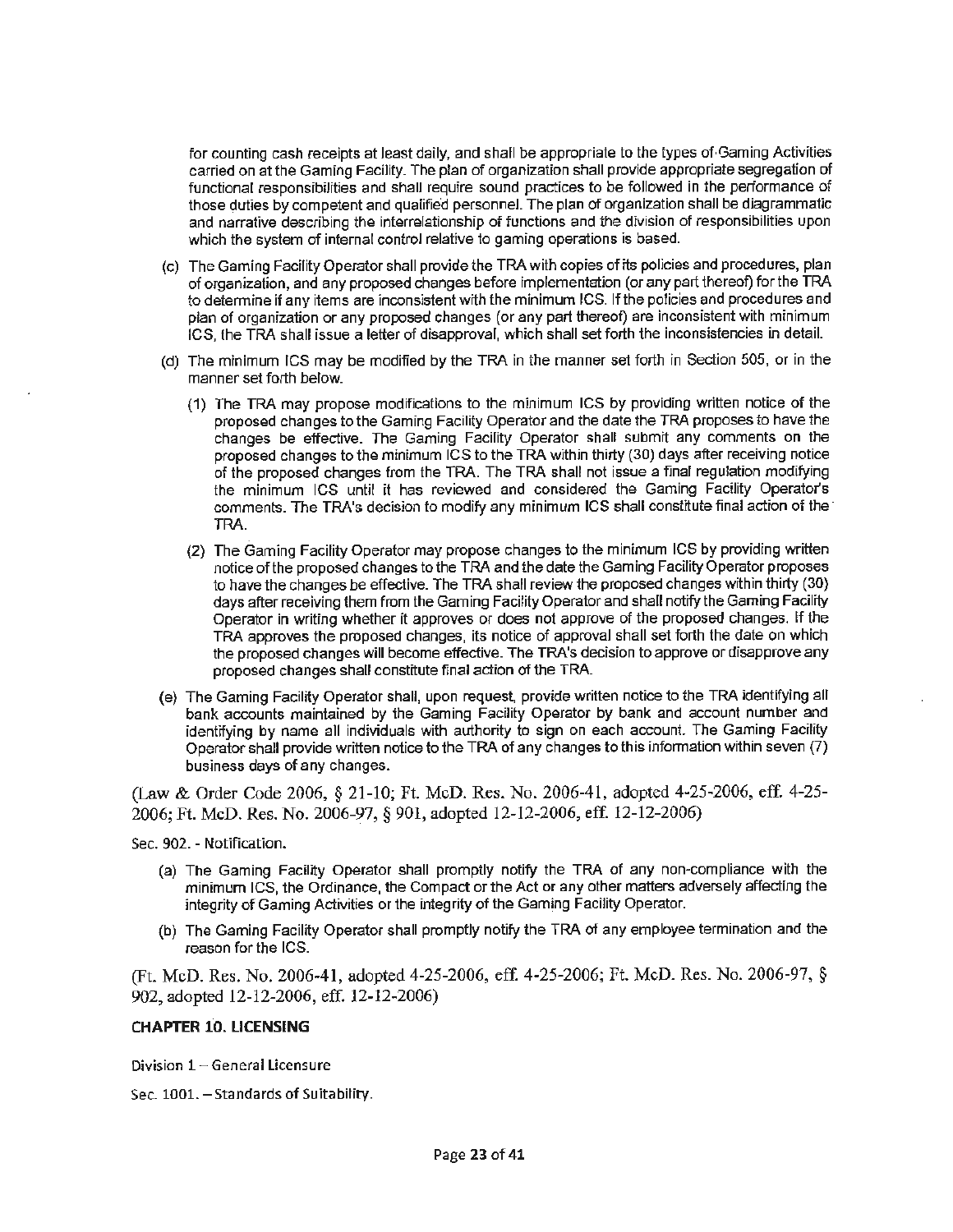The TRA shall not issue a License to any applicant under this Chapter if it detennines that the Person:

- (a) Has been convicted of any felony or gaming offense;
- (b) Has knowingly and willfully provided materially important false statements or information or omitted materially important information on his or her License application;
- (c) Is an individual whose prior activities, criminal record, reputation, habits, or associations pose a threat to the public interest or to the effective regulation and control of gaming, or create or enhance the dangers of unsuitable, unfair, or illegal practices, methods, and activities in the conduct of gaming or the carrying on of the business and financial arrangements incidental thereto; or
- (d) In the case of a Vendor, is financially insolvent or unsound.

Sec. 1002. - License application forms.

(a) A notice in substantially the same form as below shall be placed on the Nation's License application form before it is filled out by an applicant:

In compliance with the Privacy Act of 1974, the following information is provided: Solicitation of the information on this form is authorized by 25 U.S.C. §§ 2701 et seq. The purpose of the requested information is to determine the eligibility of individuals to be granted a gaming license. The information will be used by the Tribal gaming regulatory authorities and by the National Indian Gaming Commission members and staff who have need for the information in the performance of their official duties. The information may be disclosed by the Tribe or the NIGG to appropriate Federal, Tribal, State, local or foreign law enforcement and regulatory agencies when relevant to civil, criminal or regulatory investigations or prosecutions or when pursuant to a requirement by a tribe or the NIGG in connection with the issuance, denial, or revocation of a gaming license, or investigations of activities while associated with a tribe or a gaming operation. Failure to consent to the disclosures indicated in this notice will result in a tribe being unable to license you.

The disclosure of your Social Security Number {SSN) is voluntary. However, failure to supply a SSN may result in errors in processing your application.

*[25 C.F.R. § 556.2(a); 42 U.S.C. 405(c)(2)(C), 42 U.S.C. 653; 42 US.C. 654; 42 U.S.C. 666; A.R.S. § 25-320(P)J* 

(b) The following additional notice shall be placed on the application form:

"A false statement on any part of your application may be grounds for denying a license or the suspension or revocation of a license.. Also, you may be punished by fine or imprisonment. (U.S. Code, Title 18, section 1001)."

*[25 C.FR. § 556.3(a)J* 

- (c) The TRA shall notify in writing existing Key Employees and Primary Management Officials who have not completed an application containing the notices set forth above that they shall either:
	- **(1)** Complete a new application fonn that contains both the Privacy Act and false statement notices; **or**
	- (2) Sign a statement that contains the Privacy Act and false statement notices and consent to the routine uses described in that notice.

*[25 C.F.R. § 556.2(b); 25* C.F.R *§ 556.3(b)}* 

(Law & Order Code 2006, § 21~1 l; Ft. McD. Res. No. 2006-41, adopted 4-25-2006, eff. 4-25- 2006; Ft. McD. Res. No. 2006-97, § 1004, adopted 12-12-2006, eff. 12-12-2006)

Sec. 1003. - License fees.

The Nation may charge and collect a License fee, as approved by the Tribal Council, to be set by the TRA, to cover its expenses in investigating and licensing Licensees. The TRA shall collect fees in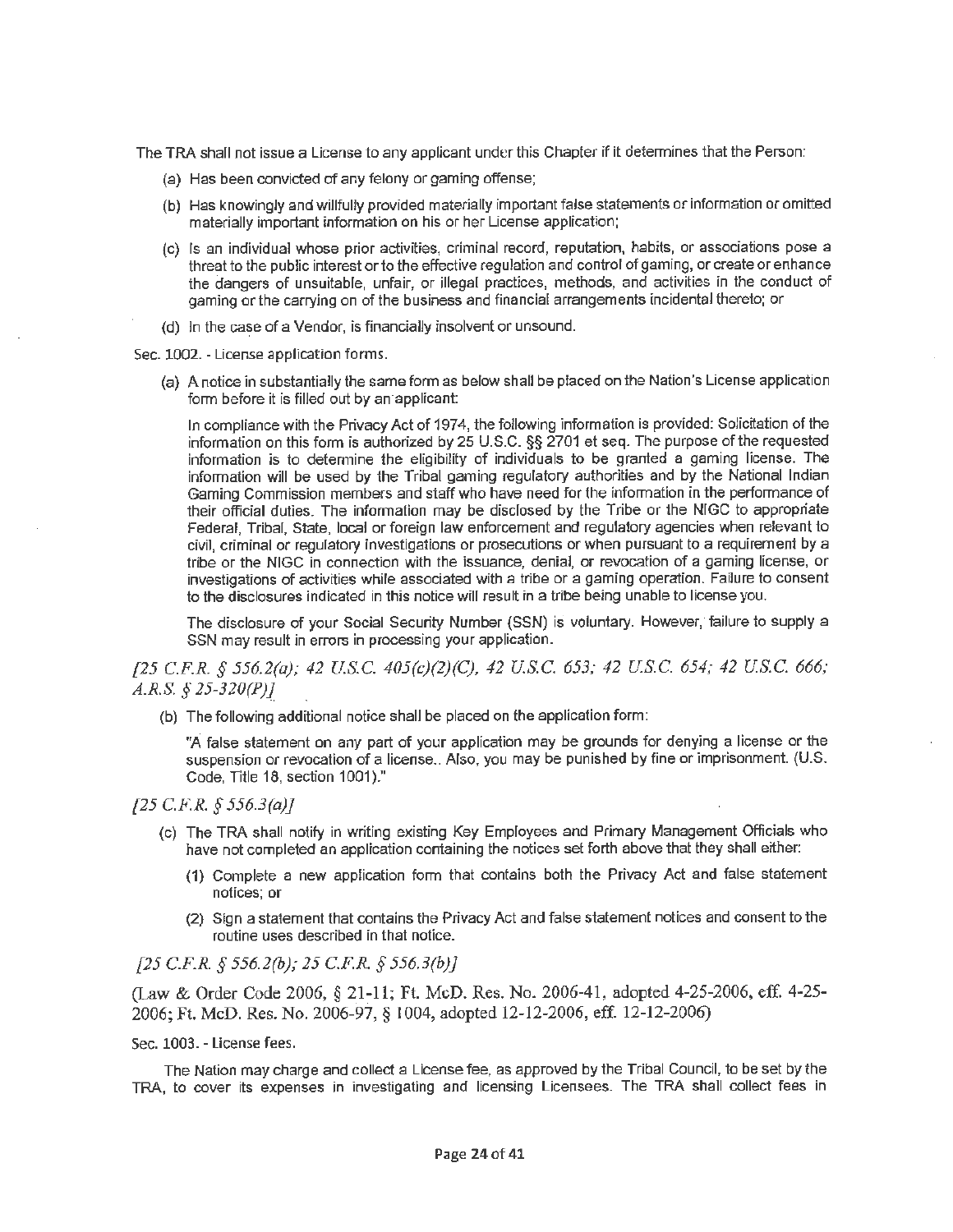connection with the processing of applications and the issuance of Licenses in accordance with the schedule of fees as published by the TRA. The TRA may modify the schedule of fees or prescribe other fees as approved by the Tribal Council.

(Law & Order Code 2006, § 21-11; Ft. McD. Res. No. 2006-41, adopted 4-25-2006, eff. 4-25- 2006; Ft. McD. Res. No. 2006-97, § 1005, adopted 12-12-2006, eff. 12-12-2006)

Sec. 1004. - State certification.

Every Person required to be licensed under this Ordinance also shall comply with the state certification requirements of the Compact, if those requirements are applicable to the Person. Within the time requirements established by the Compact, the TRA shall forward to the Arizona Department of Gaming a report of final disposition of the licensing actions of ihe TRA. The TRA shall afford the Arizona Department of Gaming an opportunity for a hearing before an appropriate forum of the Nation, pursuant to Sections  $5(q)(2)$  and  $5(q)(3)$  of the Compact, to contest a licensing decision of the TRA or to recommend suspension or revocation of a License issued by the TRA. The decision of the tribal forum shall be final, except as provided in Section 5(q)(4) of the Compact.

(Law & Order Code 2006, § 21-11; Ft. McD. Res. No. 2006-41, adopted 4-25-2006, ef£ 4~25- 2006; Ft. McD. Res. No. 2006-97, § 1008, adopted 12-12-2006, eff. 12-12-2006)

Division 2 ~Gaming Facility Licensure

Sec. 1005. - Gaming Facility Licenses.

(a) The TRA shall issue a separate Gaming Facility License to each place, facility, or location on Indian lands where Class JI and/or Class Ill gaming is conducted under this Ordinance. The license issued shall be effective-for one (1) year or as required by Compact.

*[25* use.§ *211o(b)(J)(BJ: 25 C.F.R. § 522.4(b)(6JJ* 

- (b) The TRA shall specify the form, conditions and content for the application for such licenses, which shall be submitted by the General Manager of the Gaming Facility, and the application shall include a legal survey of the lands whereon the facility is located; a certification that said premises constitute "Indian lands" as specified in the Indian Gaming Regulatory Act; shall identify the environmental, health, and public safety standards with which the facility must comply, and; a certification that the facility is in compliance therewith. The TRA shall only issue such licenses if the applications therefore include the required information and certifications and such further conditions as the TRA shall have specified.
- (c) No Gaming Activities shall be conducted in any Gaming Facility unless the TRA first has issued a License for the Gaming Facility under the provisions of this Chapter.

(Law & Order Code 2006, § 21-11; Ft. McD. Res. No. 2006-41, adopted 4-25-2006, eff. 4-25- 2006; Ft. McD. Res. No. 2006-97, § 1001, adopted 12-12-2006, eff. 12-12-2006)

Sec. 1006. - Standards for issuance of a Gaming Facility License.

The TRA shall not issue a Gaming Facility License for any facility at which Gaming Activities are to be offered unless the Gaming Facility meets the following requirements:

- (a) The Gaming Activities to be conducted within the Gaming Facility will lawfully be carried on by the Nation under the Compact and the Act, and the facilities are appropriate to the carrying on of such activities;
- (b) The Gaming Facility Operator will adequately staff and equip the Gaming Facility to ensure the safety, health and welfare of the patrons thereof, and the Gaming Facility Operator has taken adequate measures to provide for traffic, emergency service accessibility, food, drink and sanitary needs for patrons and employees, security, law enforcement and other concerns raised by the type of Gaming Activities proposed to be undertaken in compliance with this Ordinance, the Compact and the Act;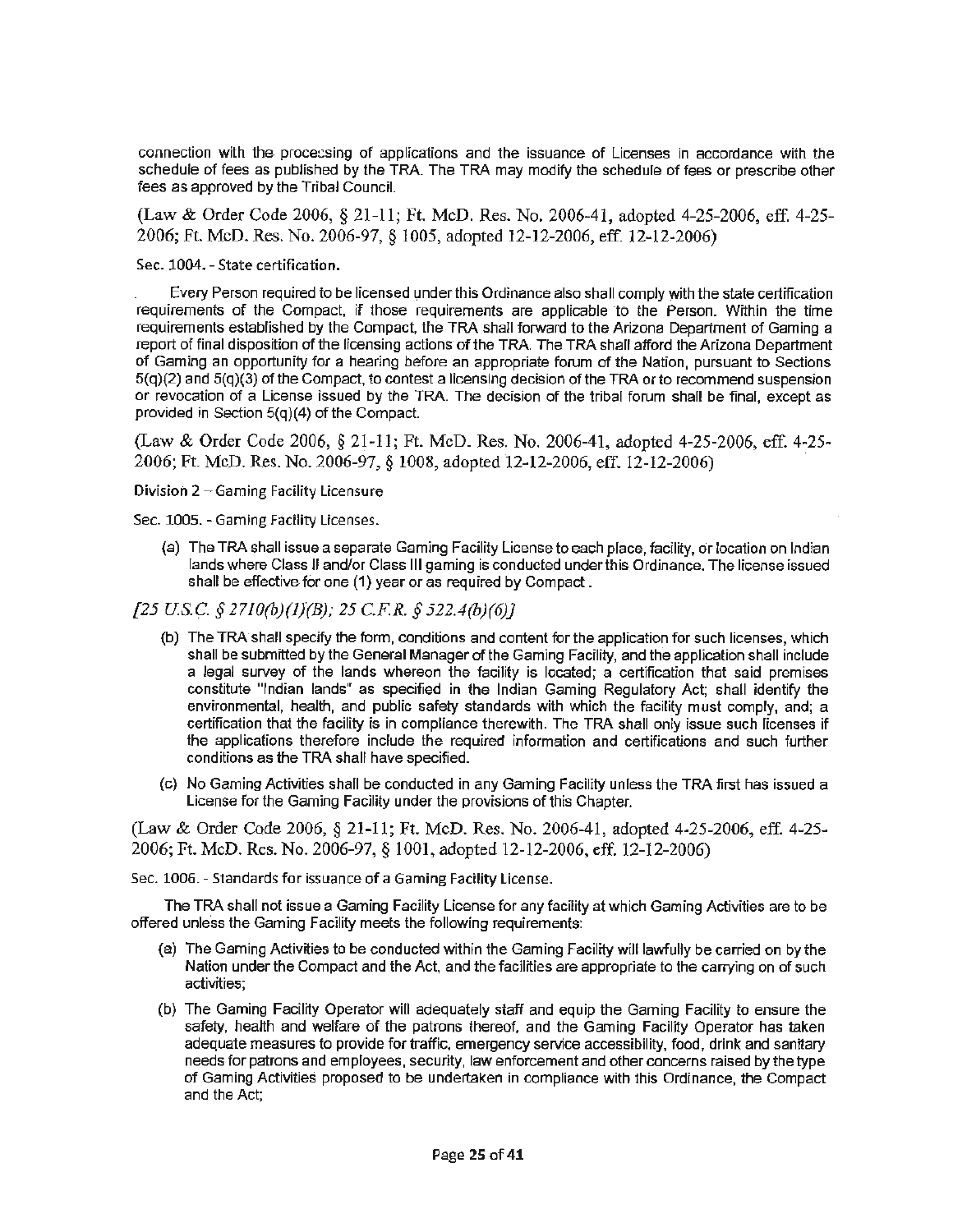(c) Any new or different Gaming Activities at a licensed location shall be played in compliance with this Ordinance, the Compact and the Act.

(Law & Order Code 2006, § 21-11; Ft. McD. Res. No. 2006-41, adopted 4-25-2006, eff. 4-25-2006; Ft. McD. Res. No. 2006-97, § 1002, adopted 12-12-2006, eff. 12-12-2006)

Division 3 - Gaming Employee Licensure

 $\mathbb{S}^1$ 

Sec. 1007. - License Terms; Renewal; Temporary License.

- (a) The terms of a Gaming Employees License are as follows:
	- (1) Licenses for Gaming Employees who are not required to be certified by the SGA subject to Section 4(b) of the Compact shall be effective for two (2) years from the date of issuance and be renewed for subsequent two (2) year periods upon the timely submission of a completed application on the forms specified by the TRA.
	- (2) Licenses for Gaming Employees who must be certified by the SGA shall have a primary term of one (1) year and may be renewed for subsequent one (1) year periods upon the timely submission of a completed application on the forms specified by the TRA.
	- (3) Any infractions that could affect a Licensee's eligibility for a License must be reported to the TRA immediately, and any violation of this requirement is subject to the immediate revocation of the License. No Licensee shall have any vested right to renewal of any License issued under this Ordinance.
- (b) The TRA may issue a Temporary License to a Gaming Employee applicant within twenty (20) days after receiving a completed application for licensing unless:
	- (1) Grounds sufficient to disqualify the applicant are apparent on the face of the application;
	- (2) The background inves1igation undertaken by the TRA discloses that the applicant may have a criminal history sufficient to disqualify the applicant from holding a license, or
	- (3) The background investigation undertaken by the TRA discloses other information that may be sufficient to disqualify the applicant from holding a license.

A Temporary License shall become void and shall beofno effect upon (1) the issuance ofa Gaming Employee License; (2) upon the issuance of a notice of denial of the Gaming Employee License in accordance with the provisions of this Ordinance; or (3) the expiration of ninety (90) after the issuance of a Temporary License.

# *[25 C.F.R. § 558.3(b)]*

(Law & Order Code 2006, § 21~11; Ft. McD. Res. No. 2006-41, adopted 4-25-2006, eff. 4-25- 2006; Ft. McD. Res. No. 2006-97, §1007, adopted 12-12-2006, eff. 12-12-2006)

Sec. 1008 - Gaming Employee Licenses

- (a) Requirement of License. Every Gaming Employee of the Gaming Facility Operator shall be licensed by the TRA before commencing employment.
- (b) The Nation not employ any Primary Management Official or Key Employee who does not have a License within ninety (90) days of employment.
- (c) The Nation shall ensure that the policies and procedures set out in this section are implemented with respect to Gaming Employees employed at any gaming enterprise operated on Indian lands. The Nation will issue Licenses and perform background investigations according to requirements at least as stringent as 25 C.F.R. Parts 556 and 558.

*[25 US.C.* § *2710(b)(2)(F); 25 C.F.R. § 558.3; 25 US.C.* § *522.4(b)(5)]* 

Sec. 1009. - Fingerprints.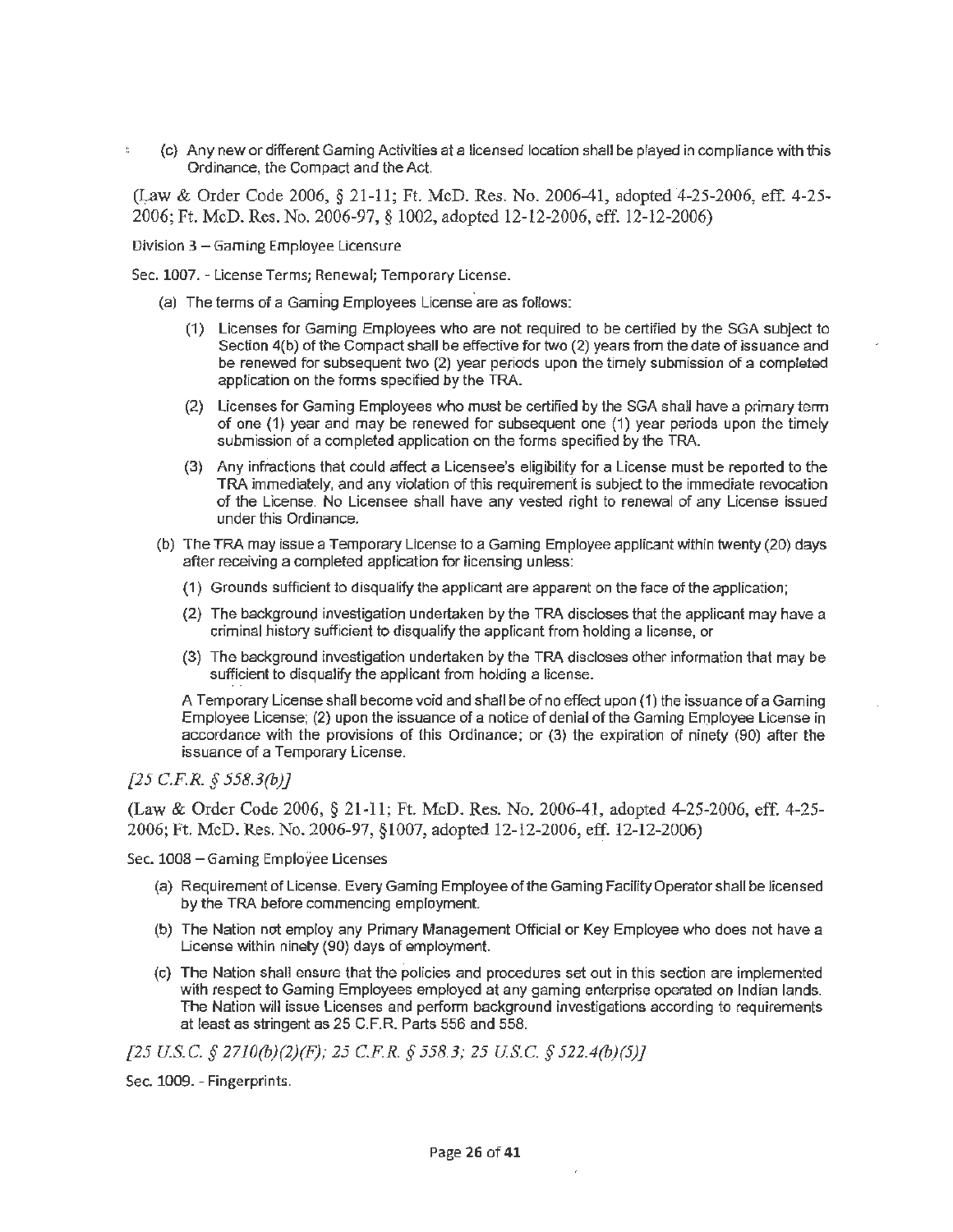Each Gaming Employee shall be required to have fingerprints taken as part of the License application procedure. Fingerprints shall be taken by the Licensing Section of the TRA. Fingerprints will then be forwarded to the appropriate agency for processing to determine the applicant's criminal history, if any.

*[25 C.F.R. § 522.2(h); 25 C.F.R. § 556.4(a}(14)}* 

(Law & Order Code 2006, § 21-11; Ft. McD. Res. No. 2006-41, adopted 4-25-2006, eff. 4-25- 2006; Ft. McD. Res. No. 2006-97, § 1009, adopted 12-12-2006, eff. 12-12-2006)

Sec. 1010. - Background Investigations.

- (a) The TRA is responsible for conducting background investigations and suitability determinations.
- (b) The TRA shall request from each Gaming Employee all of the following information:
	- (1) Full name, other names used (oral or written), social security number(s), birth date, place of birth, citizenship, gender, all languages (spoken and/or written};
	- (2) Currently, and for the previous ten (10) years: business and employment positions held, ownership interests in those businesses, business and residence addresses, and driver's license numbers;
	- (3) The names and current addresses of at least three (3) personal references, including one **(1)**  personal reference who was acquainted with the applicant during each period of residence listed under paragraph (b)(2) of this section;
	- (4) Current business and residence telephone numbers, and all cell phone numbers;
	- (5) A description of any existing and previous business relationships with Indian Nations, including ownership interests in those businesses;
	- (6) **A** description of any existing and previous business relationships with the gaming industry generally, including ownership interests in those businesses;
	- {7) The name and address of any licensing or regulatory agency with which the person has filed an application for a license or permit related to gaming, whether or not such license or permit was granted;
	- (8) For each felony for which there was an ongoing prosecution or a conviction, the charge, the name and address of the court involved, and the date and disposition if any;
	- (9) For each misdemeanor conviction or ongoing misdemeanor prosecution (excluding minor traffic violations), the name and address of the court involved and the date and disposition;
	- (1 O}For each criminal charge (excluding minor traffic charges), whether or not there is a conviction, and is not otherwise listed pursuant to paragraph (b)(8) or (b}(9) of this section, the criminal charge, the name and address of the court involved and the date and disposition;
	- (11 )The name and address of any licensing or regulatory agency with which the person has filed an application for an occupational license or permit, whether or not such license or permit was granted;
	- (12)A photograph taken within the last year;
	- (13)Any other information the Nation deems relevant; and
	- (14)Fingerprints obtained in accordance with procedures adopted by the TRA.
- *[25 US.C. § 27J0(b)(2)(F); 25 C.F.R.* §§ *522.2(h), 522.4(b)(5), 522.6(a), 556.4(a)(J)-(14)]* 
	- (c) When a Gaming Employee is employed by the Nation, a complete application file shall be maintained.

*[25 US.C. § 27J0(b)(2)(F)]*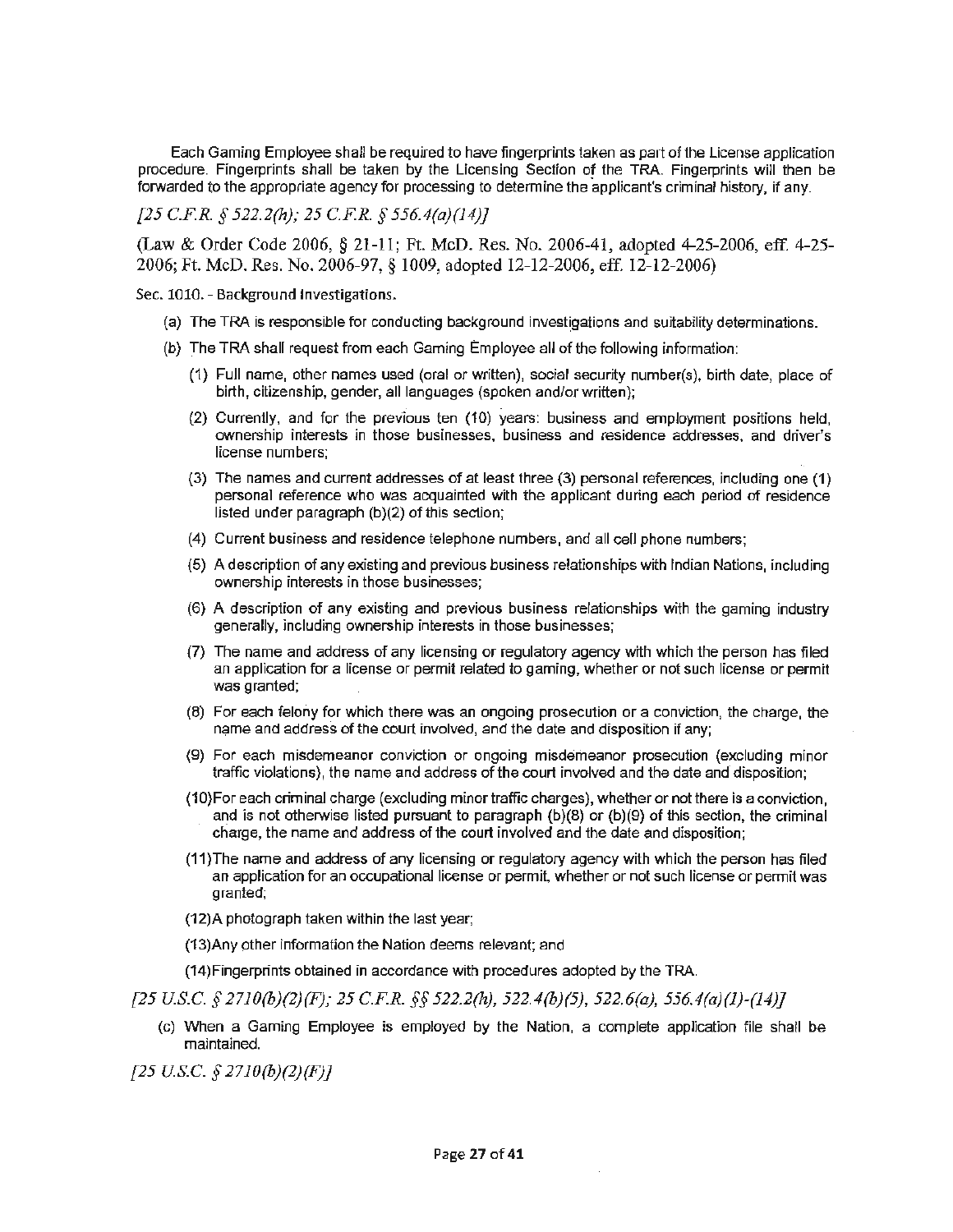- (d) The TRA, and its investigators, shall keep confidential the identity of each Person igterviewed in the course of conducting a background investigation.
- *[25 C.F.R.* §§ *522.4(b)(5), 556.4(c)J* 
	- (e) The TRA may adopt different background investigation requirements for Gaming Employees who are not Key Employees or Primary Management Officials.

(Law & Order Code 2006, § 21-11; Ft. McD. Res. No. 2006-41, adopted 4-25-2006, eff 4-25- 2006; Ft. McD. Res. No. 2006-97, § 1010, adopted 12-12-2006, cff. 12-12-2006)

Sec. 1011. - Procedures for Conducting a Background Check on Applicants.

- (a) As part of its review procedure, the TRA, or its agent, shall conduct a background investigation on each appficant sufficient to allow the TRA to make an eligibility determination under Section 1012. The investigator shall:
	- (1) Verify the applicant's identity through items such as a social security card, driver's license, birth certificate, DD Form 214, or passport;
	- (2) Contact each personal and business reference provided in the License Application, when possible;
	- (3) Obtain a personal credit check;
	- (4) Conduct a civil history check;
	- (5) Conduct a criminal history check via the submission of the applicant's fingerprints to the NIGC, DPS, or similar law enforcement agency, and further obtain information from the appropriate court regarding past felony and/or misdemeanor convictions and criminal charges;
	- (6) Inquire into any previous or existing business relationships with the gaming industry and Indian Nations by contacting the entities or Nations:
	- (7) Verify the applicant's history and status with any licensing agency by contacting the agency; and
	- (8) Take other appropriate steps to verify the accuracy of the information, focusing on problem areas noted.
- (b) The investigator shall create an investigative report noting the steps taken, information gained, potential problem areas, and disqualifying information.
- (c) The TRA and its investigator shall keep confidential the identity of each person interviewed in the course of the investigation, other than disclosure as required under applicable Federal, Tribal, or State law.

(Law & Order Code 2006, § 21-11; Ft. McD. Res. No. 2006-41, adopted 4-25-2006, eff. 4-25- 2006; Ft. McD. Res. No. 2006-97, § 1011, adopted 12-12-2006, eff. 12-12-2006)

#### Sec. 1012. - Eligibility Determination.

The TRA shall review a Person's prior activities, criminal record, if any, and reputation, habits and associations to make a finding concerning the eligibility of a Person for employment in a Gaming Operation. If the TRA determines that employment of the Person poses a threat to the public interest or to the effective regulation of gaming, or creates or enhances dangers of unsuitable, unfair, or illegal practices and methods and activities in the conduct of gaming, the TRA shall not issue a License to that Person and a Tribal Gaming Operation shall not employ that Person.

# *[25 C.F.R. § 558.2]*

(Law & Order Code 2006, § 21-11; Ft. McD. Res. No. 2006-41, adopted 4-25-2006, eff. 4-25- 2006; Ft. McD. Res. No. 2006-97, § 1012, adopted 12-12-2006, eff. 12-12-2006)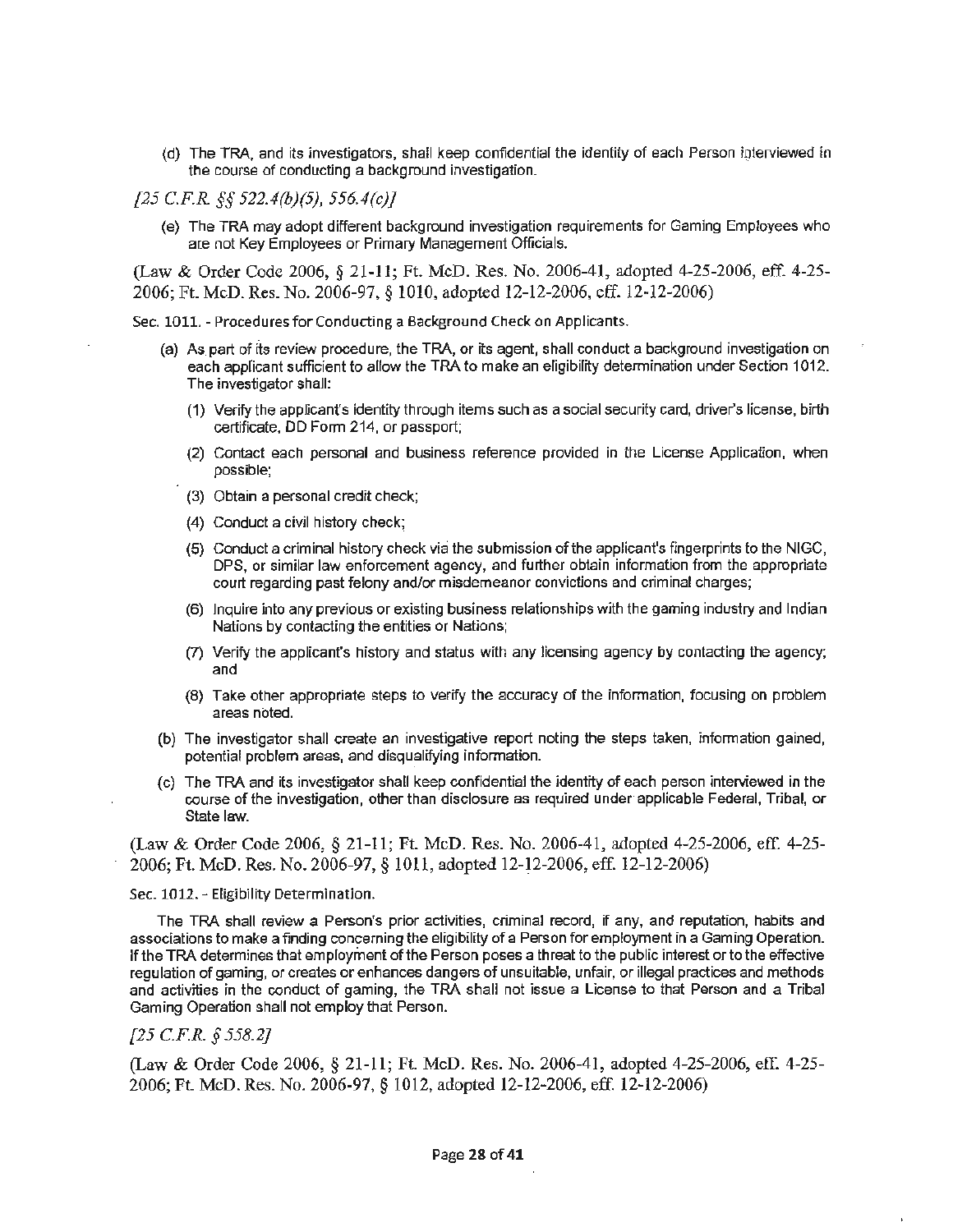Sec. 1013. - Procedures for forwarding Applications and Reports for Key Employees and Primary Management Officia Is to the National Indian Gaming Commission.

When a Key Employee or Primary Management Official is employed to work at a Gaming Operation authorized by this Ordinance, the TRA shall, within thirty (30) days, forward to the NIGC a completed application for employment and conduct the background investigation and make the determination referred to in Section 1012.

*[25C.F.R. § 558.3(a), (b)J* 

(Law & Order Code 2006, § 21-11; Ft. McD. Res. No. 2006-41, adopted 4-25-2006, ell: 4-25- 2006; Ft. McD. Res. No. 2006-97, § 101\_3, adopted 12-12-2006, eff. 12-12-2006)

Sec. 1014. - Report to the National Indian Gaming Commission on Key Employees and Primary Management Officials.

- (a) Before issuing a License, the TRA shall prepare and forward a report on each background investigation to the NIGC on a Key Employee or Primary Management Official. An investigative report shall include all of the following:
	- (1) Steps taken in conducting a background investigation;
	- (2} Results obtained;
	- (3) Conclusions reached; and
	- (4) The bases for those conclusions.

*[25 C.F.R. § 556.S(a), (b)]* 

- {b) The TRA shall forward the completed investigative report on Key Employees and Primary Management Officials to the NIGG within sixty (60) days after an employee begins work or within sixty (60) days of the approval of this Ordinance by the Chairman of the NIGC.
- *[25 C.F.R.* § *558.3(b)]* 
	- (c) The TRA shall submit, with the investigative report, a copy of the eligibility determination, unless the NIGC shall have advised the Nation that the submission of the eligibility determination is not necessary. This determination shall include a Statement describing how the information submitted by the applicant was verified; a Statement of results following an inquiry into the applicant's prior activities, criminal record, if any, and reputation, habits and associations; a Statement showing the results of interviews of a sufficient number of knowledgeable people (such as former employers, personal references, and others referred to by the applicant) in order to provide a basis for the TRA to make a finding concerning the eligibility for licensing required for employment in a gaming operation; and a Statement documenting the disposition of all potential problem areas noted and disqualifying information obtained.

# *[25 C.F.R. § 556.5(c)]*

- (d) If a License is not issued to a Key Employee or Primary Management Official, the TRA:
	- (1) Shall notify the NIGC; and
	- (2) Shall forward copies of its eligibility determination and investigative report (if any) to the NIGG for inclusion in the Indian Gaming Individuals Records System.

#### *[25 C.F.R § 556.5(d)]*

(e) If, within a thirty (30) day period after the NIGC receives a report, the NJGC notifies the Nation that it has no objection to the issuance of a Gaming Employee License pursuant to an application filed by a Key Employee or a Primary Management Official for whom the Nation has provided an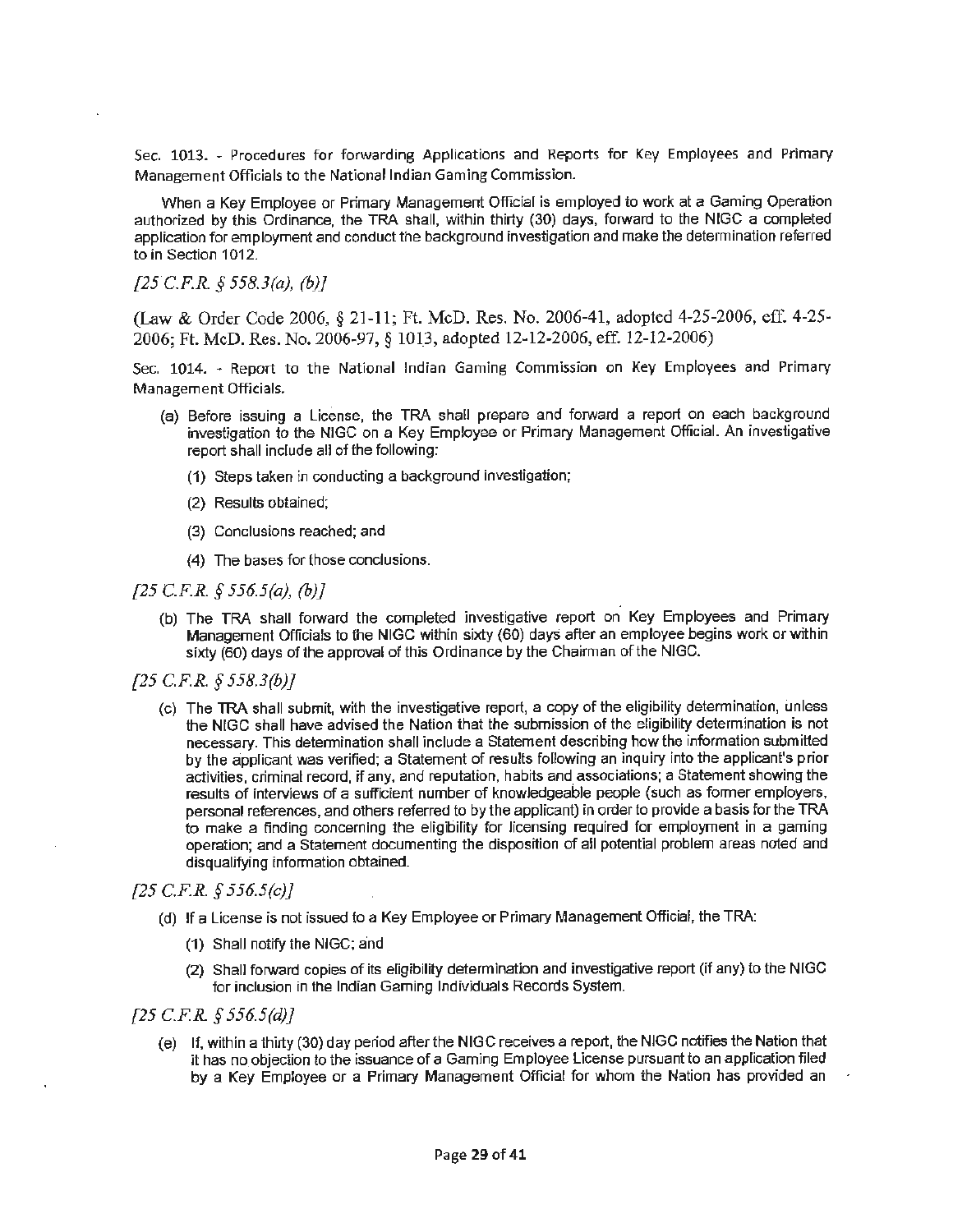application and investigative report to the NIGC, the TRA, acting for the Nation, may issue a Gaming Employee License to such applicant.

- *[25 C.FR. § 558.4(a)}* 
	- (f) The TRA shall respond to a request for additional information from the Chairman of the NIGC concerning a Key Employee or a Primary Management Official who is the subject of a report. Such a request shall suspend the thirty (30) day period under paragraph (e) of this section until the Chairman of the NIGG receives the additional information.
- *[25 C.F.R. § 558.4(b)l* 
	- (g) If, within the thirty (30) day period described under paragraph (e) of this section, the NIGG provides the Nation with a Statement itemizing objections to the issuance of a license to a Key Employee or to a Primary Management Official for whom the TRA has provided an application and investigative report to the NIGG, the Nation shall reconsider the application, taking into account the objections itemized by the NIGG. The Nation shall make the final decision whether to issue a License to such applicant.

(Law & Order Code 2006, § 21-11; Ft. McD. Res. No. 2006-41, adopted 4-25-2006, eff. 4-25- 2006; Ft. McD. Res. No. 2006-97, § 1014, adopted 12-12-2006, eff. 12-12-2006)

Sec. 1015. Gaming Employee License Suspension and Revocation.

- (a) If, after a License is issued to a Gaming Employee, the TRA receives notice from the NIGC or information from DPS that the Gaming Employee is not eligible for employment, the TRA shall do the following:
	- (1) Immediately suspend the License;
	- (2) Provide the Licensee with written notice of the suspension and proposed revocation; and
	- (3) Provide the Licensee with notice of a time and place for a hearing on the proposed revocation of the License.
- *[25 C.F.R § 558.4(a-c)]* 
	- {b) ·After a revocation hearing, the TRA shall decide whether to revoke or to reinstate the License at issue.
- *[25 C.FR § 558.4(e)]* 
	- (c) The TRA shall notify the NIGG of its decision to revoke or reinstate a license within forty-five (45) days **of** receiving notification from the NIGG that a Primary Management Official or Key Employee is not eligible for employment

*[25 CFR* § *558.4(e)](J..,aw* & Order Code 2006, § 21-11; Ft. McD. Res. No. 2006-41, adopted 4- 25-2006, eff. 4-25-2006; Ft. McD. Res. No. 2006-97, § 1017, adopted 12-12-2006, eff. 12-12- 2006)

#### Sec. 1016. - Identification Cards.

Upon the issuance of a Gaming Employee License to a Person described in this Section, the TRA shall provide such Person with an identification card. The Gaming Facility Operator shall require all such Persons to wear in plain **view** such identification card which shall include a photograph of the Person, the first and last name of the Person, and an identification number unique to the individual Gaming Employee License. . The identification card shall also include the seal of signature of the Nation and an expiration date. The actual issuance of a physical badge or identification card may be delegated by the Executive Director to the Security Department of the Gaming Facility, which shall notify the TRA of all cards and badges issued under this authority, including changes and additions or modifications thereto.

Division 4 - Vendor Licensure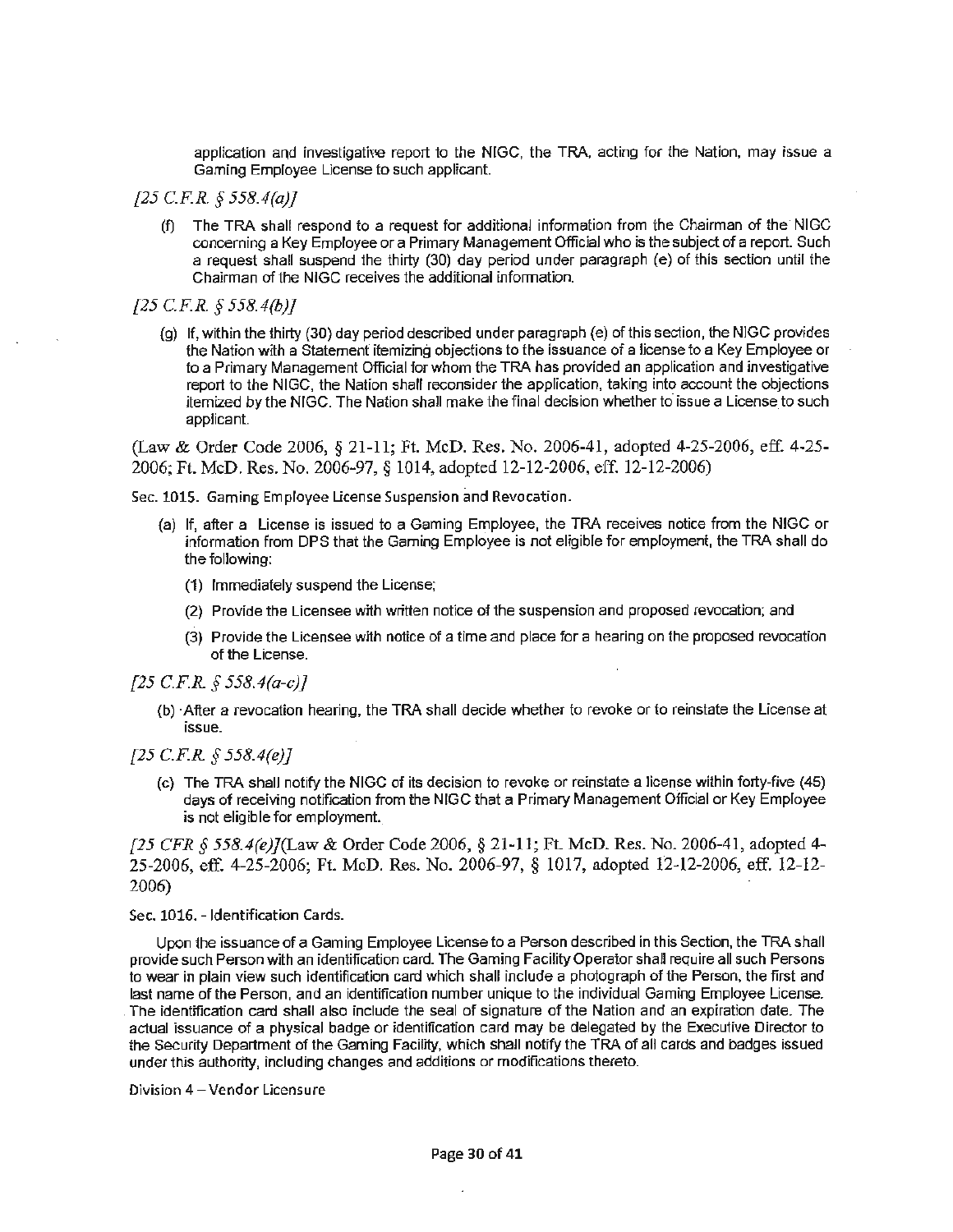#### Sec. 1017. Vendor Licenses

- (a) Requirement of License. Each Manufacturer and each Distributor of Gaming Devices, supplier of Gaming Services shall be licensed by the TRA before selling or leasing any Gaming Devices or Gaming SeNices to the Gaming Facility Operator. Jn addition, any Person extending or guarantying financing for a Gaming Operation or Gaming Facility shall be licensed by the TRA, unless the Person is an agency of the United States or a lending institution licensed and regulated by the State or the United States or other financial entities not required to be licensed under the Compact.
- (b) Standards of Suitability for Corporations, Partnerships, and other Entities. In addition to the Standards of Suitability found in Section 1001 of this Ordinance, the TRA shall not issue a Vendor License under this Chapter to any corporation, partnership, or other entity unless the TRA is satisfied that the entity:
	- (1) Is in sound financial condition, as shown {at a minimum) by a financial statement certified by the entity's chief executive officer (or equivalent) to be a fair presentation in all material respects of the financial position and results of operations of the entity;
	- (2) Has established a reputation for financial integrity and sound business practices, or, if the entity was recently formed, that all Persons having a role in its formation, including its Principals, are qualified to be licensed individually under the terms of this Chapter; and
	- (3) Is in all other respects reliable and trustworthy, and whose involvement in Gaming Activities within the Nation will be in the best interests of the Nation as set forth in this Ordinance.
- (c) The TRA shall not issue a Vendor License under this Chapter to any corporation, partnership, or other entity unless the entity agrees to give the TRA notice within thirty {30) days of any change in its Principals, of any change in the location of its office(s), and of any material change in the information disclosed in its application for its License.
- (d) Each License issued by the TRA for Manufacturers and Distributors of Gaming Devices, and Persons providing Gaming Services, shall be effective for two (2) years from the date of issuance and may be renewed for subsequent two (2) year periods upon the timely submission of a completed application on the forms specified by the TRA. No Licensee shall have any vested right to renewal of any License issued under this Ordinance.

(Law & Order Code 2006, § 21-11; Ft. McD. Res. No. 2006-41, adopted 4-25-2006, eff. 4-25- 2006; Ft. McD. Res. No. 2006-97, § 1 O] 8, adopted 12-12-2006, eff. 12-12-2006)

Sec. **1018** - **Waiver** 

- (a) For a Class A Vendor, the TRA and the SGA may waive the requirement for a License if they mutually agree that licensing the Vendor is not necessary to protect the public interest.
- (b) For a Class B Vendor, the **TRA** may issue a waiver, without permission from the SGA, to an applicant after receiving a completed License application, unless there are grounds sufficient to disqualify the applicant on the face of the application.

Sec. 1019. - Submission of a Class A Vendor license Application.

In order to obtain a Vendor License, a Class A Vendor must complete a Vendor application and submit to background checks of itself and its principals. Principals of a business include its officers, directors, management, owners, partners, non-institutional stockholders that either own ten (10} percent or more of the stock or are the ten (10) largest stockholders, and the on-site supervisor or manager under the agreement with the Nation, if applicable.

(Ft. McD. Res. No. 2006-41, adopted 4-25-2006, eff. 4-25-2006; Ft. McD. Res. No. 2006-97, § 1019, adopted 12-12-2006, eff. 12-12-2006)

Sec. 1020. - Contents of the Vendor License Application.

(a) -Applications for Vendor Licenses must include the following: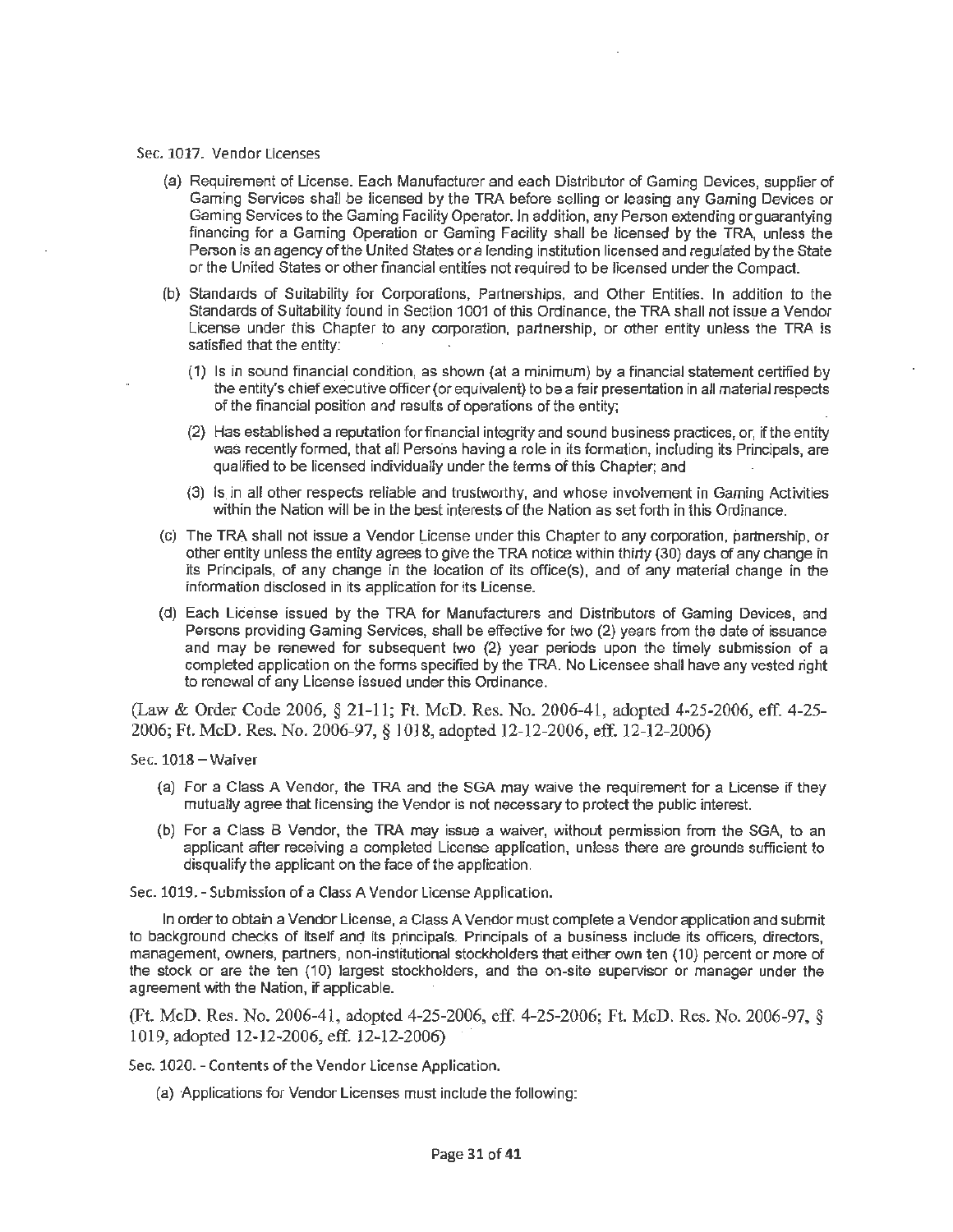- (1) Name of business, business address, business phone, federal tax ID number (or SSN if a sole proprietorship), main office address (if different from business address), any other names used by the applicant in business, and type of service(s} applicant will provide;
- (2) Whether the applicant is a partnership, corporation, limited liability company, sole proprietorship, or other entity;
- {3) If the applicant is a corporation, the state of incorporation, and the qualification to do business in the State of Arizona, if the gaming operation is in a different State than the State of incorporation; \_
- (4) Trade· name, other names ever used, names of any wholly owned subsidiaries or other businesses owned by the Vendor or its principals;
- (5) General description of the business and its activities;

ķ,

- (6) Whether the applicant will be investing in, or loaning money to, the gaming operation, and if so, how much;
- (7) A description of any existing and previous business relationships with the gaming industry generally, including ownership interests in those businesses;
- (8) A list of Indian Nations with which the Vendor has an existing or previous business relationship, including ownership, financial, or management interests in non-gaming activities;
- (9) Names, addresses, and phone numbers of three (3) business references with whom the company had regularly done business for the last five (5) years;
- (10) The name and address of any licensing or regulatory agency with which the business has filed an application for a license or permit related to gaming, whether or not such license or permit was granted;
- (11 )If the business has ever had a license revoked for any reason, the circumstances involved;
- {12)A fist of lawsuits to which the business has been a defendant, including the name and address of the court involved, and the date and disposition if any;
- (13)List the business' funding sources and any liabilities of fifty thousand dollars (\$50,000.00) or more;
- (14)A list of the principals of the business, their social security numbers, addresses and telephone numbers, titles, and percentage of ownership in the company; and
- (15)Any further information the Nation deems relevant.
- (b) The following notice shall be placed on the application form for a Vendor and its principals:

Inclusion of false or misleading infonnation in the Vendor application may be grounds for denial or revocation of the Nation's Vendor License.

(c) A Vendor may submit to the TRA a copy of a recent license application to another jurisdiction if it contains the information listed above. The Vendor will be required to submit, in writing, any changes in the information since the other license application was filed, and any information requested by the Nation not contained in the other application.

(Ft. McD. Res. No. 2006-41, adopted 4-25-2006, eff. 4-25-2006; Ft. McD. Res. No. 2006-97, § 1020, adopted 12-12-2006, eff. 12-12-2006)

Sec. 1021. - Vendor Background Investigation.

The TRA shall employ or otherwise engage an investigator 1o complete an investigation of the gaming Vendor. This investigation shall contain, at a minimum, the following steps:

(a) Verify the Vendor's business incorporation status and qualification to do business in the State where the gaming operation is located;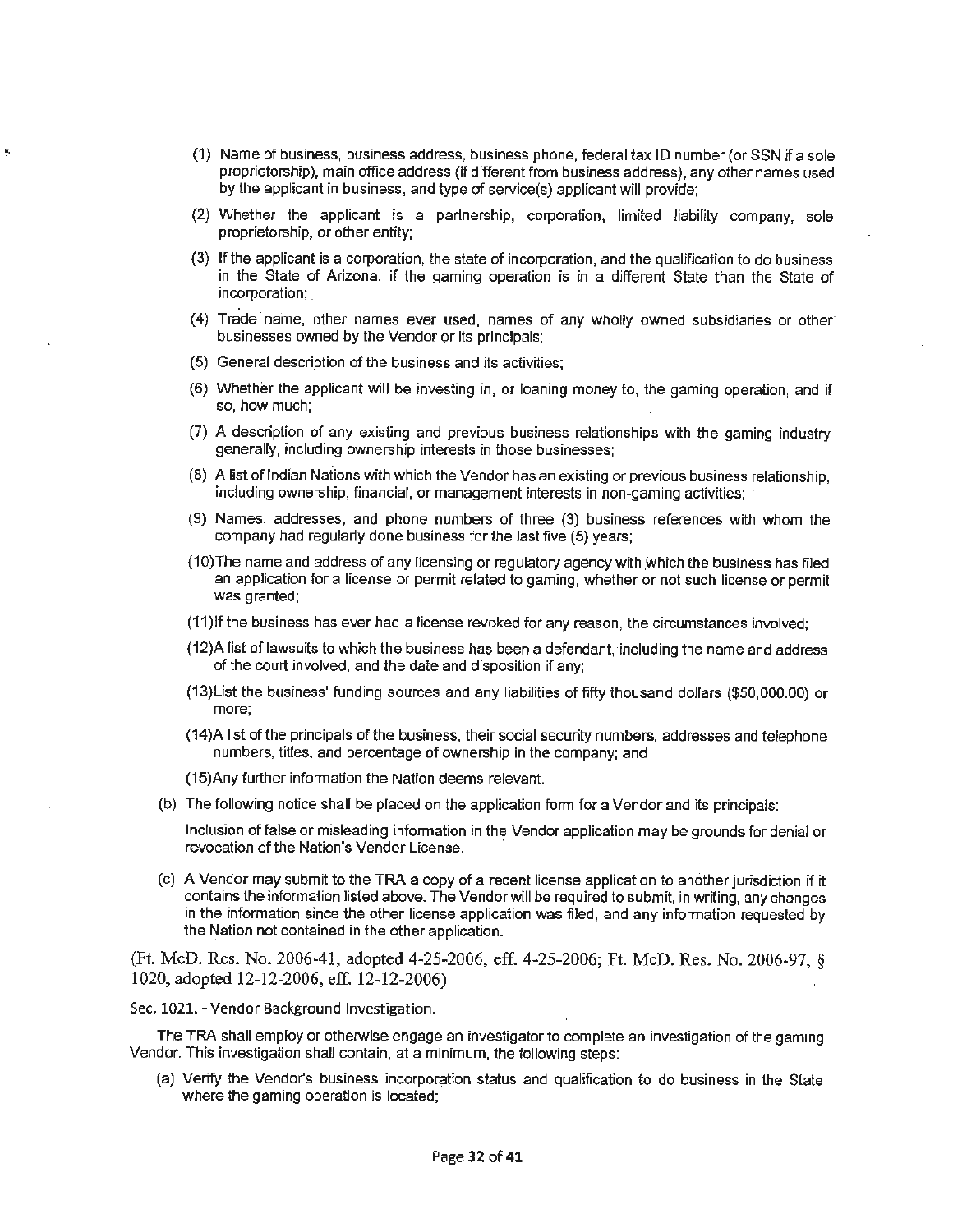- (b) Obtain a business credit report, if available, and conduct a Better Business Bureau check on the Vendor;
- (c) Conduct a check of the Vendor's business credit history;
- (d) Call and question each of the references listed in the Vendor application; and
- (e) Conduct an investigation of the principals of the Vendor's business, including a criminal history check, a credit report, and interviews with the personal references listed.

(Ft. McD. Res. No. 2006-41, adopted 4-25-2006, eff. 4-25-2006; Ft. McD. Res. No. 2006-97, § 1021, adopted 12-12-2006, eff. 12-12-2006)

Sec. 1022. Vendor Background Investigation Report.

The investigator shall complete an investigative report covering each of the steps taken in the background investigation of the Vendor and its principals, and present it to the TRA.

(Ft. McD. Res. No. 2006-41, adopted 4-25-2006, eff. 4-25-2006; Ft. McD. Res. No. 2006-97, § 1023, adopted 12-12-2006, eff. 12-12-2006)

Sec. 1023. - Vendors Licensed by Recognized Regulatory Authorities.

The TRA may adopt regulations, or adopt those from the SGA, naming specffic licensing authorities that it recognizes and may authorize exemptions to the Vendor licensing process for Vendors who have received a license from one of the named regulatory authorities.

(Ft. McD. Res. No. 2006-41, adopted 4-25-2006, eff. 4-25-2006; Ft. McD. Res. No. 2006-97, § 1024, adopted 12-12-2006, eff. 12-12-2006)

Sec. 1024. - Licenses for Class B Vendors.

For Class B Vendors, the TRA is authorized to create a less stringent Vendor licensing process, including a due diligence check rather than a full background investigation as laid out in Section 1022. The TRA may investigate such Vendors when appropriate and may conduct audits in addition to monitoring Tribal purchases.

(Ft. McD. Res. No. 2006-41, adopted 4-25-2006, eff. 4-25-2006; Ft. McD. Res. No. 2006-97, § 1025, adopted 12-12-2006, eff. 12-12-2006)

Division 5 - Management Contractor Licensure

Sec. 1025. - Management Contractor License.

- (a) License to a Management Contractor. The TRA shall not issue a License to a Management Contractor under this Chapter to a corporation, partnership, or other entity unless it is satisfied that the entity:
	- (1) Is organized and in good standing under the laws of the jurisdiction where it was established, and is qualified to do business within the nation and the State of Arizona;
	- (2) Is in sound financial condition, as shown by a financial statement certified by a certified public accountant to be a fair presentation in all material respects of the financial position and results of operations and cash flows of the entity in conformity with generally accepted accounting principles;
	- (3) Is not now and has not been in the past five (5) years the subject of any criminal investigation by any federal or state law enforcement authority, as shown by an affidavit of Principals of the entity having personal knowledge thereof;
	- (4) Has established a reputation for financial integrity and sound business practices, or, if the entity was recently formed, that all Persons having any role in its fonnation, including Persons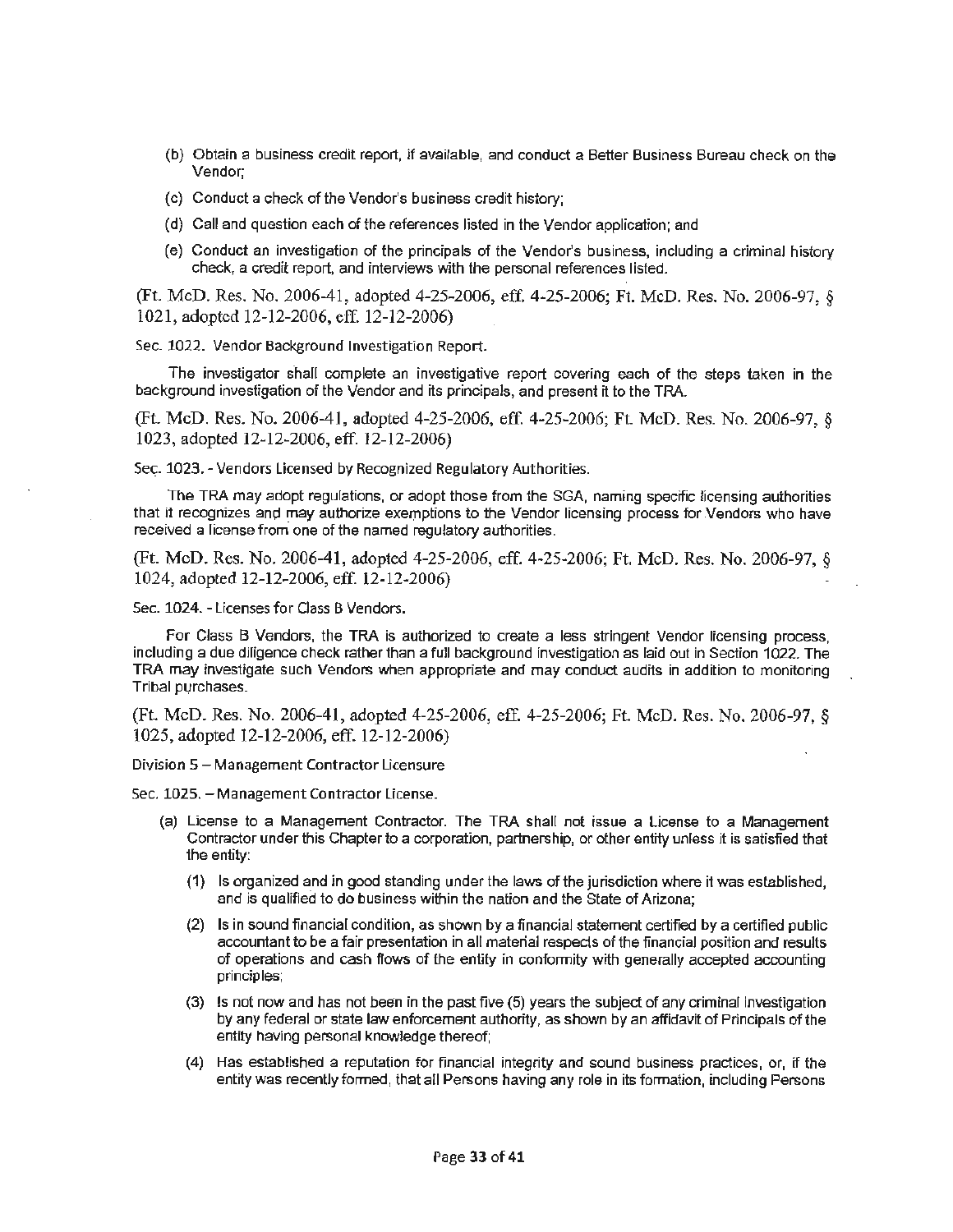supplying, financing, are Persons qualified to be licensed individually under the terms of this Chapter; and

- (5) In all other respects will be reliable and trustworthy, and whose involvement in Gaming Activities within the Nation will be in the best interests of the Nation.
- (b) The TRA shall not issue a License to a Management Contractor under this Chapter to any corporation, partnership, or other entity unless the entity:
	- ( 1) Agrees to maintain an office within the Nation as a condition of maintaining its license; and
	- (2) Agrees to give the Gaming Office notice within ten (10) days of any change in its Principals, of any change in the location of its office(s), and of any material change in the information disclosed in its application for its License.
- (c) Each License issued by the TRA *to* Management Contractors shall be effective for one (1) year from the date of issuance and may be renewed for subsequent one (1) year periods upon the timely submission of a completed application on the forms specified by the TRA. No Licensee shall have any vested right to renewal of any License issued under this Ordinance.

Division 6 - Finance Licensure

Sec. 1026. - License for Person Providing Financing.

A Person who extends financing shall apply for a License from the TRA, unless the Person is an agency of the United States, a lending institution licensed and regulated by the State or the United States, or is otherwise exempt from licensing under the Compact. The License shall be effective for one (1) year and may be renewed for subsequent one (1) year periods.

(Law & Order Code 2006, § 2f-ll; Ft. McD. Res. No. 2006-41, adopted 4-25-2006,.eff. 4-25- 2006; Ft. McD. Res. No. 2006-97, § 1015, adopted 12-12-2006, eff. 12-12-2006)

## **CHAPTER 11. GAMING OPERATION**

Sec. 1101. - Scope of Permissible Gaming.

The Gaming Facility Operator may conduct only those Gaming Activities which may lawfully be carried on by the Nation under applicable provisions of federal law including, but not limited to, the Act, subject to any limitations which may be imposed by the Compact and this Ordinance.

(Law & Order Code 2006, § 21-4; Ft. McD. Res. No. 2006-41, adopted 4-25-2006, eff. 4-25-2006; Ft. McD. Res. No. 2006-97, § 1101, adopted 12-12-2006, eff. 12-12-2006)

Sec. 1102. - Employee and Player Age Limit.

Individuals under twenty-one (21) years of age shall not play or place any wager, directly or indirectly, in any Gaming Activities. The Gaming Facility Operator shall take reasonable steps to prevent underage individuals from playing or placing wagers in Gaming Activities. The Gaming Facility Operator shall not employ any individual under eighteen (18) years of age. The TRA shall not employ any individual under the age of twenty-one (21). The Gaming Facility Operator shall not permit any individual under twenty-one (21) years of age to serve alcoholic beverages at any Gaming Facility, unless otherwise permitted under State law. The TRA may by regulation establish measures by which the Gaming Facility Operator shall enforce the provisions of this section.

(Ft. McD. Res. No. 2006-41, adopted 4-25-2006, eff. 4-25-2006; Ft. McD. Res. No. 2006-97, § 1102, adopted 12-12-2006, eff. 12-12-2006)

Sec. 1103. Management; security; self-excluded and banned patrons.

(a) The Gaming Facility Operator shall have the responsibility for the on-site operation, management and security of the Gaming Facility, and shall comply with all requirements of this Ordinance, the Compact and the Act. The Gaming Facility Operator shall adopt reasonable procedures, consistent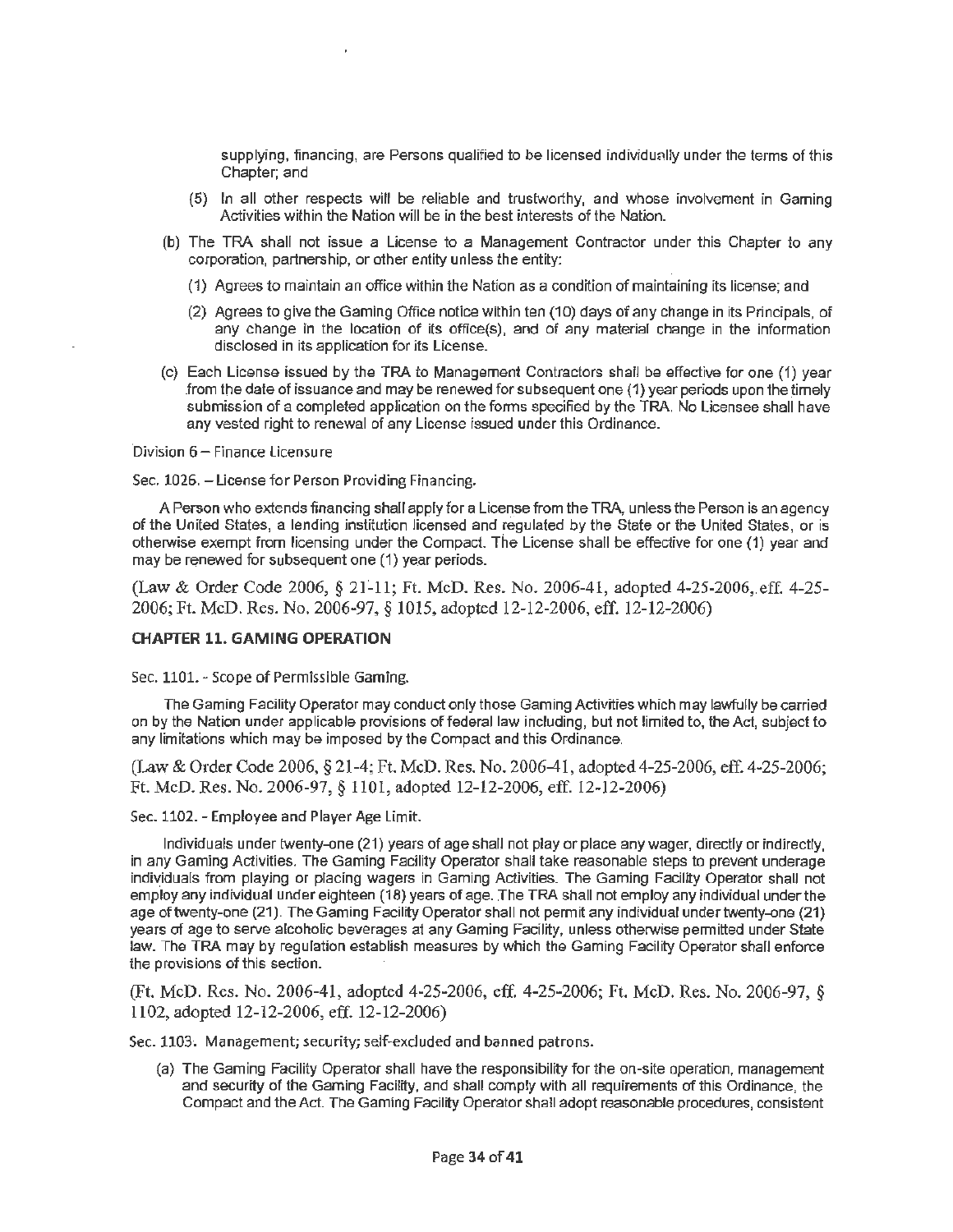with this Ordinance, the Compact and the Act, designed to provide for the following; the physical safety of its employees; the physical safety of patrons in each Gaming Facility; the physical safeguarding of, and accountability for, assets transported to and from each Gaming Facility and each cashier's cage department; and the protection of the patrons' and the Gaming Faciiity Operator's property from illegal activity.

- (b) The Gaming Facility Operator shall adopt reasonable procedures, consistent with Section 3(v}(2) of the Compact, to advise individuals who inquire about the self-exclusion procedures established by the State. The Gaming Facility Operator shall, consistent with Section 3(v)(2) of the Compact: remove all self-excluded persons from all mailing lists and revoke any slot or player's cards; take reasonable steps to ensure that cage personnel check a person's identification against the Arizona Department of Gaming's list of self-excluded persons before allowing the person to cash a check or complete a credit card cash advance transaction; take reasonable steps to identify self-excluded persons who may be in a Gaming Facility and, once identified, promptly escort the self-excluded person from the Gaming Facility; and not pay any hand~paid jackpot to a person who is on the Tribal or State self-exclusion list. Any jackpot won by a person on the self-exclusion list shall be donated by the Gaming Facility Operator 1o an Arizona-based non-profit charitable organization.
- (c) The Gaming Facility Operator or TRA may temporarily or permanently ban individuals from the Nation's Gaming Facilities and the surrounding premises controlled by the Gaming Facility Operator for such reasons as the Gaming Facility Operator shall determine appropriate. If the Gaming Facility Operator requests that an individual leave a Gaming Facility or the surrounding premises for any reason and the individual refuses to do so, the Gaming Facility Operator shall request the Police Department to remove the individual.
- (d) If an individual appeals a ban or exclusion from the Gaming Facilities, the appeal shall be sent to the TRA via certified mail, and cannot be hand-delivered by the banned individual.
- {e) The TRA shall provide a list of individuals who have been banned from the Gaming Facilities, due to their criminal history or association, to the SGA on a monthly basis, including the reason for the ban, the banned patron's photograph, and driver's license to the extent that the TRA has such infomiation.
- (f) The Gaming Facility Operator shall designate an agent for service of any official determination, order or notice of the Commission.

(Ft. McD. Res. No. 2006-41, adopted 4-25-2006, eff. 4-25-2006; Ft. McD. Res. No. 2006-97, § 1103, adopted 12-12-2006, eff. 12-12-2006)

Sec. 1104. - Play by Employees.

No Primaiy Management Official, the Casino General Manager, Chief Business Officer, Chief Financial Officer, Accounting Manager, Casino Manager, Revenue Supervisor, Slot Director, Slot Manager, Slot Technicians, Cage Manager, Internal Control Analyst, IT Staff, Revenue Audit Staff; member of the board of directors of the Gaming Facility Operator or Management Contractor; and no employee of the TRA or Tribal Gaming Commissioners, shall play or place any wager, directly or indirectly, in any Gaming Activities. The Gaming Facility Operator shall take reasonable steps to prevent such individuals from playing or placing wagers in Gaming Activities.

(Ft. McD. Res. No. 2006-Al, adopted 4-25-2006, eff. 4-25-2006; Ft. McD. Res. No\_ 2006-97, § 1104, adopted 12-12-2006, eff. 12-12-2006)

Sec. 1105. - Financial Services at Gaming Facilities.

The Gaming Facility Operator is prohibited from:

- (a) Locating an automatic teller machine {"ATM") adjacent to, or in close proximity to, any Gaming Device;
- (b) Locating in a Gaming Facility an ATM that accepts electronic benefit transfer cards issued pursuant to a state or federal program that is intended to provide for needy families or individuals;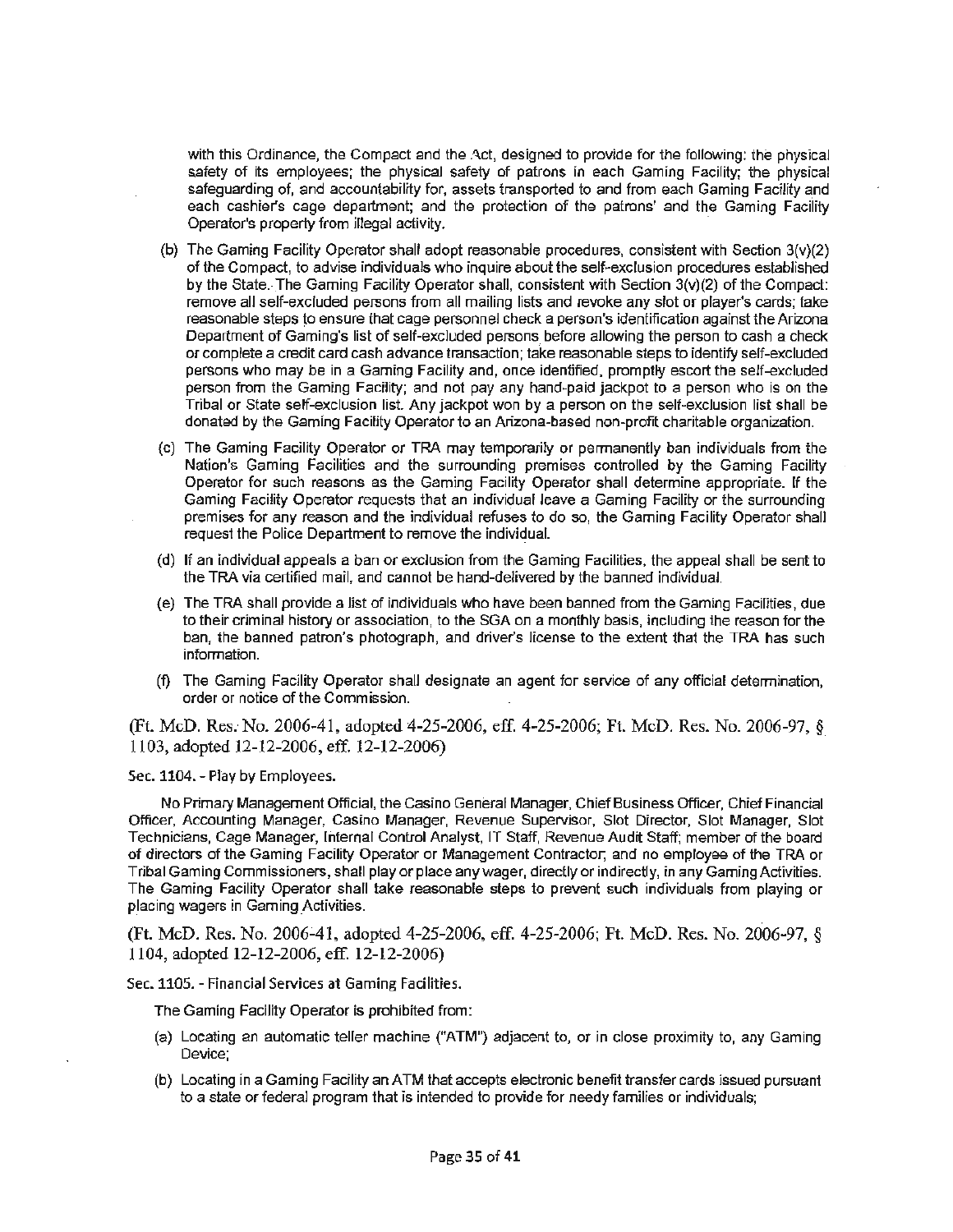- (c) Accepting checks or other non-cash items issued pursuant to a state or federal program that is intended to provide for needy families or individuals; and
- (d) Extending credit to any patron of a Gaming Facility for Gaming Activities, but the Gaming Facility Operator shall be allowed to offer Patron credit to the extent permitted in a subsequent amended Compact between the Nation and the State of Arizona.

(Ft. McD. Res. No. 2006-41, adopted 4-25-2006, eff. 4-25-2006; Ft. McD. Res. No. 2006-97, § ll 05, adopted 12-12-2006, eff. 12-12-2006)

Sec. 1106. - Advertising Guidelines.

In accordance with the requirements of Section  $3(x)(3)$  of the Compact, the Gaming Facility Operator shall adopt and shall comply with guidelines for the advertising and marketing of Gaming Activities that are no less stringent than those contained in the American Gaming Association's general advertising guidelines.

(Ft. McD. Res. No. 2006-41, adopted 4-25-2006, eff. 4-25-2006; Ft. McD. Res. No. 2006-97, § 1106, adopted 12-12-2006, eff. 12-12-2006)

#### **CHAPTER 12. PROHIBITED ACTS; VIOLATIONS AND REMEDIES**

Sec. 1201. - Violations.

It shall be a violation of this Ordinance for any Person to:

- (a) Conduct or operate any Gaming Activities within the Nation except as provided in this Ordinance;
- (b) Receive, distribute, apply or direct any property, funds, proceeds or other asset of any Gaming Activities to the benefit of any individual or other Person except as authorized by this Ordinance or by any duly enacted Resolution of the Tribal Council;
- (c) Tamper with any equipment used in the conduct of Gaming Activities with the intent to cause any Person to win or lose any wager other than in accordance with the publicly announced rules of such Gaming Activities;
- (d) Do any other act in connection with the conduct of any Gaming Activities with the intent to affect the outcome of any wager other than in accordance with the publicly announced rules of such Gaming Activities;
- (e) Alter or misrepresent the outcome or other event on which wagers have been made after the outcome is made sure but before it is revealed to the players;
- (f) Place, increase or decrease a bet or to determine the course of play after acquiring knowledge, not available to all players, of the outcome of the game **or** any event that affects the outcome of the game or which is the subject of the bet or to aid anyone in acquiring such knowledge for the purpose of placing, increasing or decreasing a bet or determining the course of play contingent upon that event or outcome;
- (g) Claim, collect or take, or attempt to claim, collect, or take, money or anything of value in or from a Gaming Device, with intent to defraud, without having made a wager thereon, or to claim, collect, or take an amount greater than the amount won;
- (h) Place or increase a bet after acquiring knowledge of the outcome of the game or other event which is the subject of the bet, including pinching and capping bets;
- (i) Reduce the amount wagered or cancel the bet after acquiring knowledge of the outcome of the game or other event which is the subject of the bet including pinching bets:
- U) Manipulate, with the intent to cheat, any component of an Electronic Game of Change or Gaming Device in a manner contrary to the designed and normal operational purpose for the component, including, but not limited to manipulating a Gaming Device, with knowledge that the manipulation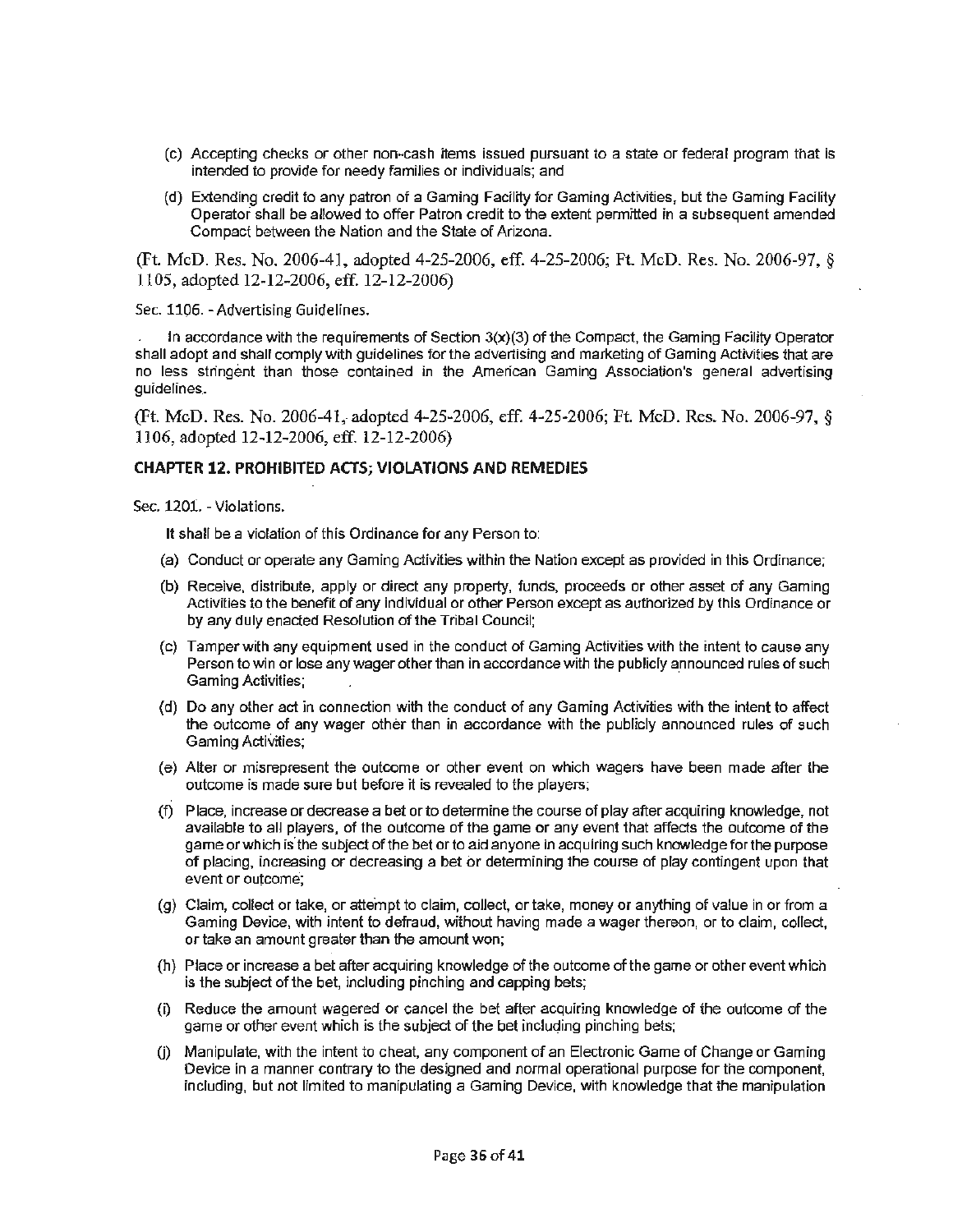affects the outcome of the game or with knowledge of any event that affects the outcome of the game;

- (k) Trespass on the Gaming Facility while currently excluded or banned, regardless of whether the person is self-excluded:
- (I) Possess, with the intent to use, any device to assist in projecting the outcome of the game, in keeping track of the cards played, in analyzing the probability of the occurrence of an event relating to the game, or in analyzing the strategy for playing or betting to be used in the game;
- (m) Use any device or means to cheat, or to possess any such device while at the Gaming Facility;
- (n) Knowingly to entice or induce another to go to any place where gaming is being conducted or operated in violation of the provisions of the Compact or this Ordinance, with the intent that the other person play or participate in that gaming;
- (o) Steal. embezzle, misappropriate, filch. pilfer, or take property or assets in any form belonging to the Gaming Facility, its employees, patrons, or the Nation, by any means of robbery, theft, fraud, cheating, or collusion;
- (p) To conduct Gaming Activities within the Nation without complying with the terms and conditions of the Ordinance, the Compact, or the Act;
- (q) Pose a threat to a Gaming Employee or Patron via verbal threat. physical intimidation or harm, or any action taken with the intent to terrify or reckless disregard of the risk of terrifying;
- (r} To intentionally misrepresent a material fact to the TRA or intentionally falsify any business records of the Gaming Facility Operator or report required by this Ordinance, the Compact or the Act; and
- (s) To fail to comply with any other provision of this Ordinance.

(Law & Order Code 2006, § 21-13; Ft. McD. Res. No. 2006-41, adopted 4-25-2006, eff. 4-25- 2006; Ft. McD. Res. No. 2006-97, § 1201, adopted 12-12-2006, eff. 12-12-2006)

Sec. 1202. - Notice of Violation.

{a) The TRA shall hand-deliver or send certified mail the notice of violation to the Person the TRA is charging with a violation of this Ordinance, the Compact or the Act. If certified mail is returned unsigned then the notice of violation shall be sent via regular mail, and it shall be deemed received three (3) days after mailing.

The TRA shall also deliver a copy of each notice of violation relating to a Gaming Facility (including any violation alleged to have been committed by an employee, Vendor, or patron) to the Gaming Facility Operator, with any redactions necessary to avoid disclosure of any information which the TRA is obligated *to* keep confidential under any applicable privacy Jaws, including Section 505(43) and Section 513 of this Ordinance.

- (b) A notice of violation shall contain:
	- (1) A citation to this Ordinance, the Compact, Tribal law, or applicable State or Federal law that has been or is being violated;
	- (2) A description of the circumstances surrounding the violation, set forth in common and concise language;
	- (3) Notice of any action that the TRA proposes must be taken to correct the violation, if the TRA detennines that the violation is capable of being corrected;
	- (4) Notice of the time frame within which any action to correct the violation must be taken, unless the TRA determines that the violation is incapable of being corrected;
	- (5) Notice of any license suspension, revocation, or civil fine or other enforcement action that the TRA proposes to impose a result of the violation;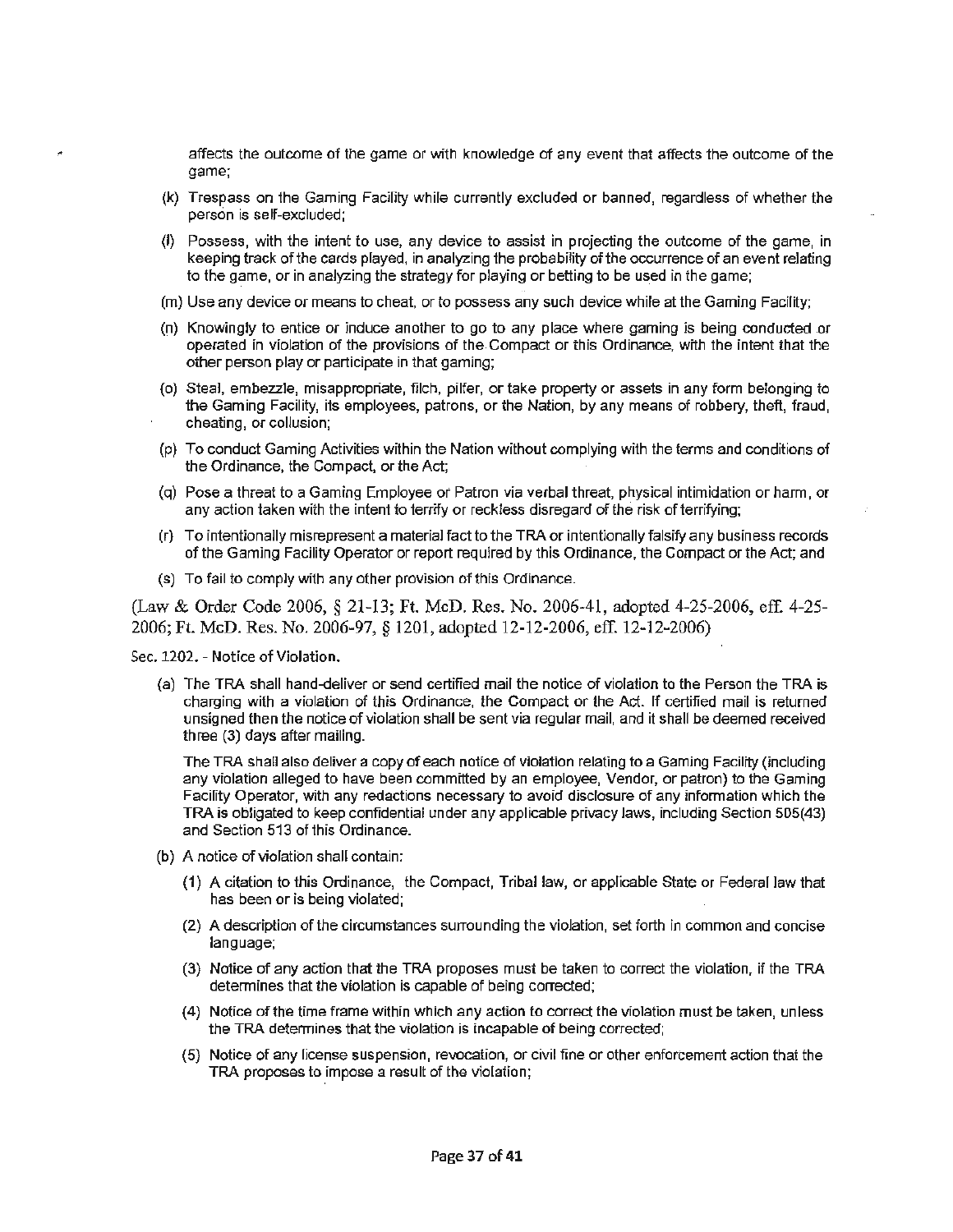- (6) Notice that a written response to the notice of violation must be submitted to, and received by, the TRA within ten (10) days of the receipt of the notice of violation; and
- (7) Notice that, if no written response to the notice of-violation is submitted to the TRA within the time prescribed in Section 1202(b)(6), the TRA may issue its final decision regarding the violation alleged in the notice, and revoke or suspend one's License, and/or impose a civil fine or take the enforcement action set forth in the notice without hearing from the Person to whom the notice was issued or from the Gaming Facility Operator.
- (c) The Person(s) to whom a notice of violation is issued and the Gaming Facility Operator each may submit a written response to the TRA together with any additional written information the TRA should consider. A Person desiring to submit a written response and any supporting documentation must do so within ten (10) days after receiving notice of the alleged violation. The TRA shall issue a written decision within ten (10) days after receiving all written responses or, if no party submits a written response in a timely manner, within ten (10) days after the deadline for the submission of written responses. The written decision shall constitute final action of the TRA with respect to any notice of violation. Except as provided in Section 1202(d), the TRA shall take no action to enforce a notice of violation until it issues its written decision.
- (d) Jf the TRA determines that this Ordinance, the Compact, Tribal law, or applicable Federal or State law have been. violated and the continued licensing of, or conduct by, a Person constitutes an immediate and substantial threat to: the public health, safety or welfare; the integrity of Gaming Activities; the integrity of the Gaming Facility Operator; the Gaming Facility Operator's ability to account for and protect its assets; or to the security of gaming proceeds, the TRA may:
	- (1) Summarily suspend any license issued under this Ordinance;
	- (2} Summarily eject any Person who has violated this Section from the Gaming Facility or the surrounding premises controlled by the Gaming Facility Operator;
	- (3) Summarily seize the proceeds of any Gaming Activities not conducted by the Gaming Facility Operator;
	- (4} Summarily seize, remove, or impound any equipment. supplies, business records, books of account, or any and all other financial records or documents pertaining to the business operations of a Gaming Facility (regardless of where those records or documents may be located). If the TRA seizes, removes, or impounds any business records, books of account, or other financial records or documents of the Gaming Facility Operator, it shall provide the Gaming Facility Operator with a copy of any such items upon receiving a written request for copies from the Gaming Facility Operator; or
	- (5) Upon consultation with General Counsel, initiate in a civil action or criminal complaint in the Nation's Tribal Court to enforce this Ordinance, the Compact, or the Act, which action may include a request for an order permitting the TRA to seize a Gaming Facility or to seize the proceeds from Gaming Activities.

(Law & Order Code 2006, § 21-11; Ft. McD. Res. No. 2006-41, adopted 4-25-2006, eff. 4-25~ 2006; Ft. McD. Res. No. 2006-97, § 1202, adopted 12-12-2006, eff. 12-12-2006)

Sec. 1203. - Gaming Commission Review for Licensees

- (a) Any Licensee who has been issued a notice of violation by the Executive Director of the TRA in compliance with the provisions of Section 1202(c) **of** this Chapter has the right to request, in writing, a review of the decision regarding their alleged violation,
- (b} The Commission shall conduct all hearings under this section. A Licensee can appeal any written decisions from the Executive Director of the TRA regarding alleged violations that lead to a conditioning, suspension, or revocation of a License.
- (c) To apply for review by the Commission the Gaming Facility Operator or the Licensee desiring to appeal a final decision of the TRA must file an application for Commission review within fifteen (15)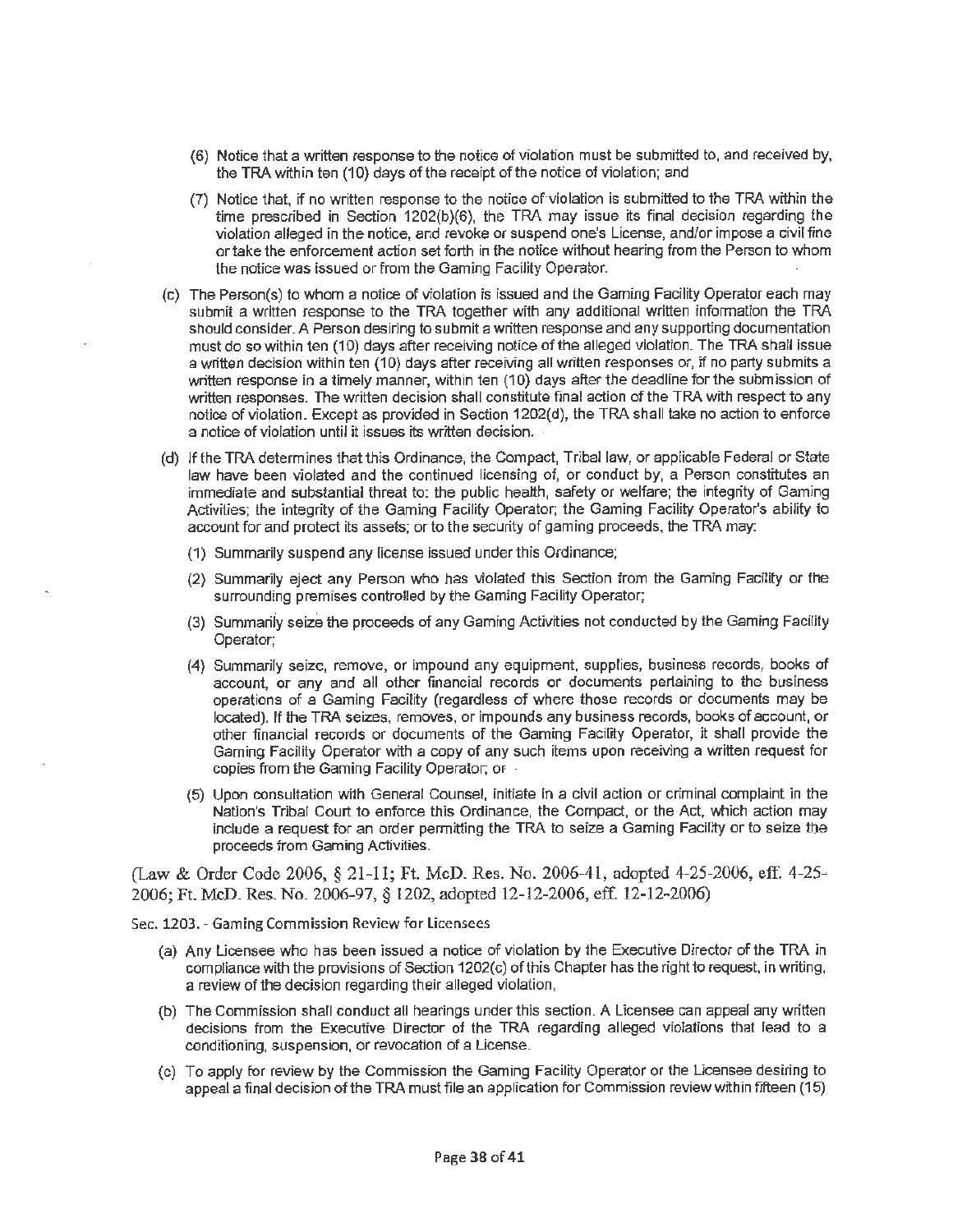business days after receiving notice from the TRA of its final decision. An application for review is a letter detailing the allegation and reasons that the TRA's written decision was erroneous.

- ( d) The Commission shall grant the appeal within thirty (30) calendar days of receipt of the application for review, or at the next Commission meeting with a quorum.
- (e} The appellant shall have the following rights at a hearing before the Commission:
	- (1) An opportunity to appear before the Commission, and present oral, written, and documentary evidence relevant to the charged violation.
	- (2) Bring counsel, at their own expense, if the review involves the suspension or revocation of a License. However, appellant shall not be entitled to the recovery of attorney's fees, regardless of the result.
- (f) The Commission shall decide al I relevant questions of facts presented, and determine whether the basis for the action of the **TRA is** in accordance with this Ordinance, the Compact, Tribal law, and applicable Federal and State laws. The Commission's decision shall include detailed findings of facts, the basis for its decisions, and the decision.
- $(q)$  The Nation's Gaming Commission shall uphold the action of the TRA unless it determines that the TRA's action was:
	- **(1)** 'Arbitrary, capricious, an abuse of discretion;
	- (2} Without observance of procedure required by this Ordinance; **or**
	- (3) Unsupported by a preponderance of evidence.
- (h) All decisions of the Commission are final and are not subject to further appeal or review.
- The Commission may request the presence, advice, and representation of General Counsel before and during the hearing process.

Sec. 1204. - Civil Penalties.

Any Person who violates any provision of this Ordinance, the Compact, or the Act is subject to civil penalties, including exclusion from any Gaming Facility, exclusion from the Nation if the Person is a not an enrolled member of the Nation, according fo the Nation's Exclusion Ordinance or a civil fine of not more than ten thousand dollars (\$10,000.00) for each such violation.

(Ft. McD. Res. No. 2006-41, adopted 4-25-2006, eff. 4-25-2006; Ft. McD. Res. No. 2006-97, § 1204, adopted 12-12-2006, eff. 12-12-2006)

#### Sec. 1205. - Civil Remedies.

The TRA may in the name of the Nation bring any civil action in the courts of the Nation to enforce the provisions of this Ordinance, the Compact, Tribal law, or applicable Federal or State laws, or to enjoin or otherwise prevent any violation occurring within the territorial jurisdiction of the Nation.

(Ft. McD. Res. No. 2006-41, adopted 4-25-2006, eff. 4-25-2006; Ft. McD. Res. No. 2006-97, § 1205, adopted 12-12-2006, eff. 12-12-2006)

#### **CHAPTER 13. TRANSITION PROVISIONS**

Sec. 1301. - Existing Games Lawful.

Subject to the provisions of the Compact and notwithstanding any other provision of this Ordinance, any Gaming Facilities otherwise legally situated within the Nation, and Gaming Activities carried on at such facilities as of the date on which this Ordinance becomes effective shall be lawful.

(Law & Order Code 2006, § 21-4; Ft. McD. Res. No. 2006-41, adopted 4-25-2006, eff. 4-25-2006; Ft. McD. Res. No. 2006-97, § 1301, adopted 12-12-2006, eff. 12-12-2006)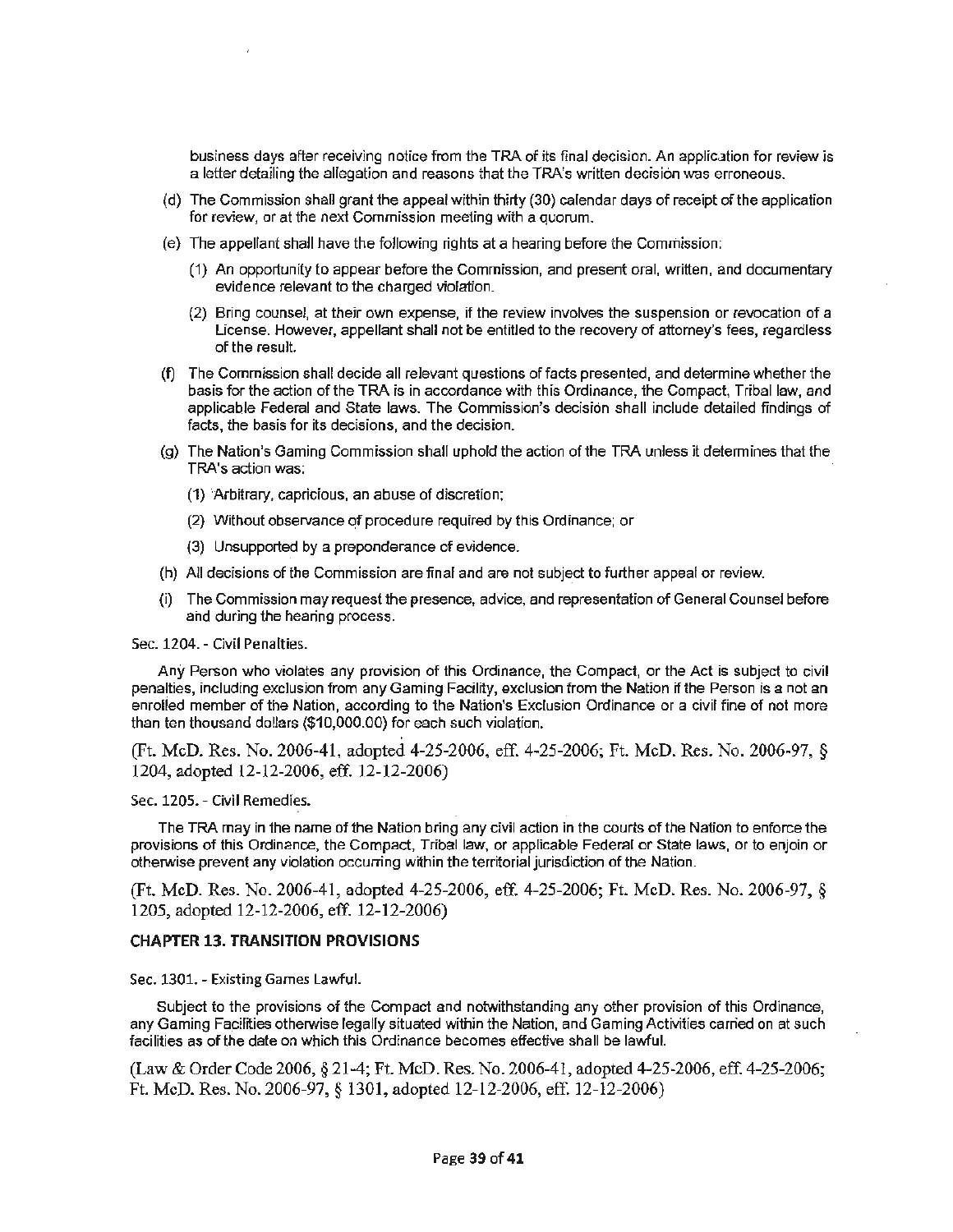#### Sec. 1302. - Adoption of Compact.

The Compact is hereby incorporated within and enacted as an integral part of this Ordinance with respect to all forms of Class Ill Gaming, and the Compact, including the Appendices the"reto, is incorporated and made a part of this Ordinance as if set forth in full herein: provided, however, that nothing, except as specifically stated in the Compact, herein sliall be deemed to affect the operation by the Nation of any Class II Gaming, whether conducted within or without the Gaming Facilities, or to confer upon the State any jurisdiction over such Class II Gaming conducted by the Nation on its Indian Lands. In the event of a subsequently approved Compact- with the State, the Ordinance shall be interpreted in line with the requirements of the Compact.

*(L~".V* & Order Code 2006, § 21-3; Ft. McD. Res. No. 2006-41, adopted 4-25-2006, eff 4-25-2006; Ft. McD. Res. No. 2006-97, § 1302, adopted 12-12-2006, eff. 12-12-2006)

# **CHAPTER 14. AGENT FOR SERVICE OF PROCESS**

The Nation hereby designates the following persons as agents for service of any official determination, order or notice of violation.

- · a.. President Fort McDowell Yavapai Nation Tribal Council 17661 E. Yavapai Road · Fort McDowell, AZ 85264
- b. . Executive Director . Fort McDowell Tribal Gaming Regulatory Agency 10424 N. Fort McQowell Road. Fort McDowell, *AZ.* 85264
- c. .General Counsel Fort McDowell Yavapai Nation 17721 E. Yavapai Road  $\tau = 2\pi$ Fort McDowell, *AZ.* 85264

*[25 CF.R, §§ 519.1, 522.2(g), 522.6(a)J* 

(Law & Order Code.2006, § 21-18; Ft. McD. Res. No. 2006-41, adopted 4-25-2006, eff. 4-25- 2006; Ft. McD. Res. No. 2006-97, ch. 14, adopted 12-12-2006, cff. 12-12-2006)

#### **CHAPTER 15. COMPLIANCE WITH FEDERAL LAW-**

The Nation will comply with all applicable federal law, including the Bank Secrecy Act, 31 U.S.C. § 5311 e*t seq.* 

(Law & Order Code 2006, § 21-5; Ft. McD. Res. No. 2006-41, adopted 4-25-2006, eff. 4-25-2006; Ft. McD.-Res. No. 2006-97, ch 15, adopted 12-12-2006, eff. 12-12-2006)

#### **CHAPTER 16. REPEAL**

Upon enactment of this Ordinance, any other Ordinances or Resolutions of the Nation which are inconsistent with this Ordinance, are hereby repealed.

(Law & Order Code 2006, § 21-20; Ft. McD. Res. No. 2006-41, adopted 4-25-2006; eff. 4-25- 2006; Ft. McD. Res. No. 2006-97, ch.16, adopted 12-12-2006, eff. 12-12-2006)

#### **CHAPTER 17. SOVEREIGN IMMUNITY**